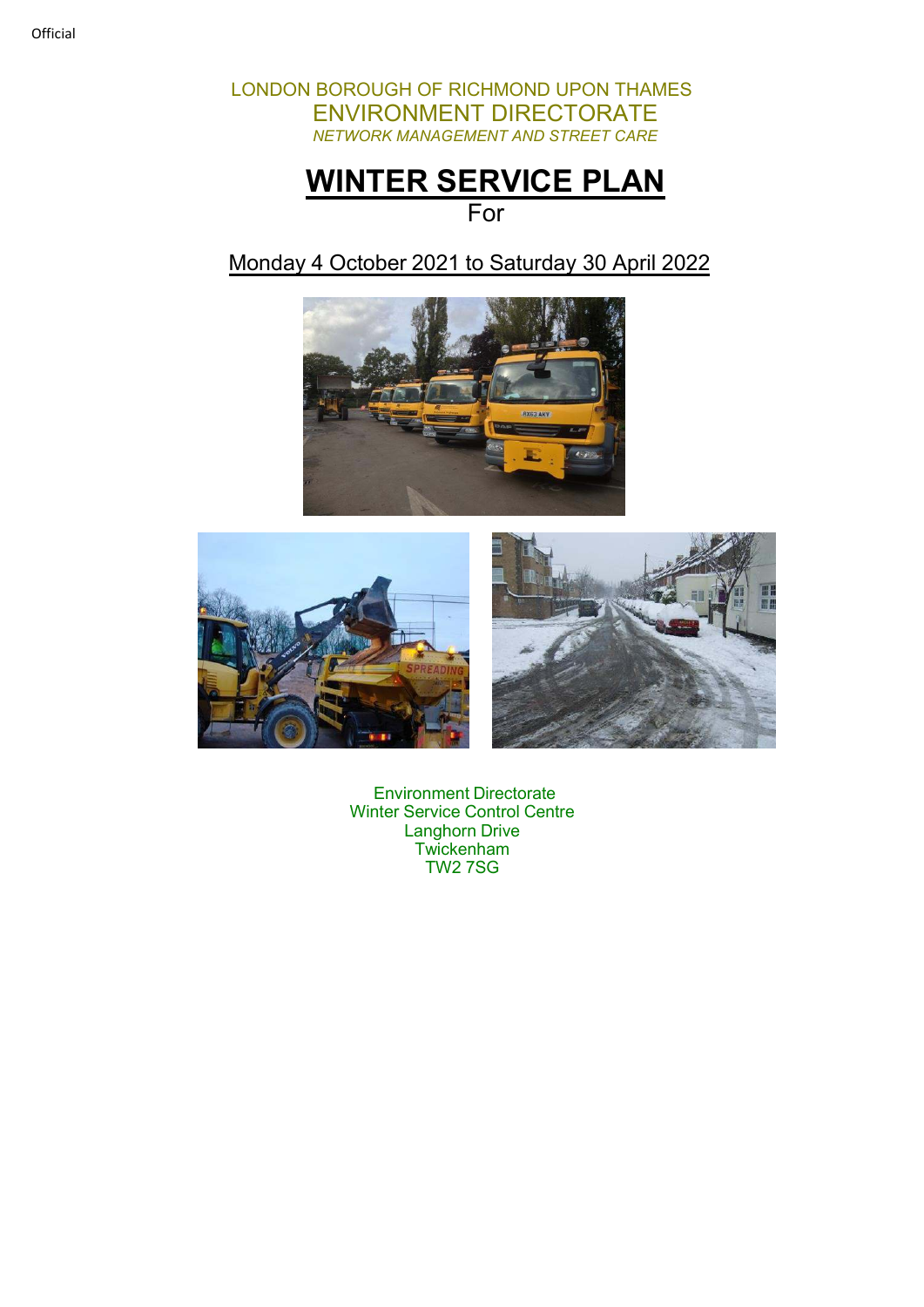| <b>SECTION</b> | <b>TITLE</b>                                           | <b>PAGE</b>    |
|----------------|--------------------------------------------------------|----------------|
| 1              | Introduction                                           | 3              |
| $\overline{2}$ | Winter Service Plan - Standard of Service              | $\overline{4}$ |
| 3              | <b>Network Management and Street Care</b>              | 5              |
| $\overline{4}$ | <b>Circulation of Plan</b>                             | 6              |
| 5              | Hierarchy definition and Route Planning                | 6              |
| 6, 7, 8        | Post - salting priorities                              | $\overline{7}$ |
| 9              | <b>Richmond Resilience Road Network</b>                | 8              |
| 10             | Response and treatment times                           | 9              |
| 11             | Salt bins                                              | 9              |
| 12             | Temporary warning signs                                | 9              |
| 13             | <b>Water leaks</b>                                     | 9              |
| 14             | <b>Weather Forecasts</b>                               | 10             |
| 15             | <b>Decision Making Process</b>                         | 11             |
| 16             | Personnel                                              | 11             |
| 17             | <b>Plant &amp; Vehicles</b>                            | 12             |
| 18             | <b>Breakdowns</b>                                      | 12             |
| 19, 20         | <b>Operational Communications &amp; Communications</b> | 13             |
| 21             | Salt - Specification                                   | 14             |
| 22             | Storage                                                | 14             |
| 23             | Stockpile                                              | 14             |
| 24             | <b>Alternative De-Icing Materials</b>                  | 14             |
| 25             | <b>Media Communications</b>                            | 15             |
| 26             | <b>Summary of Forms</b>                                | 15             |

#### **LIST OF APPENDICES**

Appendix 1: List of Roads to be precautionary salted. Appendix 2: Precautionary Salting Route 1 Appendix 3: Precautionary Salting Route 2 Appendix 4: Precautionary Salting Route 3<br>Appendix 5: Precautionary Salting Route 4 Precautionary Salting Route 4 Appendix 6: Post Salting – Secondary Roads Appendix 7: Post Salting – Primary Footway Salting Appendix 8: Post Salting – Secondary Footway Salting Appendix 9: Post Salting – Secondary Steep Gradients Appendix 10: Location of ice warning signs Appendix 11: List of spreader vehicles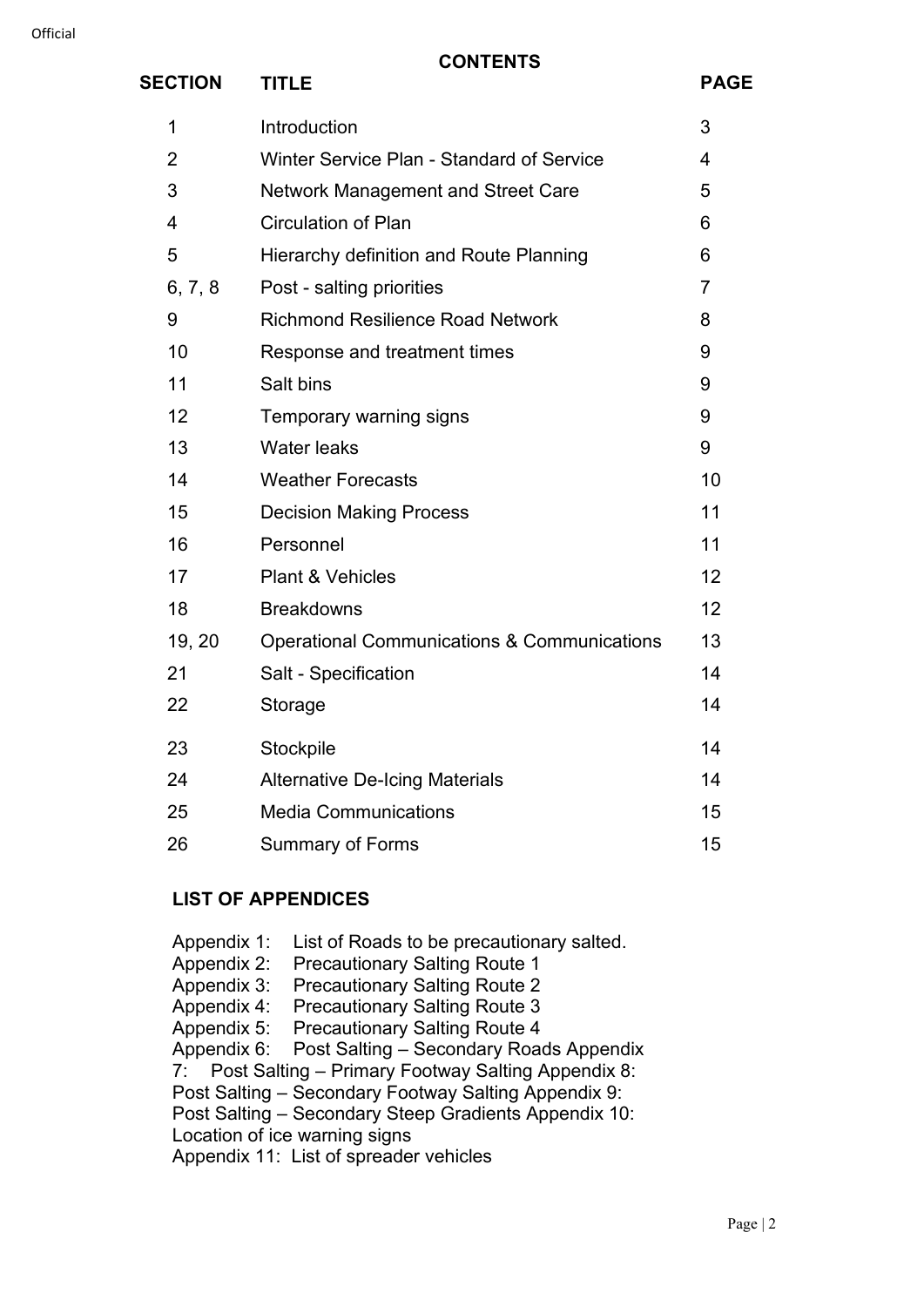- 1.1 The London Borough of Richmond upon Thames, as the Highway Authority, is under a statutory duty to maintain highways which are maintainable at public expense ("adopted highways"). Section 41 of the Highways Act 1980 imposes this general duty. This general duty has been amended by section 111 of the Railways and Transport Safety Act 2003 to ensure, so far as is reasonably practicable, that safe passage along a highway is not endangered by snow or ice.
- 1.2 The Traffic Management Act 2004 (TMA2004) places a duty on the Highway Authority to reduce traffic congestion; this is aided by maintaining the public highway so as to provide an appropriate level of service.
- 1.3 The Winter Service Plan supports the Council in complying with its statutory duties and defending itself against potential claims of negligence.
- 1.4 Winter service is not an emergency service in that low temperatures, ice and snow are regular, frequent and reasonably predictable occurrences, even given the effects of climatic change. In these circumstances the Winter Service remains as the same regime of planning and review as other aspects of the highway maintenance regime.
- 1.5 To give effect to this, Richmond's Winter Service Plan is broadly aligned with the Well Maintained Highway: Code of Practice for Highway Maintenance Management, a national Code of Practice.
- 1.6 The winter service runs for thirty weeks, starting in the first week of October and extending to the last week of April. There are 15 operational drivers and 3 Duty Officers who work on a consecutive 24 hour week-by-week rota, including weekends and Bank Holidays.
- 1.7 Gritting routes are divided into two categories: Precautionary / presalting and Secondary 'post salting'.
	- The 'Precautionary Salting' routes aim to prevent ice from forming.
	- $\sqrt{P}$  'Post-salting' aims to melt / remove formed snow.
- 1.8 The Plan describes which categories of road are to be gritted, in what order of priority, and how quickly they should be treated. Decisions to grit roads are taken by predicted weather conditions, road conditions including surface wetness and traffic levels. During severe or prolonged wintry weather, resources are concentrated on the Precautionary Salting Routes.
- 1.9 All Highway authorities are now required to adopt a Winter Service Resilience Standard that will ensure that more resources, especially salt, are available to respond to severe winter conditions. The Priority Road Network (PRN) is a sub-set of highway authorities Precautionary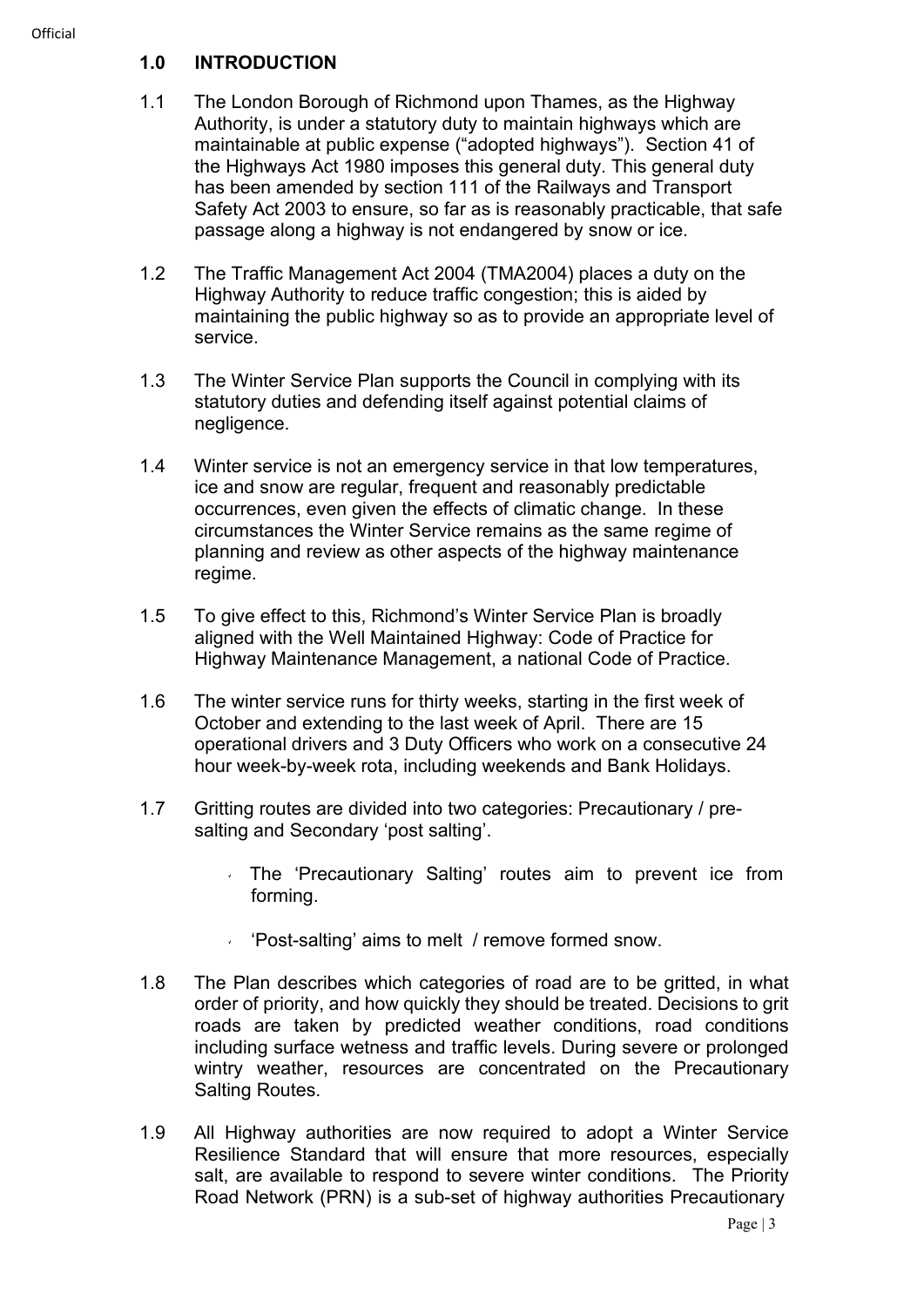Salting Route treatment routes and is considered to be a minimum road network required to be kept open to allow essential services to operate reliably and safely in times of prolonged snow and freezing conditions.

#### **2.0 WINTER SERVICE PLAN – STANDARD OF SERVICE**

- 2.1 The Winter Service Plan provides, as far as is reasonably practicable, a Winter Service operation that involves:-
	- $\overline{a}$ . The precautionary salting of carriageways on the priority main roads within the Borough to prevent ice from forming.
	- The post-salting of footways and carriageways to defined standards of salt spreading and within prescribed areas of the borough to melt ice and snow that has already formed to keep delays and accidents to a minimum.
	- $\sqrt{ }$  The removal of snow from the highway.
	- The publication and adoption of the WSP.
- 2.2 The Precautionary Salting Routes (PRN), covering the following criteria, should be carried out within specified times on agreed predetermined routes:
	- Class "A" and other main roads
	- Roads used as major bus routes
	- Steep hazardous gradients and over bridges where known local icing conditions occur.
- 2.3 The list of Precautionary Salting Routes is contained in *Appendix 1-5*, and excludes the A316 and the A205 (these roads are maintained by Transport for London (TfL)).
- 2.4 The Council cannot carry out Precautionary Salting on all of the borough roads due to the practical difficulties, in resource terms, of presalting all roads within the specified time limits.
- 2.5 The target response time is one hour between a decision being taken to begin treatment and spreader vehicles leaving the depot. All priority routes should normally be completely treated within two hours of leaving the depot.
- 2.6 These targets apply both within and outside normal working hours. It is recognised, however, that treatment times may vary in different weather / traffic conditions.
- 2.7 No footways, pedestrian precincts or cycleways will not be designated as routes for Precautionary Salting. Nevertheless, there will be a certain amount of overspill of salt onto footways and cycleways when Precautionary Salting is being carried out on adjacent carriageways.
- 2.8 In times of heavy snow fall, the 'Precautionary Salting ' routes as set out in *Appendix 1 – 5* of the Plan will continue to take priority over other forms of salting. Steep slopes will now be included when 'Post Salting' of the priority salting routes starts. A complete list of 'Post Salting' routes of carriageways and footways with steep slopes is set out in *Appendix 7/8/9* of the Plan.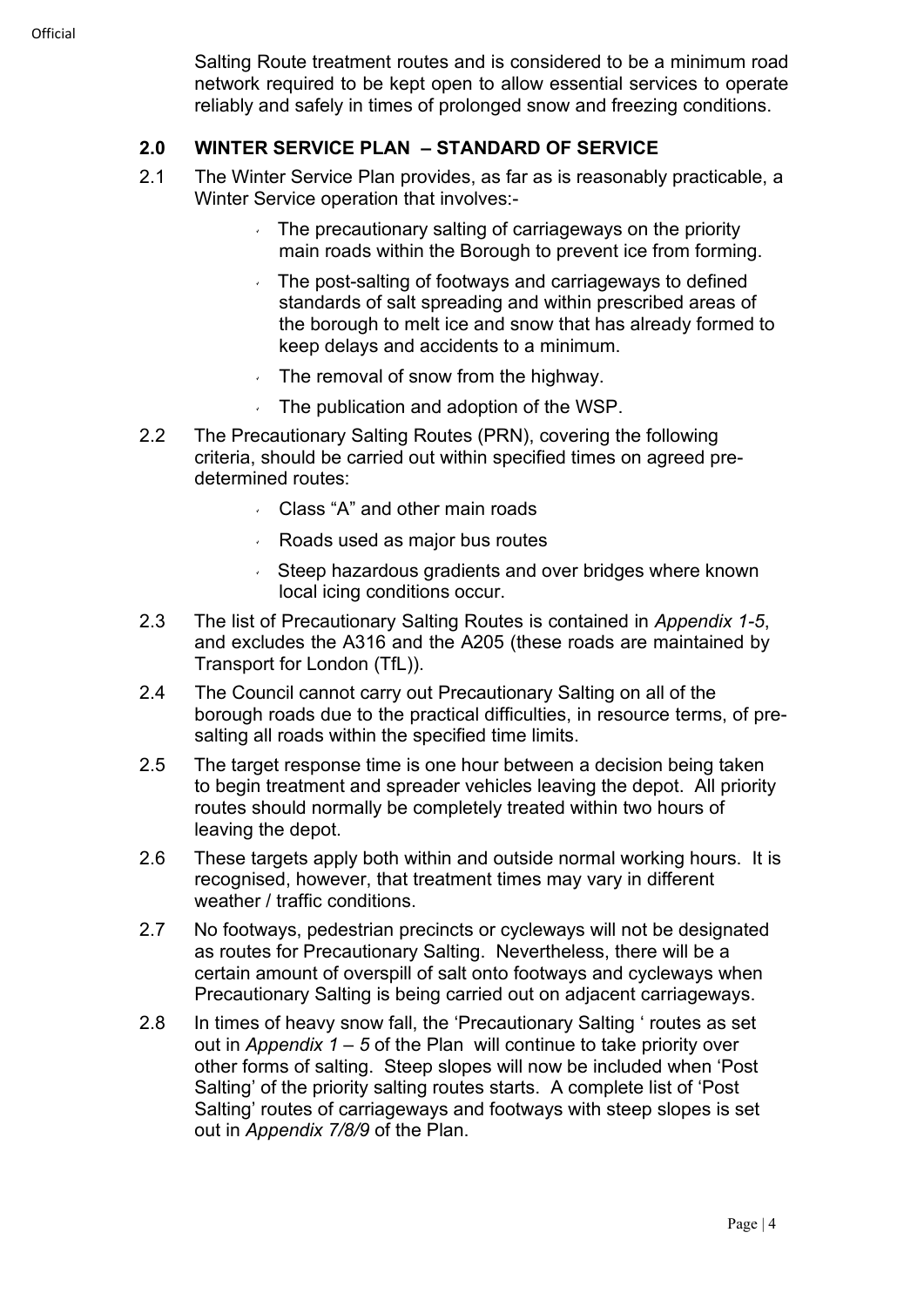- 2.9 Footways will only be treated once snow has settled, in order of priority and dependent on resources.
- 2.10 Primary Walking Routes (town centres, high streets, high use pedestrian areas). See *Appendix 7*
	- ↓ Secondary Walking Routes (stations, hospitals, libraries, Residential Care Homes, day centres and schools - during term times only) and areas with slopes. *Appendix* 8/9
	- Icy / slippery footways outside of the above criteria will not be treated.
- 2.11 In addition, the Plan sets out in *Appendix 6*, the list of 'Secondary Road Routes' for 'post salting', these routes provide important links. Where appropriate these have been added to the Plan for treating in times of severe winter conditions. No decision will be taken to extend the salting routes to Secondary Routes until such time as the PRN (Priority Road Network) have been sufficiently treated to ensure that they remain open to traffic at all times.

#### **3.0 THE NETWORK MANAGEMENT AND STREET CARE GROUP**

- 3.1 All of the Winter Service functions are the responsibility of the Network Management and Street Care Group. The responsibilities for various aspects of the Winter Service are set out below:
	- **Preparation of the Winter maintenance Plan**: Head of Network Management and Street Care
	- **Standards, e.g. response times:** Head of Network Management and Street Care
	- **Carriageway and Footway Classification Street:** Environment Manager (Inspections)
	- **Performance Monitoring: Head of Network Management and** Street Care.
	- **Day to Day Decision Making:** Duty Winter Service Officer
	- **Routing carriageways:** Highways & Depot Manager
	- **Routing footways:** Highways & Depot Manager
	- **Manning Levels:** Highways & Depot Manager
	- **Vehicles & Plant:** Workshops Manager
	- **Materials (salt):** Highways & Depot Manager
	- **Day to Day Operations:** Highways Operations Manager

#### **4.0 CIRCULATION OF PLAN**

#### 4.1 **INTERNAL**

- **Environment Director**
- Assistant Director, Traffic & Transport
- **Head of Network Management and Street Care**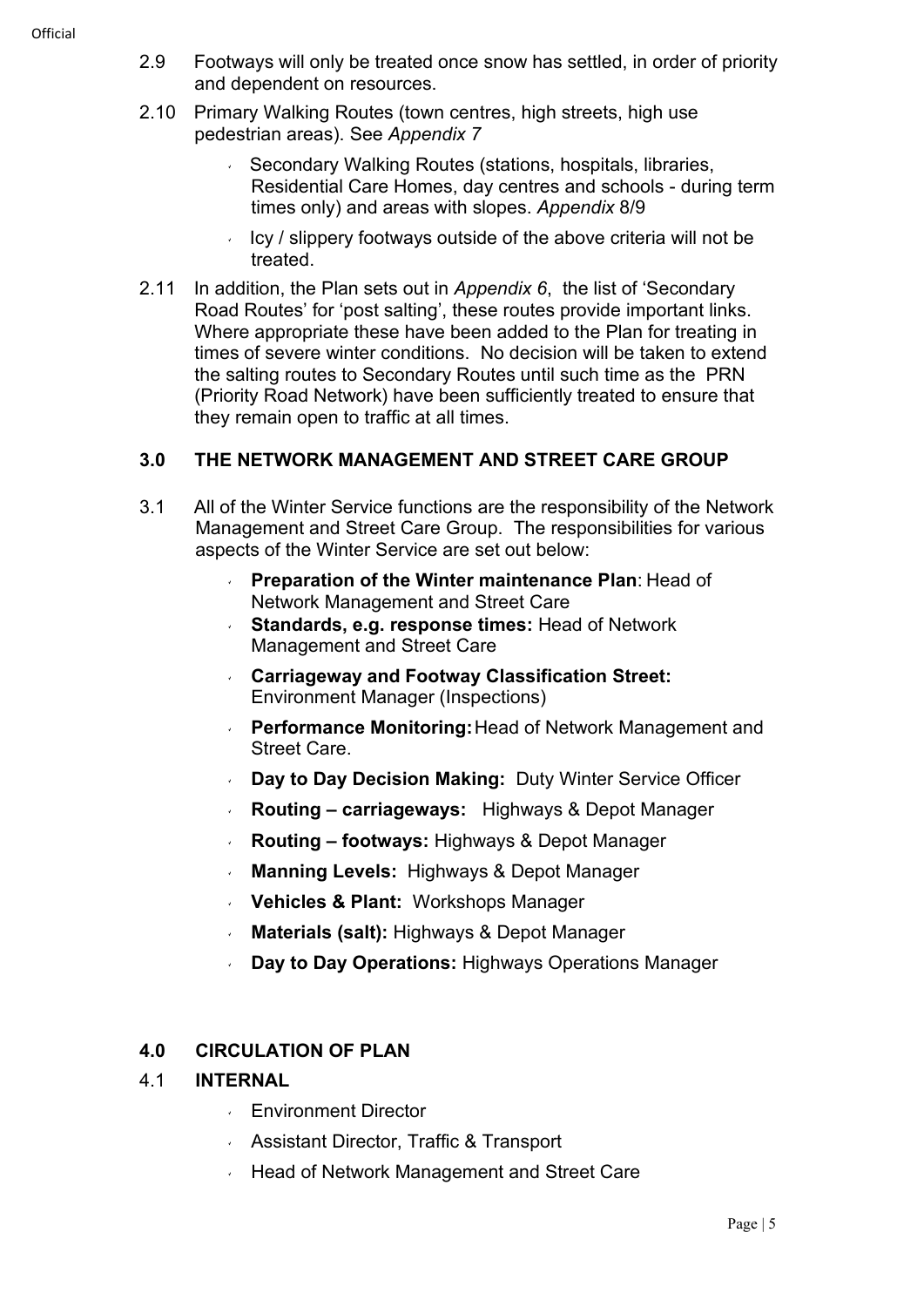- $\sqrt{ }$  Highways & Depot Manager
- Highways Operations Manager
- Winter Service Officers (3)
- Street Environment Manager (Inspections)
- Street Environment Manager (Enforcement)
- **Network Manager**
- Highways & Infrastructure Manager
- Assistant Director, Development and Street Scene
- Head of Waste & Recycling
- Careline
- Richmond Contact Centre

#### 4.2 **EXTERNAL (Approved "Winter Service Plan" only)**

- London Borough of Hounslow
- London Borough of Hammersmith & Fulham
- London Borough of Wandsworth
- Royal Borough of Kingston-upon-Thames
- WSP Civils (Heston)
- Metropolitan Police Service Twickenham
- London Buses TfL
- London Fire Brigade

#### **5.0 HIERARCHY DEFINITION AND ROUTE PLANNING**

#### 5.1 **PRECAUTIONARY SALTING ROUTES AND PRIORITIES**

- 5.2 The carriageways that have been identified by the Network Management and Street Care Group to be precautionary salted have been arranged into 4 routes in order to meet the target treatment time of two hours. The routes are listed in *Appendices 1-5*. Maps of the four routes are kept in the Winter Service Control Centre, Central Depot for use by the Winter Service Operatives whilst spreading salt.
- 5.3 For frost and light snow precautionary salting shall be carried out at the rate of 15 g/m sq. although rates of spread may be increased to 30 or 40 g/m sq. according to the amount of humidity present and the temperatures expected.
- 5.4 No footways have been identified for precautionary salting.
- 5.5 Teddington footbridge has been identified to be precautionary treated rock salt – Clearway 1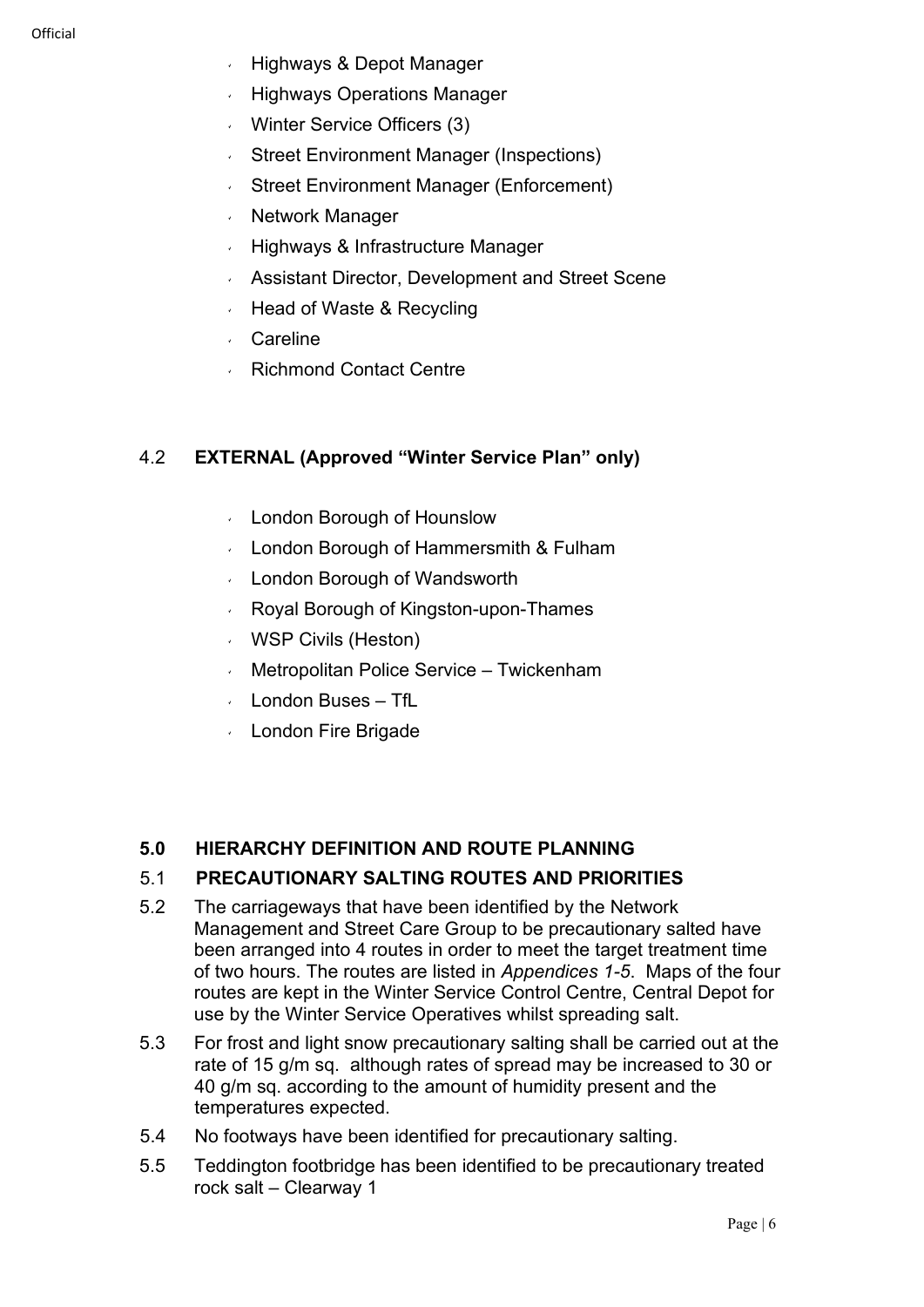#### **6.0 POST SALTING PRIORITIES**

- 6.1 As per precautionary salting.
- 6.2 If ice has formed on the road surface the rate of spread shall be up to 15 - 40 g/m sq. depending on the amount of ice to be removed and the temperature.
- 6.3 Footways will not be treated except in times of snowfall and once snow has settled.
- 6.4 The treatment of footways and carrigeways outside of the prescribed routes will not be treated.

#### **7.0 POST SALTING - SNOW CLEARANCE- CARRIAGEWAYS**

- 7.1 Priority shall be given to the main/PRN carriageways, identified by the Network Management for precautionary salting, in an endeavour to keep roads open in the most severe weather (the A316 and the A205 are treated by Transport for London - TFL).
- 7.2 The Secondary Road Network shall be treated as soon as practicable after the PRN has been cleared of snow and ice and include routes with gradients.
- 7.3 On receipt of a forecast of snow pre-salting will be carried out at 15 40 g/m sq. according to the anticipated severity of the snowfall. Treatment will be repeated when snow is imminent and continued as necessary.
- 7.4 Snowplough will be fitted to the one HGV spreader vehicle adapted to carry the appropriate attachments if conditions warrant the use of such equipment. They will only be used on those roads identified by Network Management as suitable for snow ploughing.

#### **8.0 POST SALTING – SNOW CLERANCE - FOOTWAYS**

- 8.1 Priority for snow clearance will be given to main shopping areas, heavily used footways including those leading to essential industrial establishments, hospitals, important bus routes and schools (if snowfall is within term times) and known trouble spots such as steep gradients, ramps to subways and footbridges.
- 8.2 The Highways & Depot Manager or his deputy will decide on action to be taken in the event of heavy snowfall where it is deemed necessary to bring in additional resources to undertake snow clearance and deicing of footway areas as defined in *Appendix 7/8/9*.
- 8.3 The footways will be treated once and a 500mm wide treated pathway will be created with a spread rate of between 50 – 100g/m<sub>2</sub>, depending upon the amount of snow and wetness of salt. If salting is not possible due to heavy snow then the footway will be cleared manually.
- 8.4 Treatment of footways is usually carried out by the Street Cleansing / Refuse contractor (currently Continental Landscapes and Veolia) although other resources (e.g. highway maintenance contractors, other direct labour staff and additional agency staff) may be called upon in times of need.
- 8.5 Any additional resources will be allocated to specific streets and / or locations via their usual command structure (i.e. client and contractor supervisory / management officers).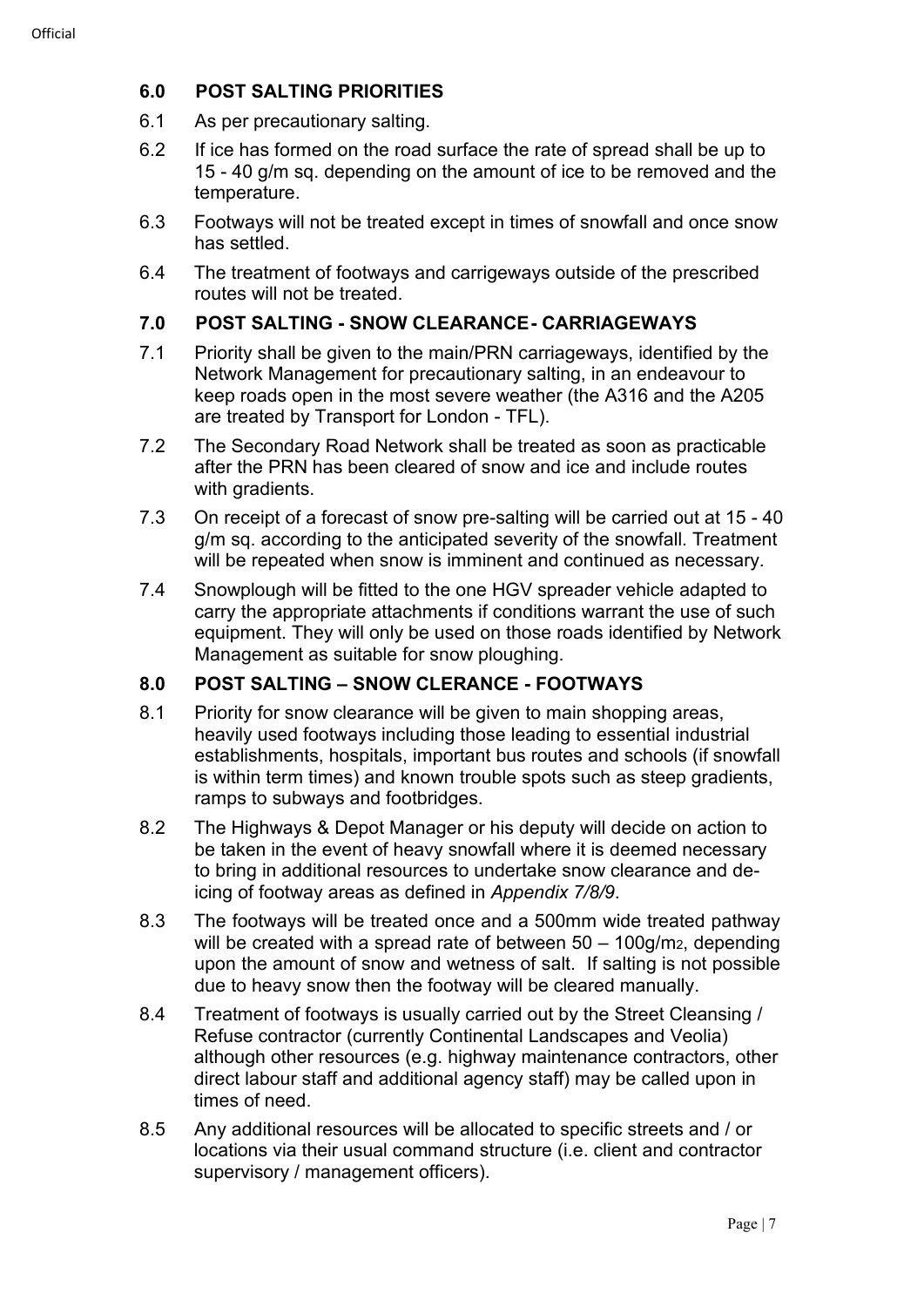- 8.6 The Duty Winter Service Co-ordinator or his deputy will be updated at least daily by the supervisory / management officers as to streets and locations that have been treated etc.
- 8.7 The Winter Service Control Centre will initially be headed by the Highways & Depot Manager. In the course of the first day's activities the Highways & Depot Manager or his deputy will decide and control the staffing levels required and secure these staffing levels in agreement with service managers for Street Cleansing and Refuse. Ongoing actions will be provided dependent upon the forecast severity and duration of the expected weather conditions and the progress made on clearance and treatment operations.
- 8.8 Staff from the Network Management and Street Care Group may be stood down from normal duties in order to be made available to work in shifts in the Winter Service Control Centre.

#### **9.0 RICHMOND WINTER RESILIENCE ROAD NETWORK**

- 9.1 Should there be an emergency that relates to cold weather declared by Local Authority Gold, the Local Authority Co-ordination Centre will communicate with the Council's Emergency Planning Officer who will inform the Head of Network Management and Street Care and the Emergency Call out officers to mobilise its Winter Resilience Network.
- 9.2 In common with other boroughs LBRuT will be prepared to reduce the network it treats and, if requested, the spread rate of salt. LBRuT agreed Resilience Road Network will continue to follow the Precautionary Routes as listed in *Appendix 1 – 5*. Footway salting will be scaled back and re-prioritised during this period.
- 9.3 In the event of salt shortage and in co-operation with other boroughs, LBRuT will give and receive aid as and when requested by or to Local Authority Gold Command then London Local Authority Co-ordination Centre (LLACC).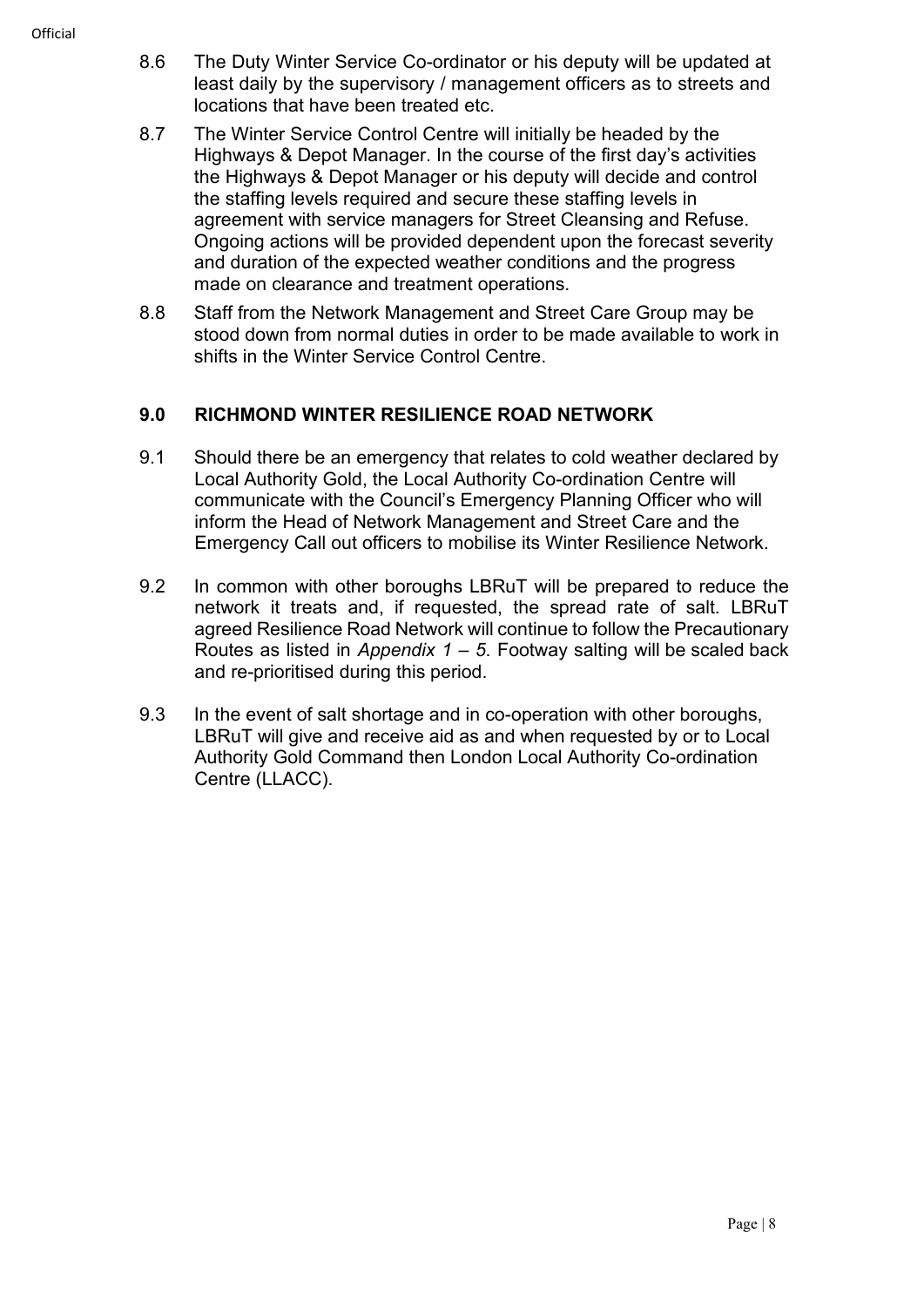#### **10.0 RESPONSE AND TREATMENT TIMES**

- 10.1 The target response time for precautionary salting is one hour between a decision being taken to begin treatment and spreader vehicles leaving the depot. This target applies both within and outside normal working hours.
- 10.2 All priority routes should normally be completely treated within two hours of leaving the depot. This target also applies both within and outside normal working hours. It is recognised, however, that treatment times may vary in different weather / traffic conditions.
- 10.3 Precautionary treatment of priority carriageways should normally be carried out at least 2 hours before the expected formation of ice or snow.

#### **11.0 SALT BINS**

- 11.1 Salt bins are only positioned where ground water is known to be a problem.
- 11.2 The location of these salt bins is listed in *Appendix 10*.
- 11.3 Salt bins can be purchased by schools, community groups and large organisations. These will be re-filled at a fee – details at: www.richmond.gov.uk/road\_gritting

#### **12.0 TEMPORARY WARNING SIGNS**

- 12.1 Where seepage of ground water is known to be a problem at certain locations each year, warning signs to diagram 554.2 of the Traffic Signs Regulations and General Directions 2002 shall be fixed to lamp columns on either side of the road to give advanced warning of the risk of ice ahead.
- 12.2 Signs shall be erected during October and removed during the first week in May.
- 12.3 A list of locations where these warning signs shall be fixed is contained in *Appendix 10*.

#### **13.0 WATER LEAKS**

- 13.1 Generally, unless otherwise instructed, only water leaks that are in streets that have been identified by the Network Management Streetcare to be pre-cautionary salted to prevent ice forming shall be treated and signed.
- 13.2 On notification of a water leak a warning sign shall be fixed onto an appropriate lamp column or post approaching the leak and salt shall be applied around the leak and on any wet surfaces leading to or from the leak.
- 13.3 Warning signs and supplementary plates shall be removed once the leak has been repaired, or at the end of the winter period, whichever is the sooner.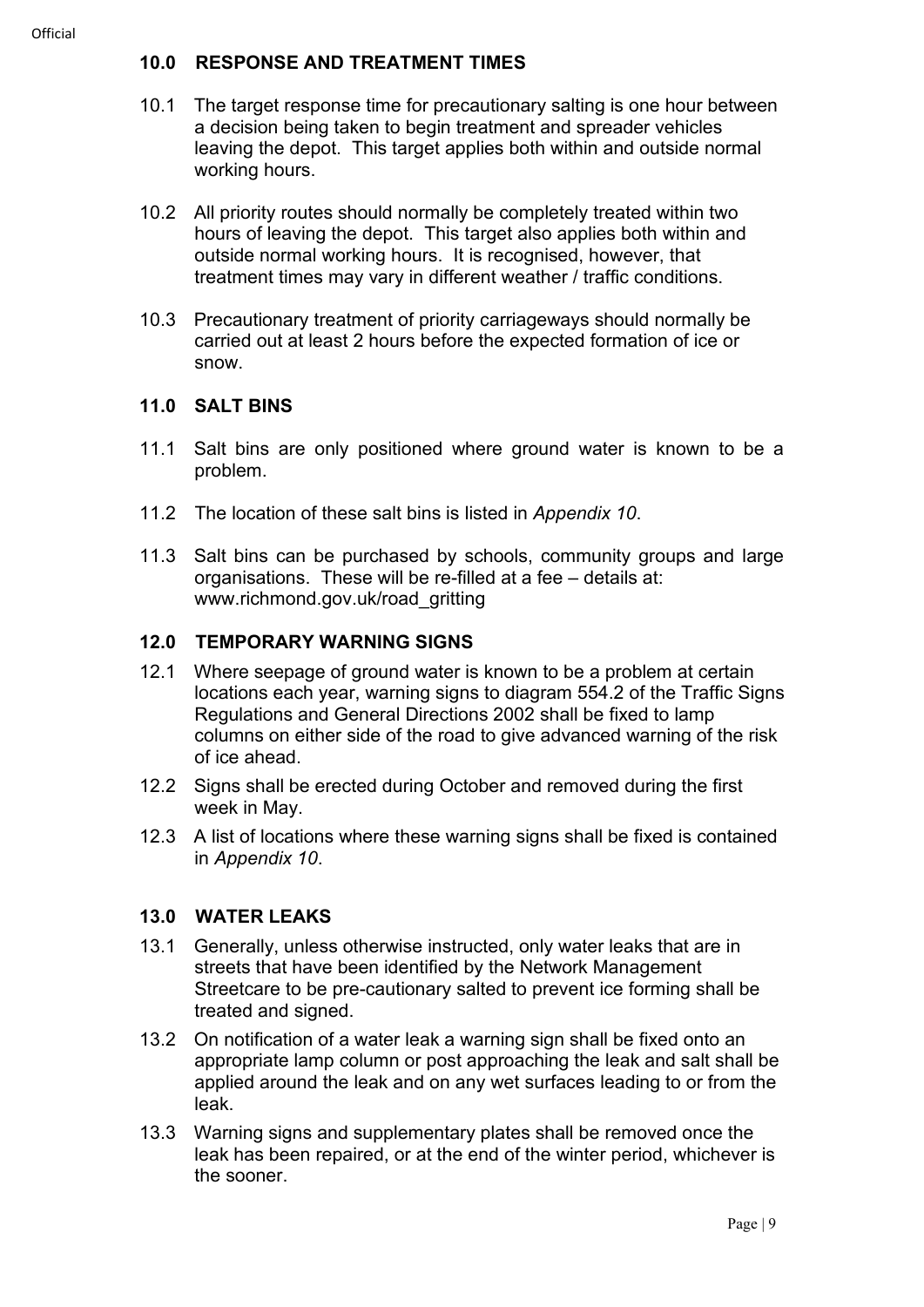13.5 The Network Management Group shall notify Thames Water of any water leak and make arrangements to recharge Thames Water accordingly.

## **14.0 WEATHER FORECASTS**

- 14.1 Weather forecasts shall be obtained from Metdesk via metdesk.com winter forecasting service.
- 14.2 Delivery of service via metdesk.com and through their email

service. **"Winter Season"** – 4 October 2021 – 30 April 2022.

- 14.3 Telephone Consultancy Service This enables subscriber's access to current forecasts during the winter season, access via an ex-directory number.
- 14.4 A view only monitor of the forecasts is set up in the Highways Office at the Central Depot in Twickenham.
- 14.5 Access to the metdesk.com website is via a dedicated passwordprotected website with forecasts emailed to a predefined distribution list.
- 14.6 There is also access to the weather forecast via a dedicated telephone number.
- 14.7 Forecast issue times and content during the season will be as follows:
	- 08H00 hours 24 hour ahead forecast. This covers road surface temperatures, hazards, timings and confidence levels.
	- 13H00 hours forecast up to 12H00 hours the next day.
	- 21H00 hours forecast up to 12H00 hours the next day.
	- A 2-5 and 6-10 day outlook forecast will be issued at 13H00.
	- In addition to the routine updates outlined above, Metdesk forecasters will monitor weather conditions around the clock. If there is any change to the forecast that may result in a proposed gritting action(s) a non-routine update will be issued which will be accompanied by an immediate call to the Richmond duty officer.
	- Dedicated forecasts will be produced for two climatic domains in Richmond
	- The forecasts will relate to the climatic zones and will include the road condition indicators Red, Amber, Green, etc.
	- A Consultancy Service which allows direct access to a forecaster for further clarification of forecasts where needed. Access is via an ex-directory telephone number and is available 24 hours per day.
	- The forecasts will relate to the climatic domains used operationally by Richmond and will include indicators for all potential weather related road hazards (ice, snow, freezing rain, hoar frost, heavy rain, fog).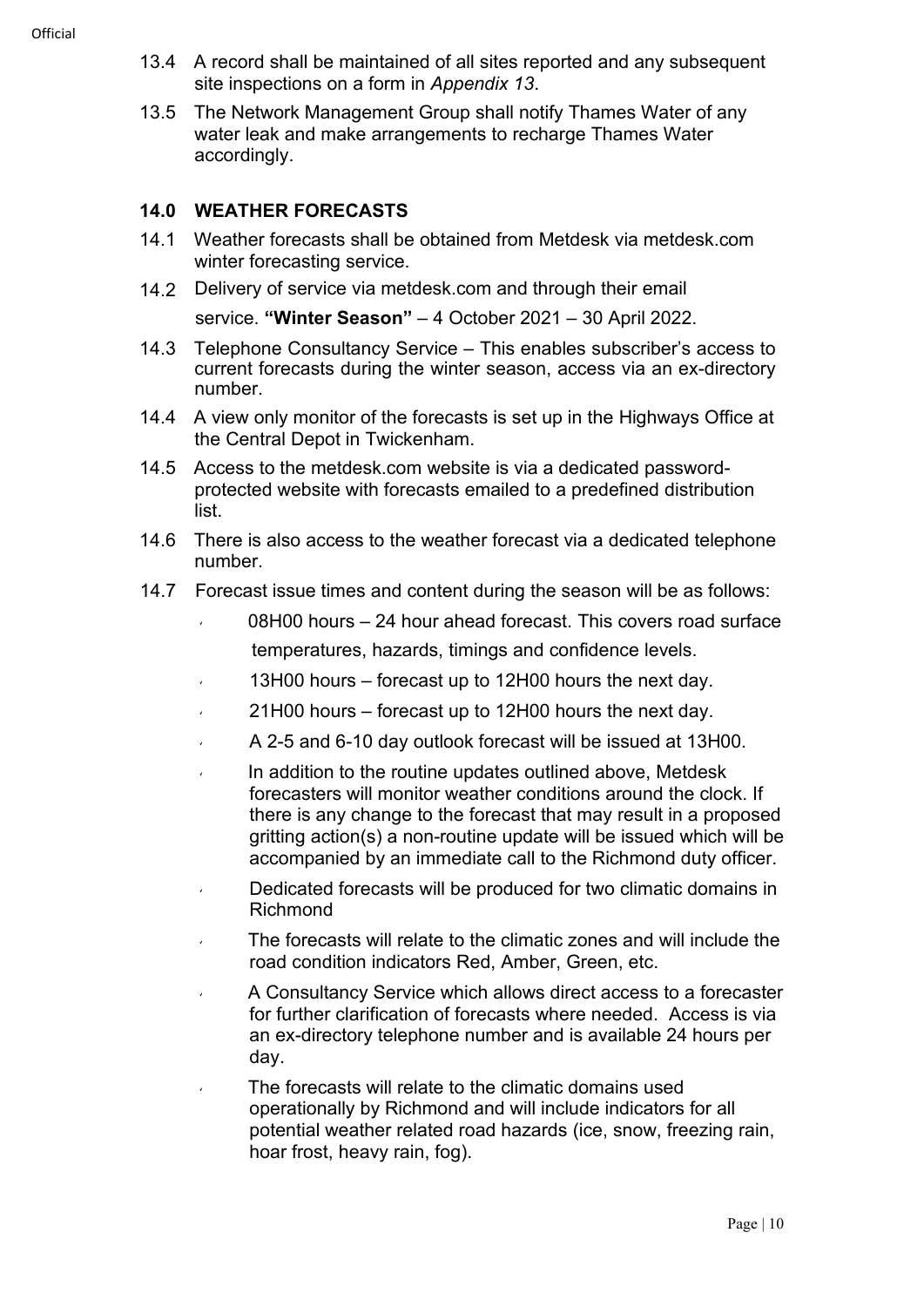All forecasts and gritting actions will be archived with access via metdesk.com website and/or a CD/USB device provided by Metdesk Ltd at the end of the season.

#### **15.0 DECISION MAKING**

- 15.1 Upon receipt of the weather forecast for that day, a decision will be made by the Winter Duty Officer, in consultation with other officers in the Network Management & Street Care Group if necessary, on what action to take.
- 15.2 The WDO will check the forecast each evening after the London Weather Centre have updated it and will make any necessary changes to the earlier decision based upon this up to date information.
- 15.3 Outside of normal working hours the Winter Duty Officer will obtain the weather forecast and make the appropriate decision.
- 15.4 A summary of weather forecasts should be recorded on metdesk.com action log during the season and kept on CD / USB/internal folder for achieving.
- 15.5 In the event of a decision to apply salt, a complete record shall be maintained on the precautionary salting record sheet in *Appendix 12* for primary carriageway routes. All other routes will be recorded on the documented lists.
- 15.6 Where there is a decision to carry out precautionary or post salting this will be recorded through LBRuT's weather forecaster records and kept on disk and through the relevant document lists.

#### **16.0 PERSONNEL**

- 16.1 All operatives required to drive spreader vehicles shall be in possession of the Local Government Management Board/City and Guilds Winter Service Qualification (6157). A list of qualified personnel is kept by the Highways Operations Manager.
- 16.2 Any drivers required to operate the loading shovel will be trained in its use and be issued with a certificate of competence issued by the manufacturer or training provider. A list of qualified personnel is kept by the Highways Operations Manager*.*
- 16.3 A roster shall be drawn up before the start of the Winter Season of all those personnel taking part in the Winter Service Standby Scheme. A copy of this roster will be displayed in the Highways & Depot Managers office throughout the winter period.
- 16.4 Any new driver participating in the scheme not possessing the appropriate qualification shall be given training on the spreader control mechanisms on the vehicle by Econ Engineering Ltd and instructions regarding rates of spread, routes etc. will be given by the Highways Operations Manager before being allowed to participate in the scheme. On completion of this initial training, a note shall be made in the employee's training record to note that this training has been given. Further training and assessment for the Winter Service Qualification shall be arranged as soon as possible and generally within two months of the start of the winter period.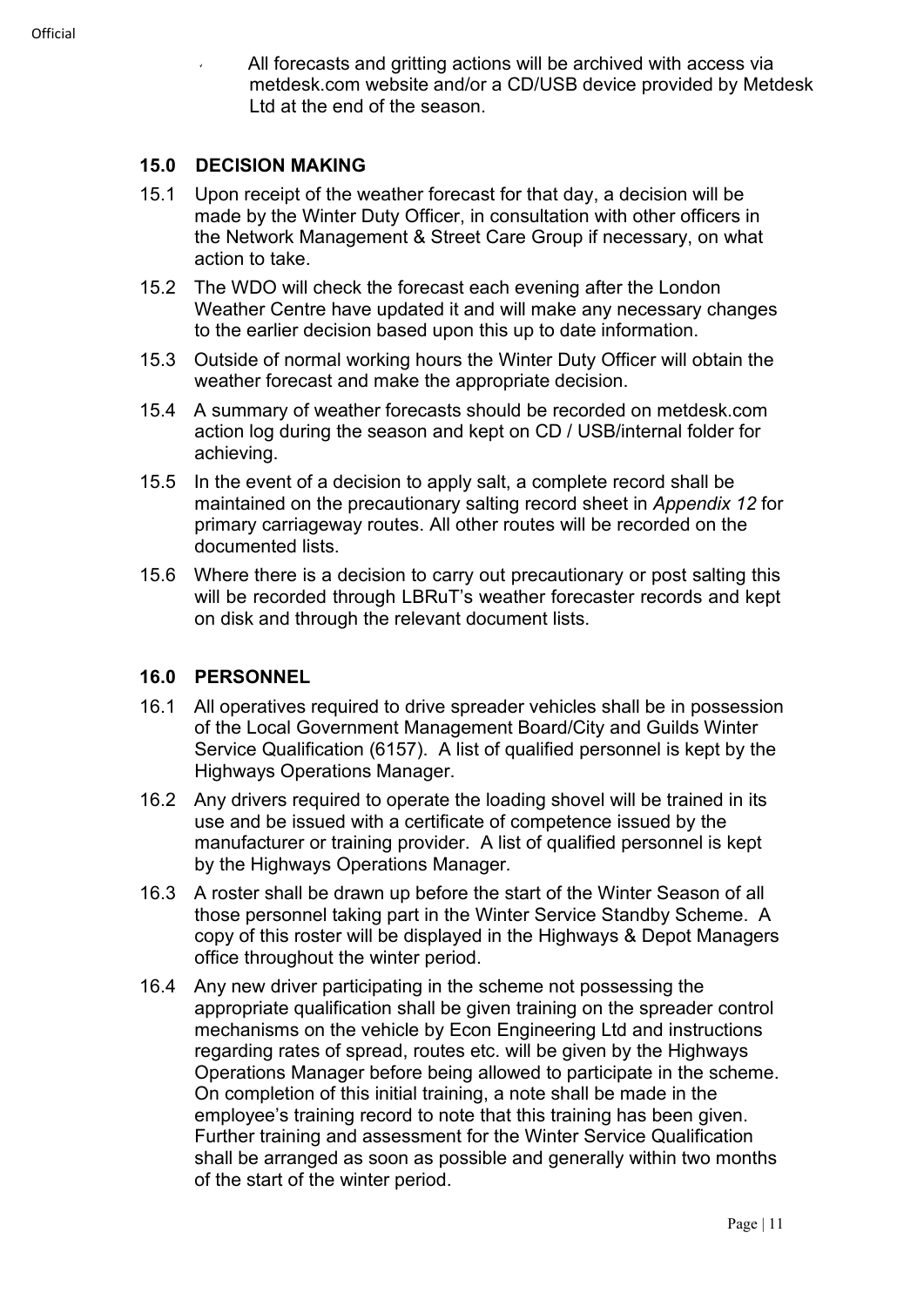**Official** 

- 16.5 Volunteers may be used from any Section within the Department. Agency staff may also be used. Records of any training given and any qualifications/certificates of competence awarded are kept by the Highways Operations Manager.
- 16.6 In the event of prolonged or heavy snowfall, it may be necessary to bring in additional labour to compliment the directly employed labour available. Where this is considered necessary, the Council's Term Contractors shall be used before any Agency or casual labour is employed.
- 16.7 All contact telephone numbers are confidential.

#### **17.0 PLANT AND VEHICLES**

- 17.1 There are 5 dedicated Spreader Vehicles owned by the Council and hired to RHO via the Transport Hire Section. These are:
	- $\cdot$  1 x 14 Tonne Vehicle with snow plough attachment
	- $4 \times 7.5$  Tonne vehicles
	- $\sqrt{ }$  Two loading shovels are available
	- Full details of spreader vehicles and loading shovels are contained in *Appendix 11.*
	- Additional vehicles and equipment will be hired as necessary should the need arise
- 17.2 All spreader vehicles and loading shovels are based at the Central Depot, Twickenham.
- 17.3 Spreader vehicles shall be road tested for 30 minutes each week covering a minimum of 5 miles during the Winter Season and once a month for the period 1<sup>st</sup> May to 30<sup>th</sup> September to check them for serviceability, unless the vehicle has already been used that week. Any items found to be unserviceable shall be reported to the Council's Transport Hire Manager for rectification.
- 17.4 Calibration of spreader equipment shall be carried out annually, in the summer, by the manufacturer and the certificate of calibration shall be retained be the Highways Operations Manager.
- 17.5 Spreader vehicles are normally one person operated but during severe weather, snow clearing or when dense fog persists, double staffing may be permitted.
- 17.6 In the event of prolonged or heavy snowfall, it may be necessary to bring in additional vehicles and equipment to complement the existing fleet, including those permanently used by contractors.

#### **18.0 BREAKDOWNS**

- 18.1 In the event of a breakdown during normal working hours contact Econ Engineering Ltd Service Engineers or DAF AID.
- 18.2 In the event of a tyre fault contact the Council's nominated contractor should be contacted.
- 18.3 If the problem is associated with the spreader equipment then Econ Engineering Ltd Service Engineers should be called out.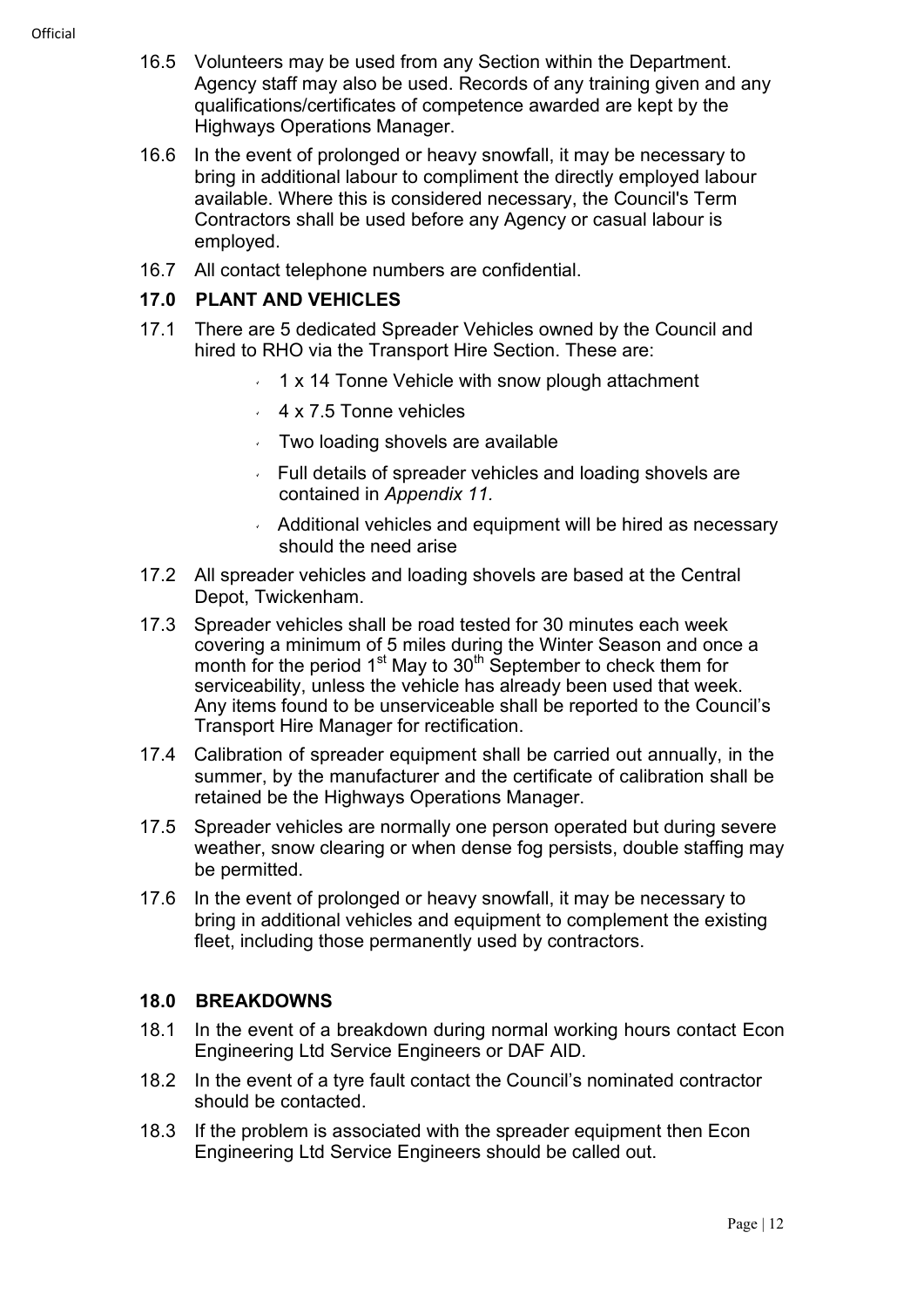#### **19.0 OPERATIONAL COMMUNICATIONS & CO-ORDINATION**

- 19.1 During normal working hours the normal switchboard and direct dial facilities are available.
- 19.2 All drivers are issued with mobile telephones and are controlled by the Winter Service Officer situated at the Central Depot.
- 19.3 Outside normal working hours, the Duty Winter Service Officer can be contacted via Careline (0208 744 2442).
- 19.4 Operatives are contacted by the Duty Winter Service Officer and shall report to him/her at the Winter Service Control Centre for instructions.
- 19.5 The Winter Service Control Centre is based in the Highway & Depot Managers office, Ground Floor, Main Office Block at Central Depot.
- 19.6 The office is staffed from 07.00 hours until 17.00 hours Monday to Friday and at other times as conditions demand.
- 19.7 The Winter Service Control Centre will be responsible for:
	- $\overline{R}$  Receiving and circulating the weather forecast to the appropriate staff and personnel.
	- To take action on all forecasts and calls received.
	- Keeping a log of all reports and action taken.
	- At times of extremely severe weather conditions the Winter Service Control Centre may be re-located to the Emergency Control Centre at Thames Link House.
- 19.8 In the event of extreme weather conditions the following internal staff shall be notified be email:

#### **Environment Directorate:**

- Director of Environment
- Assistant Director, Traffic & Transport
- Head of Network Management & Street Care
- Street Environment Manager (Inspection)
- Street Environment Manager (Enforcement)
- Network Manager
- Head of Transport Planning
- Vehicle Workshop Manager
- Head of Parking Services
- Borough Contingencies Manager
- Assistant Director, Development & Street Scene
- Head of Waste & Recycling
- Assistant Director, Property, Parks & Open Spaces
- Head of Property Services
- Head of Facilities
- Head of Parks & Open Spaces
- Cemeteries Manager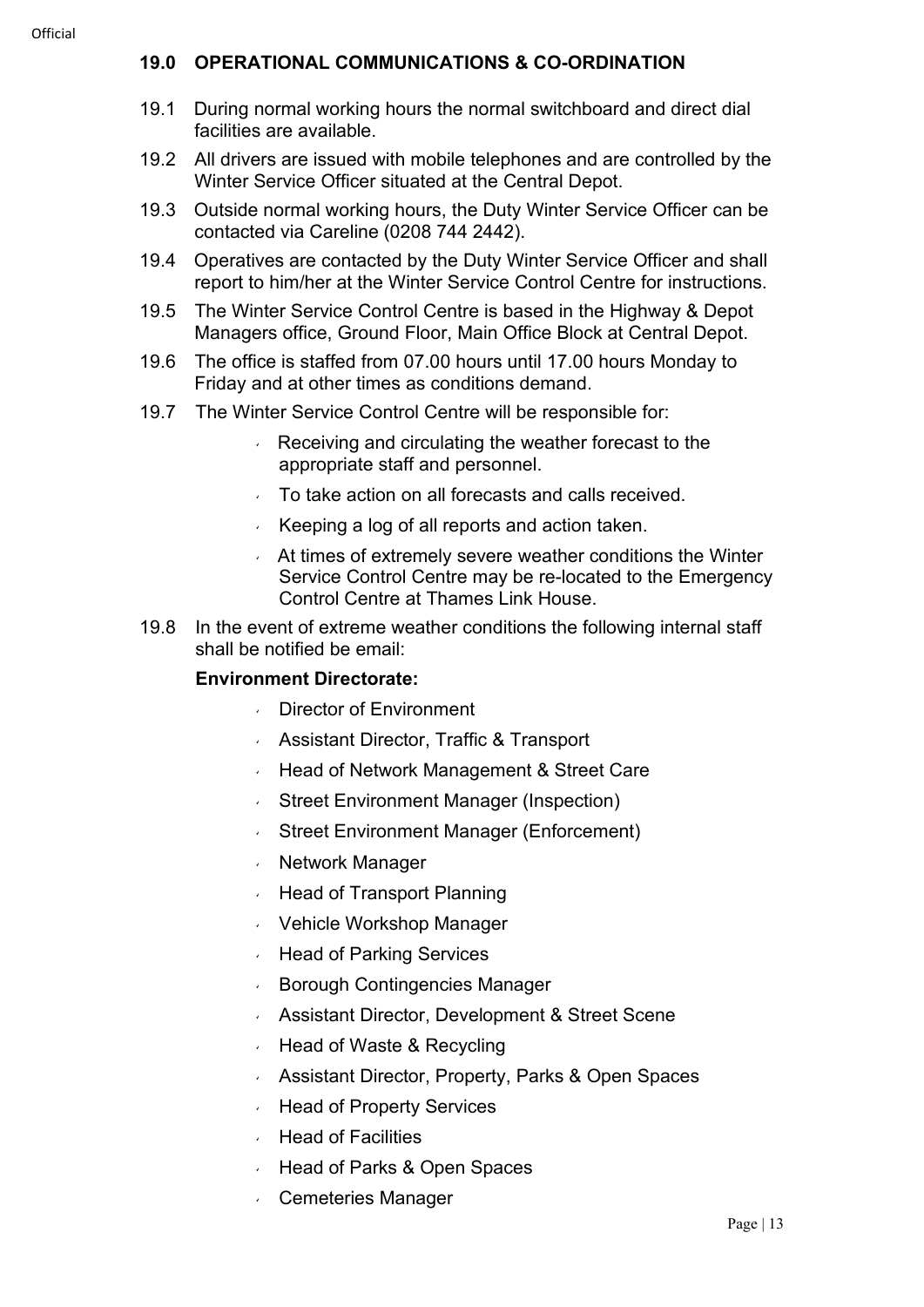#### **20.0 Other Directorates**

- Chief Executive
- Head of Communications
- Director of Finance
- Director of Adult & Community Services
- Principal Transport Manager, Richmond Transport Services
- Director of Children's Services & Culture
- Head of Human Resources

#### **21.0 SALT – SPECIFICATION**

21.11 The salt used complies with British Standard 3247 Part: 1970, Salt for Spreading on Highways for Winter Service - Rock Salt. The particle size shall be 6mm nominal size. Any remaining 10mm size salt shall be used de-icing and snow clearance of footways. The smaller particle size provides a more even spread rate and reduces claims for damaged windscreens.

#### **22.0 STORAGE**

22.1 Salt is stored at Central Depot in an open stockpile.

#### **23.0 STOCKPILE**

- 23.1 Approximately 1800 tonnes of salt is available at the start of the winter period. This stockpile shall be replenished during the winter if necessary in order to maintain an adequate supply. Otherwise, the stockpile shall be replenished during the summer to bring it up to the required level for the start of the next winter period in order to take advantage of cheaper rates offered. The Highways & Depot Manager is responsible for monitoring the salt stock and its replenishment.
- 23.2 A record of salt used shall be noted by the Winter Service Officer on the appropriate form to account for any amounts used. Spreader vehicles shall pass over the vehicle weighbridge before leaving the Depot so that the gross weight of the vehicle and load can be obtained. The Unladen Weight of the vehicle is deducted from the actual Gross Weight of the vehicle to obtain the amount of salt used.

#### **24 ALTERNATIVE DE-ICING MATERIALS**

- 24.1 Iron structures are susceptible to the corrosive nature of rock salt and so an alternative de-icing agent is required for use on these structures.
- 24.2 Liquid potassium acetate has been identified as the most suitable alternative to use in locations where salt is not to be used.
- 24.3 This product is supplied in 210 litre drums and applied by hand using a 15 litre capacity knapsack and hand lance sprayer or other suitable dispenser.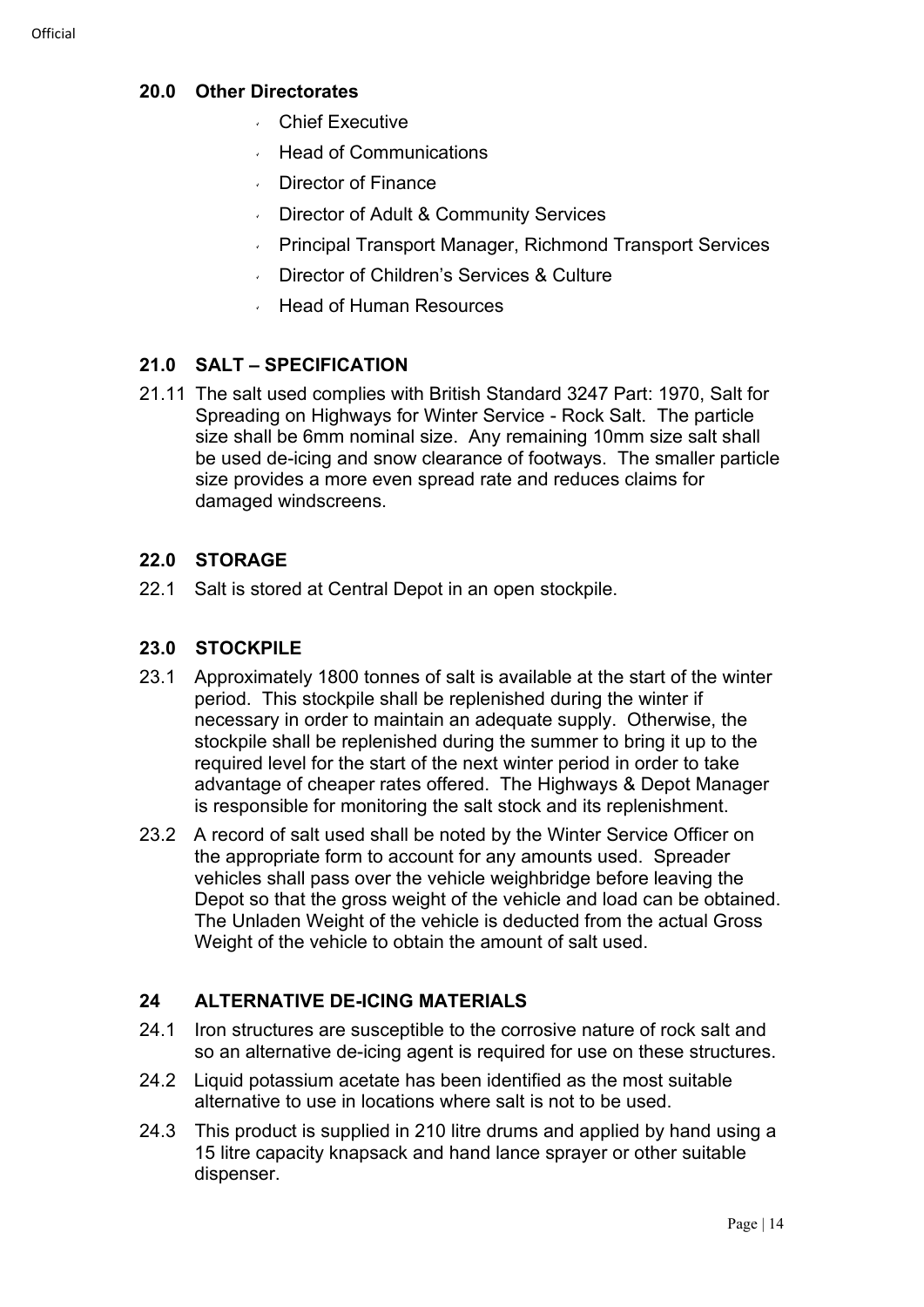#### **25.0 MEDIA COMMUNICATIONS**

- 25.1 All communications with the media shall be channelled through the Council's Communications / Press Office. Telephone number: 020 8891 7161.
- 25.2 A unique web page dedicated to the winter service will provide updated information on weather conditions, Precautionary Routes gritting timings, the mobilisation of resources to grit footways, the Secondary Road Network and any changes to service in response to severe winter conditions.

#### **26.0 SUMMARY OF RECORD FORMS**

26.1 All of the forms mentioned in this document are listed below and reproduced at the end of this document:

| <b>FORM</b><br><b>REFERENCE</b> | <b>FORM TITLE</b>                                                 | <b>DESCRIPTION</b>                                                                                                                                                                                                  |
|---------------------------------|-------------------------------------------------------------------|---------------------------------------------------------------------------------------------------------------------------------------------------------------------------------------------------------------------|
| Appendix 12                     | <b>Precautionary Salting</b><br>Record                            | Details of pre-cautionary<br>salting treatments carried out<br>showing date, time, time<br>action was taken and<br>completed, resources<br>employed, quantity of salt<br>used and brief description of<br>forecast. |
| Appendix 13                     | Road Test of Spreader<br><b>Vehicles</b><br><b>Vehicle Checks</b> | Road Testing and vehicle<br>checks prior to the use of the<br>spreader vehicles                                                                                                                                     |
| Appendix 14                     | Inspection of Water<br>Leaks                                      | Details of inspections of water<br>leaks.                                                                                                                                                                           |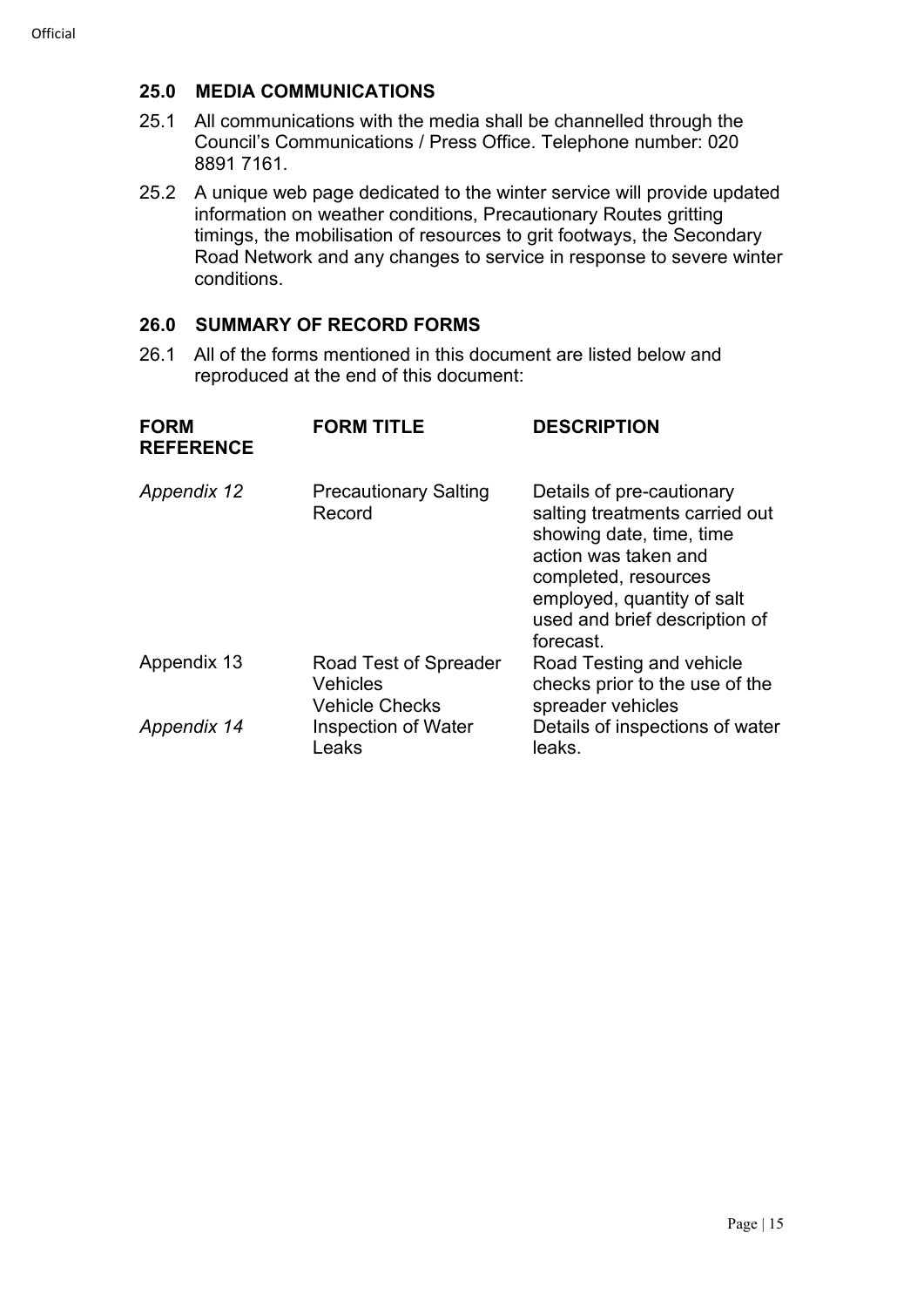| <b>Street Name</b>          | <b>Area</b>         | <b>Section</b>                               |
|-----------------------------|---------------------|----------------------------------------------|
| Acacia Road                 | Hampton             |                                              |
| <b>Albert Road</b>          | <b>Hampton Hill</b> |                                              |
| Ammas Road                  | Ham                 |                                              |
| Arragon Road                | Twickenham          |                                              |
| Ashburnham Road             | Ham                 |                                              |
| Ashleigh Road               | Mortlake            |                                              |
| <b>Ashley Road</b>          | Hampton             |                                              |
| <b>Avondale Road</b>        | Mortlake            |                                              |
| <b>Beaufort Road</b>        | Ham                 |                                              |
| <b>Bridge Street</b>        | Twickenham          |                                              |
| <b>Broad Lane</b>           | Hampton             |                                              |
| <b>Broad Street</b>         | Teddington          |                                              |
| <b>Broom Road</b>           | Teddington          |                                              |
| <b>Broomfield Road</b>      | <b>Kew</b>          |                                              |
| <b>Broughton Avenue</b>     | Ham                 |                                              |
| <b>Buckingham Road</b>      | Hampton             |                                              |
| <b>Burtons Road</b>         | <b>Hampton Hill</b> | <b>Excluding Seymour Road to Albert Road</b> |
| Castelnau                   | <b>Barnes</b>       |                                              |
| <b>Christchurch Road</b>    | Sheen               | Sheen Lane to Fife Road                      |
| <b>Church Grove</b>         | <b>Hampton Wick</b> |                                              |
| <b>Church Road</b>          | <b>Barnes</b>       |                                              |
| <b>Church Road</b>          | Richmond            |                                              |
| <b>Church Street</b>        | Hampton             |                                              |
| <b>Church Terrace</b>       | Richmond            |                                              |
| <b>Collingwood Close</b>    | Whitton             |                                              |
| Common Road                 | <b>Barnes</b>       |                                              |
| <b>Cromwell Road</b>        | Teddington          |                                              |
| <b>Cross Deep</b>           | Twickenham          |                                              |
| <b>Crown Road</b>           | Twickenham          |                                              |
| Dee Road                    | Richmond            |                                              |
| <b>Dukes Avenue</b>         | Ham                 |                                              |
| <b>Dysart Avenue</b>        | <b>Ham</b>          |                                              |
| <b>Eton Street</b>          | Richmond            |                                              |
| <b>Fairfax Road</b>         | Teddington          |                                              |
| <b>Fearnley Crescent</b>    | Hampton             |                                              |
| <b>Ferry Road</b>           | <b>Barnes</b>       |                                              |
| <b>Ferry Road</b>           | Teddington          | Broom Road to High Street Teddington         |
| <b>Fife Road</b>            | Sheen               |                                              |
| <b>Friars Stile Road</b>    | Richmond            |                                              |
| George Street               | Richmond            |                                              |
| <b>Gipsy Lane</b>           | <b>Barnes</b>       |                                              |
| <b>Ham Street</b>           | Ham                 |                                              |
| Hammersmith Bridge          | <b>Barnes</b>       | Undertaken by LBHF                           |
| <b>Hampton Court Bridge</b> | Hampton             |                                              |
| <b>Hampton Court Road</b>   | Hampton             |                                              |
| <b>Hampton Road</b>         | Teddington          |                                              |
| <b>Hampton Road</b>         | Twickenham          |                                              |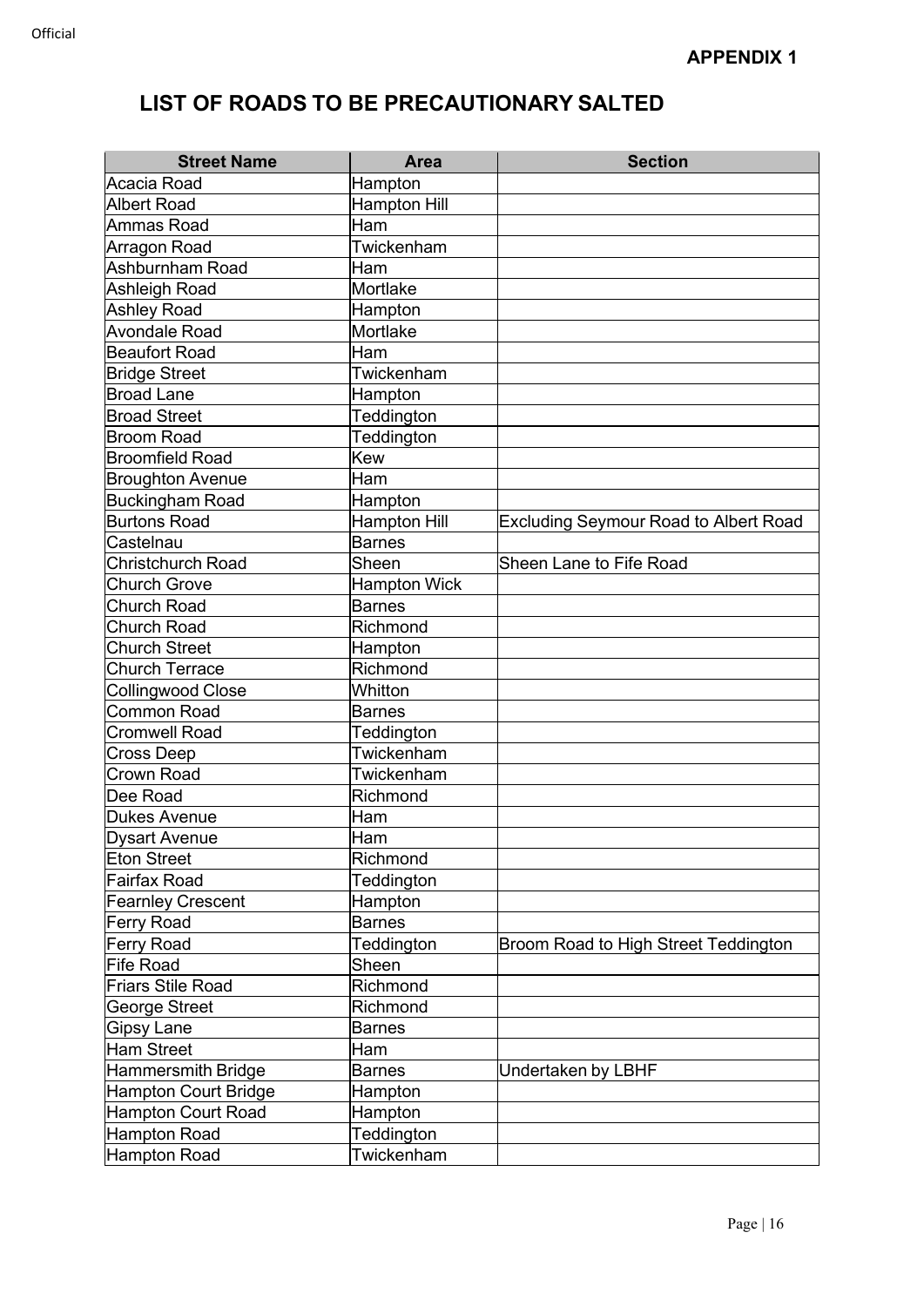| <b>Street Name</b>              | Area                | <b>Section</b>                       |
|---------------------------------|---------------------|--------------------------------------|
| <b>Hampton Road</b>             | <b>Hampton Hill</b> |                                      |
| <b>Hampton Road East</b>        | Hampton             |                                      |
| <b>Hanworth Road</b>            | Hampton             |                                      |
| <b>Hanworth Road</b>            | Whitton             |                                      |
| <b>Heath Road</b>               | Twickenham          |                                      |
| <b>High Park Avenue</b>         | Kew                 |                                      |
| <b>High Park Road</b>           | Kew                 | Sandycombe Road to Pensford Avenue   |
| <b>High Street Barnes</b>       | <b>Barnes</b>       |                                      |
| <b>High Street Hampton</b>      | Hampton             |                                      |
| <b>High Street Hampton Hill</b> | <b>Hampton Hill</b> |                                      |
| <b>High Street Hampton Wick</b> | <b>Hampton Wick</b> |                                      |
| <b>High Street Teddington</b>   | Teddington          |                                      |
| <b>High Street Whitton</b>      | Whitton             |                                      |
| Hill Rise                       | Richmond            |                                      |
| <b>Hill Street</b>              | Richmond            |                                      |
| Hospital Bridge Road            | Whitton             |                                      |
| <b>Hounslow Road</b>            | Whitton             |                                      |
| Howsman Road                    | <b>Barnes</b>       |                                      |
| <b>Kew Gardens Road</b>         | Kew                 |                                      |
| <b>Kew Green</b>                | Kew                 |                                      |
| <b>Kew Road</b>                 | Kew                 | Mortlake Road to Lion Gate Gardens   |
| <b>Kew Road</b>                 | Richmond            | Lion Gate Gardens to The Quadrant    |
| Kilmington Road                 | <b>Barnes</b>       | Lonsdale Road to Howsman Road        |
| <b>King Street</b>              | Twickenham          |                                      |
| <b>Kings Road</b>               | Richmond            |                                      |
| Kingston Road                   | Teddington          |                                      |
| <b>Kneller Road</b>             | Whitton             |                                      |
| Langhorn Drive                  | Twickenham          |                                      |
| <b>Lewis Road</b>               | Richmond            |                                      |
| <b>Lock Road</b>                | Ham                 |                                      |
| London Road                     | Twickenham          |                                      |
| Lonsdale Road                   | <b>Barnes</b>       |                                      |
| Lower Hampton Road              | Hampton             |                                      |
| <b>Lower Richmond Road</b>      | Richmond            | <b>Clifford Avenue to Sheen Lane</b> |
| <b>Lower Sunbury Road</b>       | Hampton             |                                      |
| Lower Teddington Road           | Teddington          |                                      |
| <b>Manor Road</b>               | Richmond            |                                      |
| <b>Manor Road</b>               | Teddington          | Twickenham Road to Kingston Road     |
| <b>Marchmont Road</b>           | Richmond            |                                      |
| Meadway                         | Twickenham          |                                      |
| Mill Hill Road                  | <b>Barnes</b>       |                                      |
| <b>High Street Mortlake</b>     | Mortlake            |                                      |
| <b>Nelson Road</b>              | Whitton             |                                      |
| Nightingale Lane                | Richmond            |                                      |
| Nightingale Road                | Hampton             |                                      |
| North Road                      | Kew                 | Nylands Avenue to High Park Road     |
| North Worple Way                | <b>Barnes</b>       | Ashleigh Road to Avondale Road       |
| <b>Nylands Avenue</b>           | Kew                 |                                      |
| Oak Avenue                      | Hampton             |                                      |
| Paradise Road                   | Richmond            |                                      |
| Park Lane                       | Teddington          |                                      |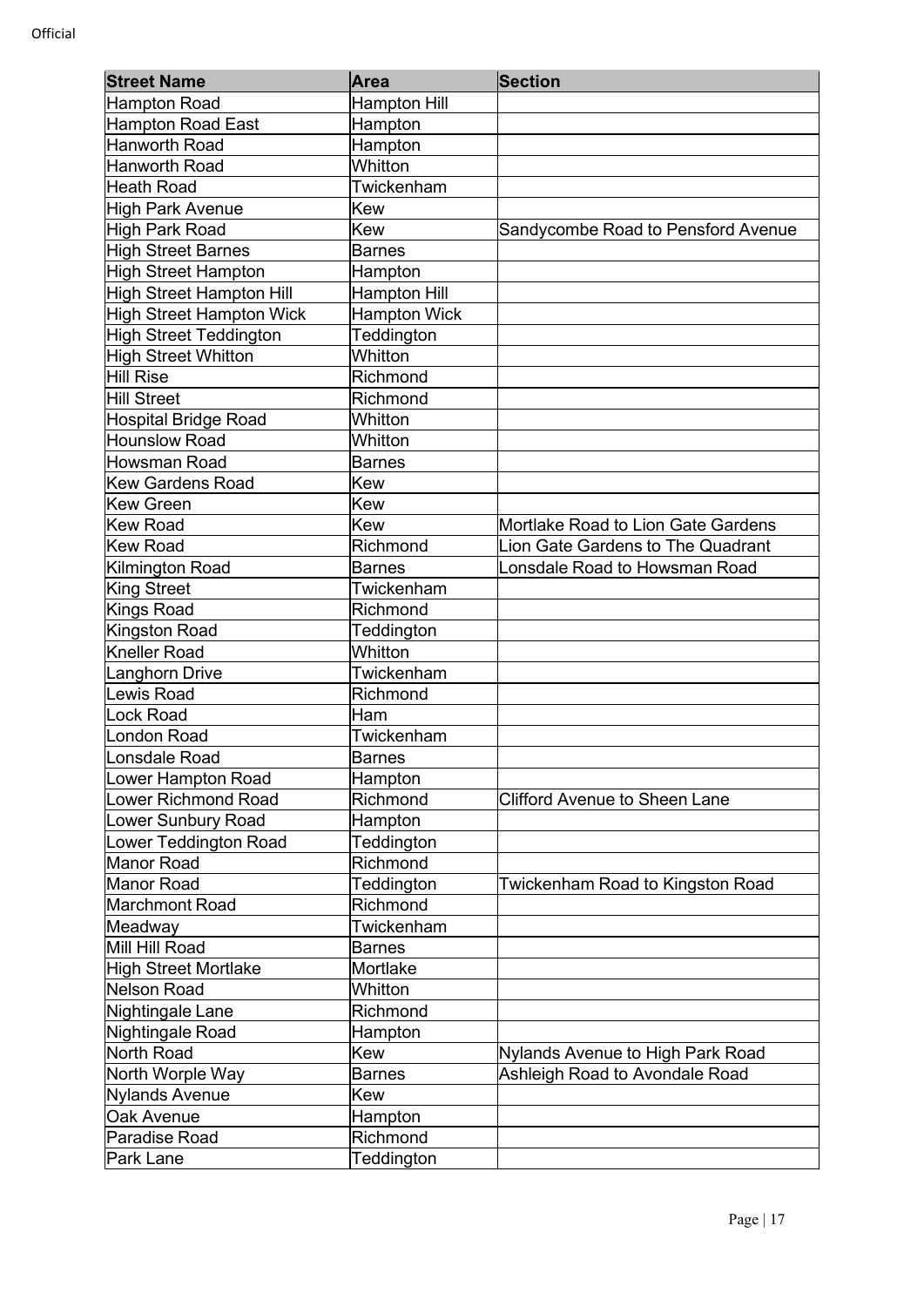| <b>Street Name</b>            | Area                | <b>Section</b>                          |
|-------------------------------|---------------------|-----------------------------------------|
| Park Road                     | <b>Hampton Hill</b> |                                         |
| Park Road                     | Richmond            |                                         |
| Park Road                     | Teddington          |                                         |
| Park Road                     | <b>Hampton Wick</b> | Sandy Lane to Church Grove              |
| <b>Pensford Avenue</b>        | <b>Kew</b>          | <b>High Park Road to Nylands Avenue</b> |
| Percy Road                    | Hampton             |                                         |
| Percy Road                    | Whitton             |                                         |
| Petersham Road                | Richmond            |                                         |
| <b>Powder Mill Lane</b>       | Whitton             |                                         |
| Priest's Bridge               | <b>Barnes</b>       |                                         |
| Queens Ride                   | <b>Barnes</b>       |                                         |
| Queens Road                   | Richmond            |                                         |
| Queens Road                   | Teddington          |                                         |
| Queens Road                   | Twickenham          |                                         |
| Railway Approach              | Twickenham          |                                         |
| <b>Red Lion Street</b>        | Richmond            |                                         |
| <b>Richmond Hill</b>          | Richmond            |                                         |
| <b>Richmond Road</b>          | Ham                 |                                         |
| <b>Richmond Road</b>          | Twickenham          |                                         |
| <b>Riverside Drive</b>        | Ham                 |                                         |
| <b>Rocks Lane</b>             | <b>Barnes</b>       |                                         |
| <b>Rugby Road</b>             | Twickenham          |                                         |
| Sandy Lane                    | Ham                 |                                         |
| Sandy Lane                    | Teddington          |                                         |
| Sandycombe Road               | <b>Kew</b>          |                                         |
| Seymour Road                  | <b>Hampton Hill</b> |                                         |
| Shacklegate Lane              | Twickenham          |                                         |
| <b>Sheen Lane</b>             | Sheen               |                                         |
| <b>Sheen Road</b>             | Richmond            |                                         |
| Sheendale Road                | Richmond            |                                         |
| <b>Sixth Cross Road</b>       | Twickenham          |                                         |
| South Road                    | Twickenham          |                                         |
| <b>St Johns Road</b>          | Richmond            |                                         |
| St Margaret's Road            | Twickenham          |                                         |
| <b>Staines Road</b>           | Twickenham          |                                         |
| <b>Stanley Road</b>           | Teddington          |                                         |
| <b>Stanley Road</b>           | Twickenham          | Railway Bridge to South Road            |
| Star and Garter Hill          | Richmond            |                                         |
| <b>Station Approach</b>       | Hampton             |                                         |
| <b>Station Approach</b>       | Kew                 |                                         |
| <b>Station Parade</b>         | <b>Kew</b>          |                                         |
| <b>Station Road</b>           | <b>Barnes</b>       | Church Road to Mill Hill Road           |
| <b>Station Road</b>           | Hampton             |                                         |
| <b>Station Road</b>           | Teddington          |                                         |
| <b>Station Road Bus Stand</b> | Twickenham          |                                         |
| Stephenson Road               | Whitton             |                                         |
| <b>Strawberry Vale</b>        | Twickenham          |                                         |
| <b>Suffolk Road</b>           | <b>Barnes</b>       |                                         |
| <b>Sydney Road</b>            | Richmond            |                                         |
| <b>Thames Street</b>          | Hampton             |                                         |
| The Avenue                    | Hampton             |                                         |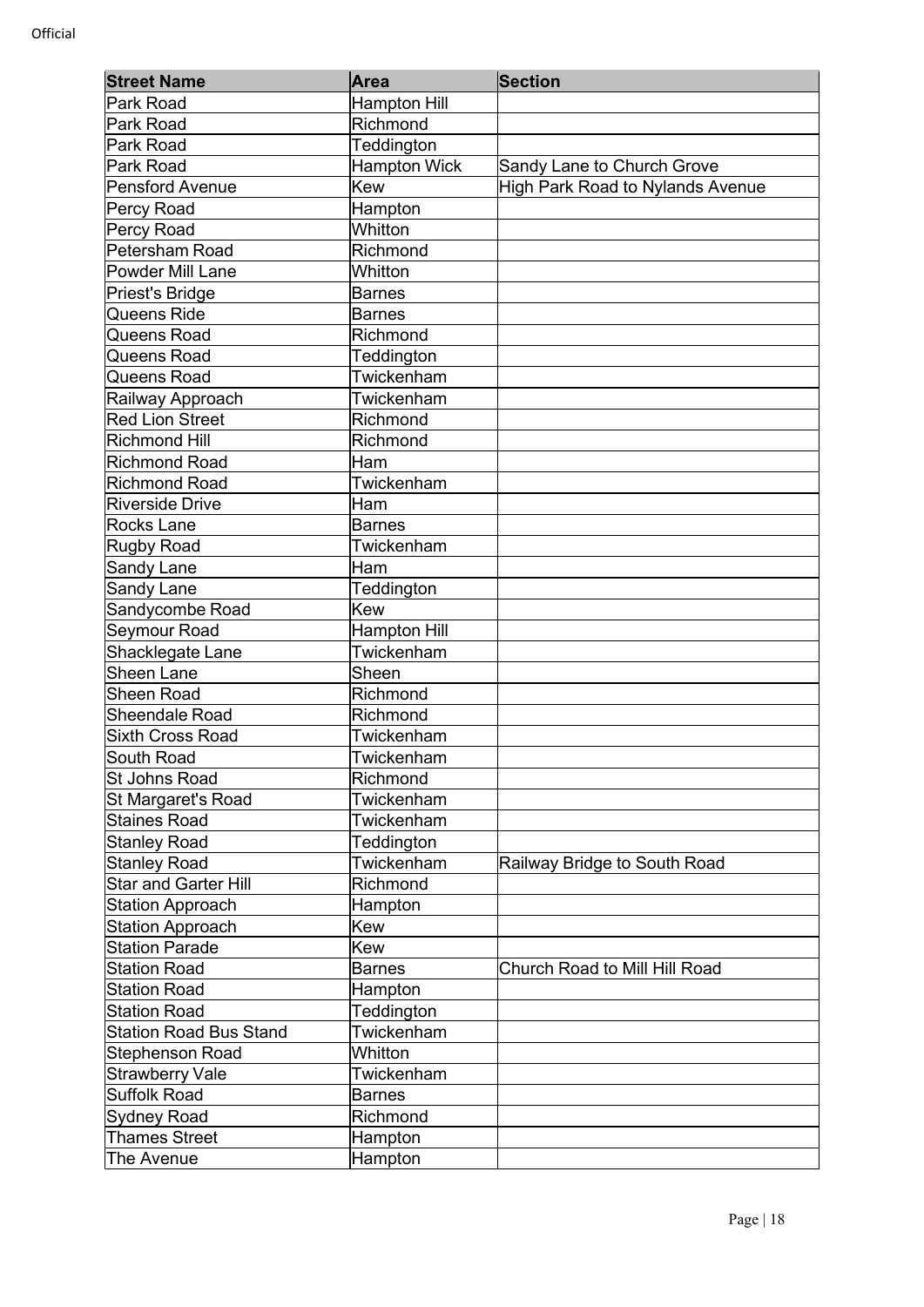| <b>Street Name</b>              | <b>Area</b>         | <b>Section</b>                       |
|---------------------------------|---------------------|--------------------------------------|
| The Causeway                    | Twickenham          |                                      |
| The Green                       | Twickenham          |                                      |
| <b>The Quadrant</b>             | Richmond            |                                      |
| The Terrace                     | <b>Barnes</b>       |                                      |
| <b>Twickenham Road</b>          | Hampton             |                                      |
| <b>Twickenham Road</b>          | Teddington          | <b>Strawberry Vale to Manor Road</b> |
| Upper Ham Road                  | Ham                 |                                      |
| <b>Upper Richmond Road West</b> | Richmond            | <b>Sheen Road to Clifford Avenue</b> |
| <b>Upper Sunbury Road</b>       | Hampton             |                                      |
| Upper Teddington Road           | Teddington          |                                      |
| Uxbridge Road                   | <b>Hampton Hill</b> |                                      |
| Verdun Road                     | <b>Barnes</b>       |                                      |
| Victoria Villas                 | Richmond            |                                      |
| Wakefield Road                  | Richmond            |                                      |
| <b>Waldegrave Road</b>          | Twickenham          |                                      |
| Warren Road                     | Whitton             |                                      |
| <b>Wellington Road</b>          | Twickenham          |                                      |
| Wensleydale Road                | Hampton             |                                      |
| White Hart Lane                 | <b>Barnes</b>       |                                      |
| <b>Whitton Road</b>             | Twickenham          |                                      |
| Windmill Road                   | Hampton             |                                      |
| <b>York Street</b>              | Twickenham          |                                      |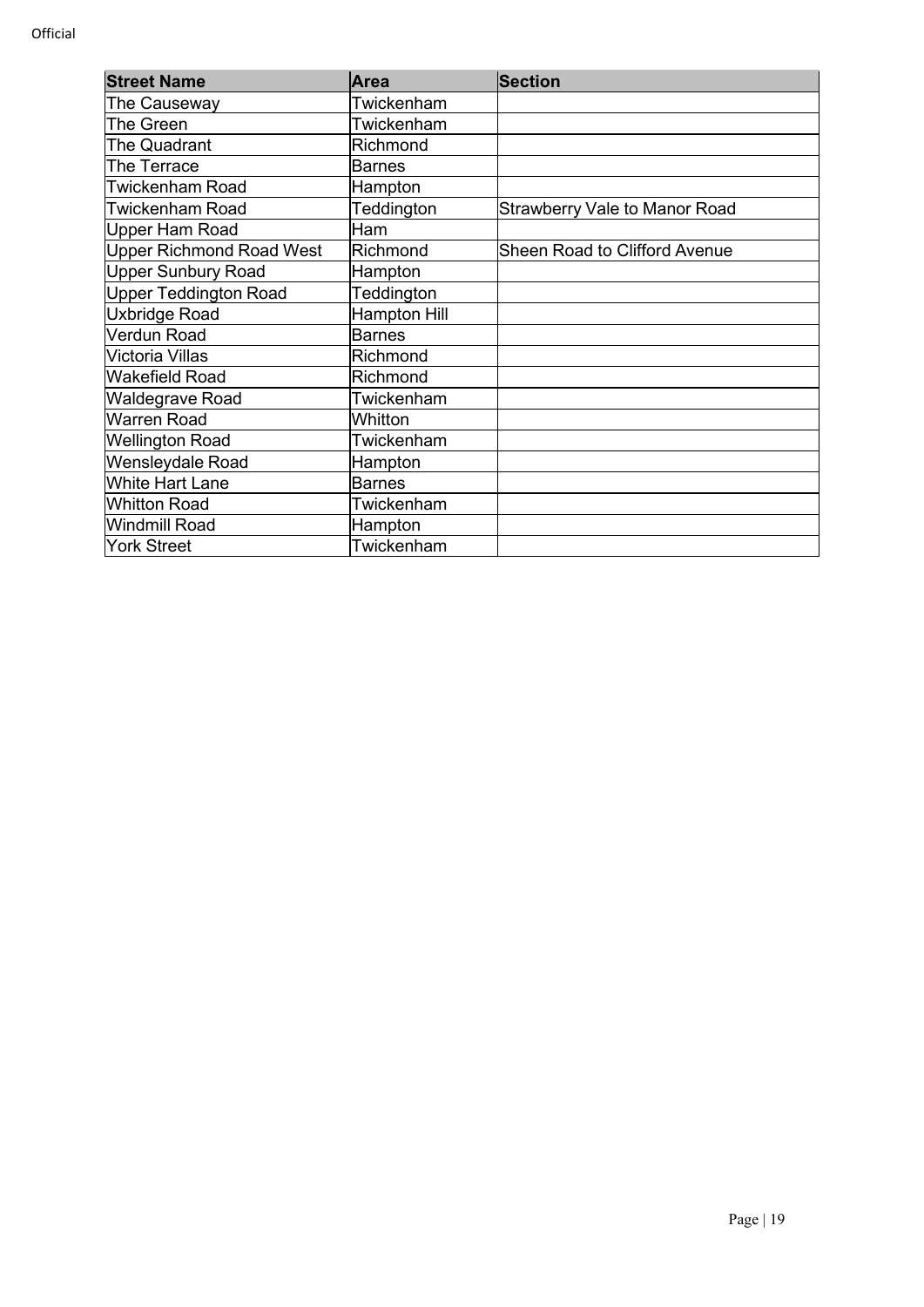|                 | PRECAUTIONARY SALTING ROUTE 1 (RED ROUTE) |                                  |                                           |  |
|-----------------|-------------------------------------------|----------------------------------|-------------------------------------------|--|
| <b>SEQ</b>      | <b>DIRECTIONS</b>                         | <b>STREET NAME</b>               | <b>INSTRUCTIONS</b><br><b>LANE SPREAD</b> |  |
| 1               |                                           | Langhorn Drive                   | 2                                         |  |
| $\overline{2}$  | Left Turn into                            | <b>A316 Chertsey Road</b>        | No salt                                   |  |
| 3               | Left Turn into                            | Meadway                          | 2                                         |  |
| $\overline{4}$  | <b>Right Turn into</b>                    | <b>Staines Road</b>              | $\overline{2}$                            |  |
| 5               | Continue along                            | <b>Twickenham Road</b>           | $\overline{2}$                            |  |
| 6               | Left Turn into                            | Hampton Road East                | $\overline{2}$                            |  |
| $\overline{7}$  | Continue along                            | <b>Uxbridge Road</b>             | $\overline{2}$                            |  |
| 8               | Left Turn into                            | <b>High Street Hampton Hill</b>  | $\mathbf 1$                               |  |
| 9               | Continue along                            | <b>Wellington Road</b>           | 1                                         |  |
| 10              | Left Turn into                            | <b>Sixth Cross Road</b>          | 1                                         |  |
| 11              | Continue along                            | <b>Hospital Bridge Road</b>      | $\overline{2}$                            |  |
| 12              | Continue over                             | A316 Roundabout                  | $\overline{2}$                            |  |
| 13              | Continue along                            | <b>Hospital Bridge Road</b>      | $\overline{2}$                            |  |
| 14              | Left Turn into                            | <b>Nelson Road</b>               | $\overline{2}$                            |  |
| 15              | Left Turn into                            | Collingwood Close (2nd entrance) | $\mathbf 1$                               |  |
| 16              | <b>Right Turn into</b>                    | <b>Stephenson Road</b>           | 1                                         |  |
| 17              | Turn Around at                            | <b>Stephenson Road</b>           | $\mathbf{1}$                              |  |
| 18              | Left Turn into                            | <b>Collingwood Close</b>         | 1                                         |  |
| 19              | Left Turn into                            | <b>Nelson Road</b>               | $\overline{2}$                            |  |
| 20              | Left Turn into                            | <b>Hanworth Road</b>             | 3                                         |  |
| 21              | Turn Around at                            | Boundary                         | $\overline{2}$                            |  |
| 22              | Continue along                            | <b>Hanworth Road</b>             | No salt                                   |  |
| 23              | <b>Right Turn into</b>                    | Powder Mill Lane                 | $\overline{2}$                            |  |
| 24              | Continue along                            | <b>Percy Road</b>                | $\overline{2}$                            |  |
| 25              | Continue along                            | <b>High Street Whitton</b>       | $\overline{2}$                            |  |
| 26              | Continue along                            | <b>Hounslow Road</b>             | $\overline{2}$                            |  |
| $\overline{27}$ | Turn Around at                            | Mini Roundabout                  | $\overline{2}$                            |  |
| 28              | Continue along                            | <b>Hounslow Road</b>             | 1                                         |  |
| 29              | Left Turn into                            | <b>Kneller Road</b>              | $\overline{2}$                            |  |
| 30              | <b>Right Turn into</b>                    | <b>Nelson Road</b>               | $\overline{2}$                            |  |
| 31              | Left Turn into                            | Warren Road                      | $\overline{2}$                            |  |
| 32              | Continue along                            | <b>Whitton Road</b>              | $\mathbf{1}$                              |  |
| 33              | <b>Right Turn into</b>                    | Whitton Road (mini roundabout)   | $\overline{2}$                            |  |
| 34              | Straight over A316                        | <b>Whitton Road</b>              | $\overline{2}$                            |  |
| 35              | Left Turn into                            | <b>London Road</b>               | $\overline{2}$                            |  |
| 36              | Straight over A316                        | London Road to boundary          | $\overline{2}$                            |  |
| 37              | Continue along                            | <b>London Road</b>               | No salt                                   |  |
| 38              | Left Turn into                            | Mogden Lane                      | No salt                                   |  |
| 39              | Left Turn into                            | <b>Rugby Road</b>                | $\overline{2}$                            |  |
| 40              | <b>Right Turn into</b>                    | <b>Whitton Road</b>              | 1                                         |  |
| 41              | <b>Right Turn into</b>                    | <b>Kneller Road</b>              | $\overline{2}$                            |  |
| 42              | Left Turn into                            | <b>Nelson Road</b>               | No salt                                   |  |
| 43              | <b>Right Turn into</b>                    | Nelson Road                      | $\overline{2}$                            |  |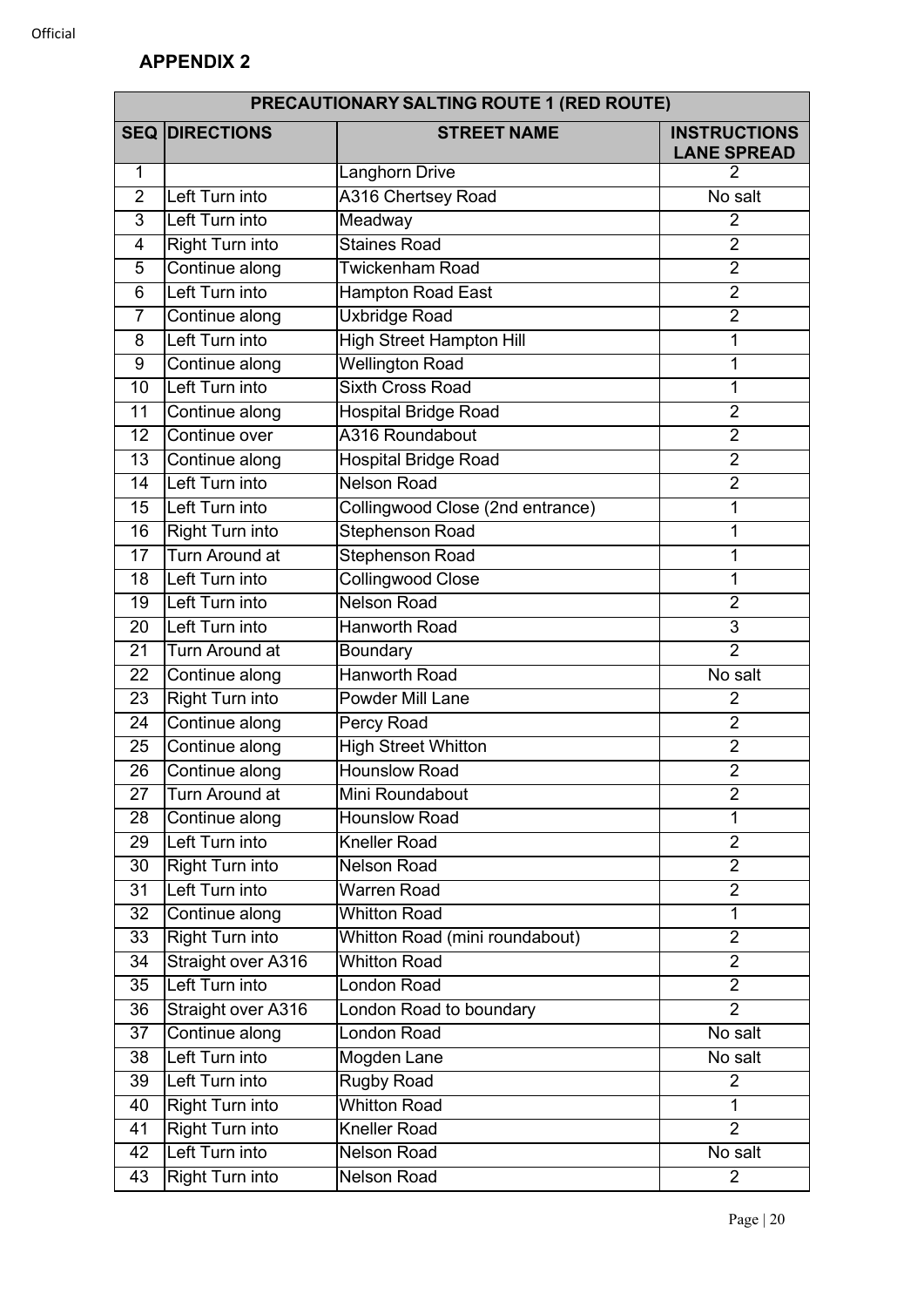| 44              | Continue over          | Mini roundabout                  | $\overline{2}$ |
|-----------------|------------------------|----------------------------------|----------------|
| 45              | Continue along         | <b>Nelson Road</b>               | $\overline{2}$ |
| 46              | Left Turn into         | <b>Hospital Bridge Road</b>      | $\overline{2}$ |
| 47              | <b>Straight over</b>   | A316 Roundabout                  | $\overline{2}$ |
| 48              | Continue along         | <b>Hospital Bridge Road</b>      | $\overline{2}$ |
| 49              | Continue along         | <b>Sixth Cross Road</b>          | 1              |
| 50              | <b>Right Turn into</b> | <b>Wellington Road</b>           | 1              |
| 51              | <b>Right Turn into</b> | Park Road                        | $\overline{2}$ |
| 52              | <b>Right Turn into</b> | Uxbridge Road                    | No salt        |
| 53              | <b>Right Turn into</b> | <b>Burtons Road</b>              | $\overline{2}$ |
| 54              | <b>Right Turn into</b> | Seymour Road                     | $\overline{2}$ |
| 55              | Left Turn into         | Park Road                        | $\overline{2}$ |
| 56              | Left Turn into         | <b>Albert Road</b>               | 1              |
| 57              | <b>Right Turn into</b> | <b>Burtons Road</b>              | 1              |
| $\overline{58}$ | <b>Right Turn into</b> | <b>Wellington Road</b>           | 1              |
| 59              | Continue along         | <b>High Street Hampton</b>       | 1              |
| 60              | <b>Right Turn into</b> | <b>Broad Lane</b>                | $\overline{2}$ |
| 61              | Continue along         | Oak Avenue                       | $\overline{2}$ |
| 62              | <b>Right Turn into</b> | Fearnley Crescent (2nd Entrance) | $\overline{2}$ |
| 63              | <b>Right Turn into</b> | Oak Avenue (to Borough Boundary) | $\overline{2}$ |
| 64              | Continue along         | Green Lane                       | No salt        |
| 65              | <b>Right Turn into</b> | Swan Road                        | No salt        |
| 66              | <b>Right Turn into</b> | <b>Hampton Road</b>              | No salt        |
| 67              | Continue along         | <b>Hanworth Road</b>             | $\overline{2}$ |
| 68              | <b>Right Turn into</b> | Acacia Road                      | $\overline{2}$ |
| 69              | Continue along         | The Avenue                       | $\overline{2}$ |
| 70              | Continue along         | <b>Percy Road</b>                | $\overline{2}$ |
| 71              | Over                   | Level Crossing (NO SALT)         | No salt        |
| $\overline{72}$ | <b>Right Turn into</b> | <b>Station Road</b>              | $\overline{2}$ |
| 73              | Left Turn into         | Tudor Road (over Bridge)         | $\overline{2}$ |
| $\overline{74}$ | <b>Right Turn into</b> | <b>Station Approach</b>          | $\overline{2}$ |
| 75              | Continue along         | Wensleydale Road                 | $\overline{2}$ |
| 76              | Continue along         | Nightingale Road                 | $\overline{2}$ |
| 77              | Left Turn into         | <b>Hanworth Road</b>             | No salt        |
| 78              | Left Turn into         | <b>Buckingham Road</b>           | $\overline{2}$ |
| 79              | Continue along         | Acacia Road                      | No salt        |
| 80              | <b>Right Turn into</b> | <b>Hanworth Road</b>             | 2              |
| 81              | Left Turn into         | <b>Uxbridge Road</b>             | No salt        |
| 82              | <b>Right Turn into</b> | <b>Windmill Road</b>             | $\overline{2}$ |
| 83              | Return to              | Depot                            | No salt        |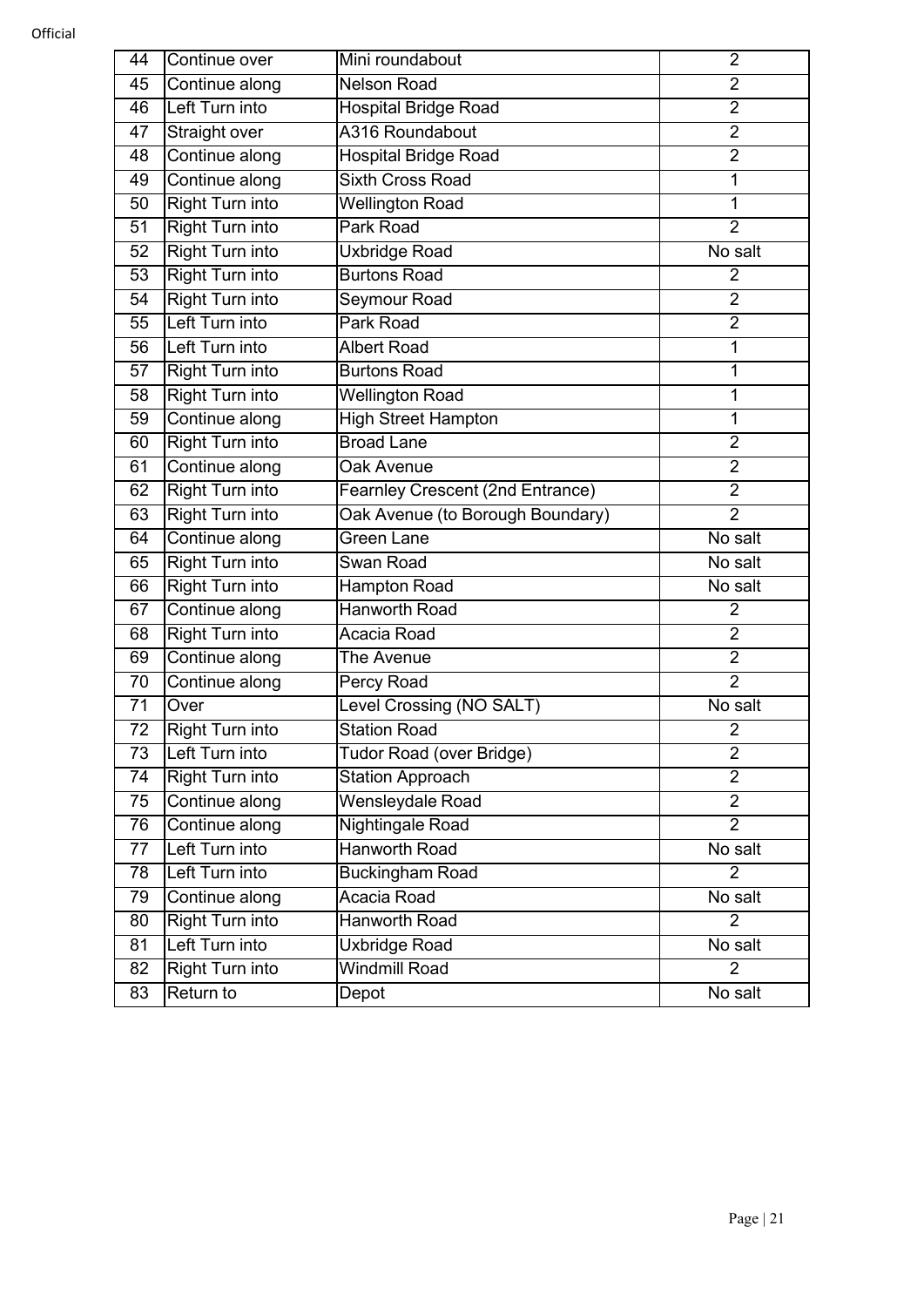|                 | PRECAUTIONARY SALTING ROUTE 2 (PINK ROUTE) |                                  |                                           |  |
|-----------------|--------------------------------------------|----------------------------------|-------------------------------------------|--|
|                 | <b>SEQ DIRECTIONS</b>                      | <b>STREET NAME</b>               | <b>INSTRUCTIONS</b><br><b>LANE SPREAD</b> |  |
| 1               |                                            | Langhorn Drive                   | No salt                                   |  |
| $\overline{2}$  | Left Turn into                             | A316 Chertsey Road               | No salt                                   |  |
| 3               | Turn Around at                             | A316 Hospital Bridge Roundabout  | No salt                                   |  |
| 4               | Continue Along                             | <b>A316 Chertsey Road</b>        | No salt                                   |  |
| 5               | <b>Right Turn into</b>                     | <b>Whitton Road</b>              | No salt                                   |  |
| 6               | <b>Continue Along</b>                      | <b>London Road</b>               | $\overline{2}$                            |  |
| $\overline{7}$  | Left Turn into                             | Arragon Road                     | $\overline{2}$                            |  |
| 8               | Left Turn into                             | <b>York Street</b>               | 1                                         |  |
| 9               | <b>Continue Along</b>                      | <b>Richmond Road</b>             | 1                                         |  |
| $\overline{10}$ | Left Turn into                             | <b>Crown Road</b>                | $\overline{2}$                            |  |
| 11              | Left Turn into                             | St Margaret's Road (to A316)     | $\overline{2}$                            |  |
| 12              | <b>Continue Along</b>                      | St Margaret's Road (to Boundary) | 1                                         |  |
| $\overline{13}$ | Turn Around at                             | Queens Terrace                   | No salt                                   |  |
| 14              | <b>Return Along</b>                        | St Margaret's Road (to Boundary) | No salt                                   |  |
| 15              | <b>Continue Along</b>                      | St Margaret's Road (to A316)     | 1                                         |  |
| 16              | <b>Continue Along</b>                      | St Margaret's Road               | $\overline{2}$                            |  |
| 17              | <b>Continue Along</b>                      | <b>Richmond Road</b>             | 1                                         |  |
| 18              | <b>Continue Along</b>                      | <b>Richmond Bridge</b>           | 1                                         |  |
| 19              | Left Turn into                             | <b>Hill Street</b>               | 1                                         |  |
| 20              | <b>Continue Along</b>                      | George Street                    | 1                                         |  |
| 21              | <b>Continue Along</b>                      | The Quadrant                     | 1                                         |  |
| 22              | <b>Continue Along</b>                      | <b>Kew Road</b>                  | $\overline{2}$                            |  |
| 23              | Turn Around at                             | <b>Richmond Circus</b>           | No salt                                   |  |
| 24              | <b>Continue Along</b>                      | <b>Kew Road</b>                  | $\overline{2}$                            |  |
| 25              | Left Turn into                             | <b>Church Road to Bridge</b>     | 1                                         |  |
| 26              | Turn Around at                             | <b>St Johns Road</b>             | 1                                         |  |
| $\overline{27}$ | Left Turn into                             | <b>Kew Road</b>                  | 1                                         |  |
| 28              | <b>Continue Along</b>                      | The Quadrant                     | 1                                         |  |
| 29              | Left Turn into                             | <b>Eton Street</b>               | 1                                         |  |
| 30              | <b>Right Turn into</b>                     | Paradise Road                    | $\overline{2}$                            |  |
| 31              | <b>Continue Along</b>                      | <b>Red Lion Street</b>           | $\overline{2}$                            |  |
| 32              | <b>Right Turn into</b>                     | George Street                    | 1                                         |  |
| 33              | <b>Right Turn into</b>                     | Sheen Road                       | $\overline{2}$                            |  |
| 34              | Left Turn into                             | <b>Church Road to Bridge</b>     | 1                                         |  |
| 35              | Turn Around at                             | <b>Sydney Road</b>               | 1                                         |  |
| 36              | <b>Right Turn into</b>                     | Sheen Road                       | $\overline{2}$                            |  |
| 37              | Continue Along                             | Paradise Road                    | $\overline{2}$                            |  |
| 38              | Left Turn into                             | <b>Church Terrace</b>            | $\overline{2}$                            |  |
| 39              | <b>Right Turn into</b>                     | Wakefield Road                   | $\overline{2}$                            |  |
| 40              | <b>Right Turn into</b>                     | Lewis Road                       | $\overline{2}$                            |  |
| 41              | Left Turn into                             | <b>Red Lion Street</b>           | $\overline{2}$                            |  |
| 42              | Left Turn into                             | Hill Street                      | 1                                         |  |
| 43              | Left Turn into                             | <b>Hill Rise</b>                 | $\mathbf{1}$                              |  |
| 44              | <b>Continue Along</b>                      | <b>Richmond Hill</b>             | $\overline{2}$                            |  |
| 45              | Right Turn into                            | Star and Garter Hill             | $\overline{2}$                            |  |
| 46              | <b>Continue Along</b>                      | Petersham Road                   | $\mathbf 1$                               |  |
| 47              | <b>Right Turn into</b>                     | Sandy Lane                       | $\overline{2}$                            |  |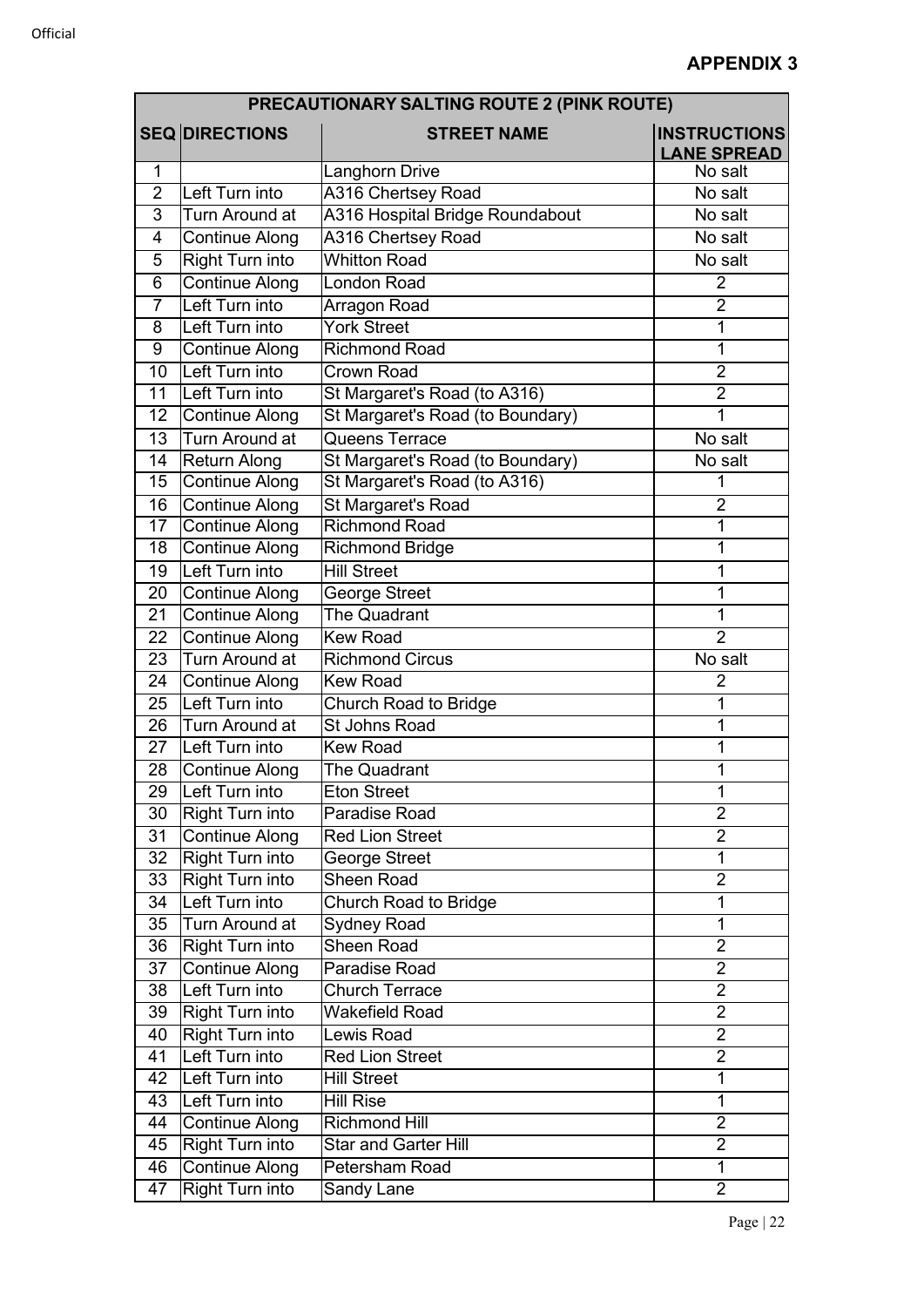| 48 | Left Turn into         | <b>Ham Street</b>                      | 1                                |
|----|------------------------|----------------------------------------|----------------------------------|
| 49 | <b>Right Turn into</b> | Upper Ham Road                         | $\overline{2}$                   |
| 50 | Continue along         | <b>Richmond Road</b>                   | $\overline{2}$                   |
| 51 | <b>Right Turn into</b> | <b>Dukes Avenue</b>                    | $\overline{2}$                   |
| 52 | Left Turn into         | <b>Beaufort Avenue</b>                 | $\overline{2}$                   |
| 53 | Left Turn into         | <b>Burnell Avenue</b>                  | $\overline{2}$                   |
| 54 | Left Turn into         | <b>Dysart Avenue</b>                   | $\overline{2}$                   |
| 55 | Left Turn into         | <b>Dukes Avenue</b>                    | No Salt                          |
| 56 | <b>Right Turn into</b> | <b>Broughton Avenue</b>                | $\overline{2}$                   |
| 57 | <b>Right Turn into</b> | Ashburnham Road                        | $\overline{2}$                   |
| 58 | Left Turn into         | <b>Ham Street</b>                      | $\overline{2}$                   |
| 59 | Left Turn into         | <b>Riverside Drive</b>                 | $\overline{2}$                   |
| 60 | Left Turn into         | <b>Broughton Avenue</b>                | No salt                          |
| 61 | <b>Right Turn into</b> | Lock Road                              | $\overline{2}$                   |
| 62 | <b>Right Turn into</b> | <b>Ham Street</b>                      | No salt                          |
| 63 | Left Turn into         | Upper Ham Road                         | 2                                |
| 64 | <b>Continue Along</b>  | Petersham Road (to Sandy Lane)         | $\overline{2}$                   |
| 65 | Continue Along         | Petersham Road (to Star & Garter Hill) | $\overline{1}$                   |
| 66 | Left Turn into         | Petersham Road                         | $\overline{2}$                   |
| 67 | <b>Right Turn into</b> | Nightingale Lane                       | $\overline{1}$                   |
| 68 | Left Turn into         | <b>Richmond Hill</b>                   | No salt                          |
| 69 | <b>Right Turn into</b> | <b>Friars Stile Road</b>               | $\overline{2}$                   |
| 70 | <b>Continue Along</b>  | Church Road                            | $\overline{2}$                   |
| 71 | <b>Right Turn into</b> | <b>Sheen Road</b>                      | $\overline{2}$                   |
| 72 | <b>Right Turn into</b> | <b>Kings Road</b>                      | $\overline{1}$                   |
| 73 | Left Turn into         | Park Road                              | $\overline{2}$                   |
| 74 | Left Turn into         | Queens Road                            | No salt                          |
| 75 | Left Turn into         | <b>Marchmont Road</b>                  | $\overline{2}$                   |
| 76 | Right Turn into        | <b>Kings Road</b>                      | No salt                          |
| 77 | <b>Right Turn into</b> | <b>Sheen Road</b>                      | $\overline{2}$                   |
| 78 | <b>Right Turn into</b> | Queens Road                            | $\overline{2}$                   |
| 79 | Left Turn into         | <b>Star and Garter Hill</b>            | No salt                          |
| 80 | <b>Right Turn into</b> | Petersham Road (to Nightingale Lane)   | No salt                          |
| 81 | <b>Continue Along</b>  | <b>Petersham Road</b>                  | $\overline{2}$                   |
| 82 | Left Turn into         | Richmond Bridge                        | 1                                |
| 83 | <b>Continue Along</b>  | <b>Richmond Road</b>                   | 1                                |
| 84 | Left Turn into         | Richmond Road (to Crown Road)          | $\overline{2}$                   |
| 85 | Continue Along         | <b>Richmond Road</b>                   | 1                                |
| 86 | <b>Continue Along</b>  | <b>York Street</b>                     | $\overline{2}$<br>$\overline{2}$ |
| 87 | <b>Continue Along</b>  | King Street                            |                                  |
| 88 | <b>Turn Around at</b>  | Cross Deep                             | $\overline{2}$<br>$\overline{2}$ |
| 89 | <b>Return Along</b>    | <b>King Street</b>                     |                                  |
| 90 | Left Turn into         | London Road                            | $\overline{2}$<br>$\overline{1}$ |
| 91 | Left Turn into         | Railway Approach                       |                                  |
| 92 | Turn Around at         | <b>Station Road Bus Stand</b>          | $\mathbf{1}$                     |
| 93 | Left Turn into         | London Road to mini r'bout Whitton Rd  | $\overline{2}$                   |
| 94 | <b>Return to Depot</b> |                                        | No salt                          |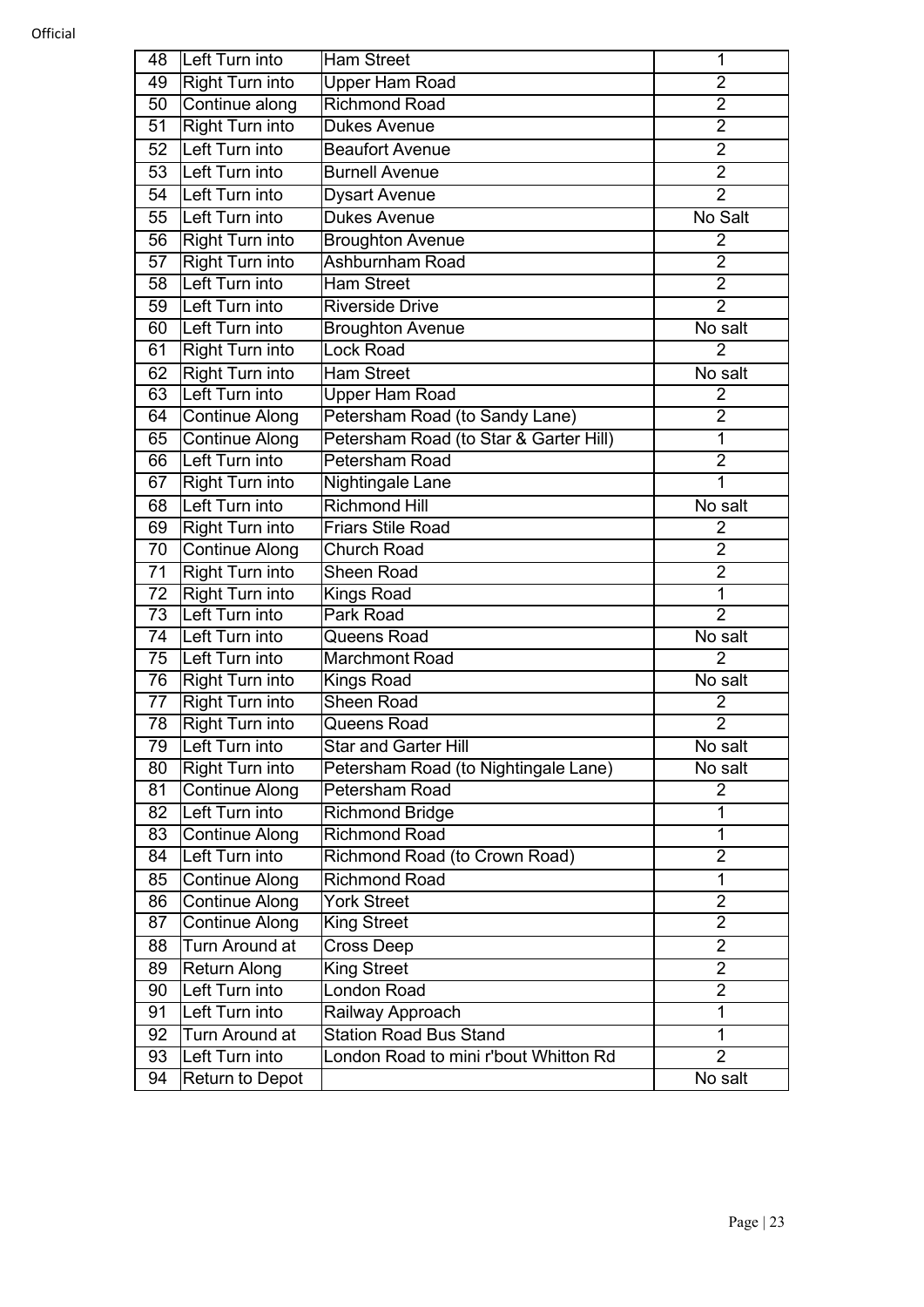|                 | <b>PRECAUTIONARY SALTING ROUTE 3 (BLUE ROUTE)</b> |                             |                                           |  |
|-----------------|---------------------------------------------------|-----------------------------|-------------------------------------------|--|
| <b>SEQ</b>      | <b>DIRECTIONS</b>                                 | <b>STREET NAME</b>          | <b>INSTRUCTIONS</b><br><b>LANE SPREAD</b> |  |
| 1               | Drive to                                          | <b>Richmond Circus</b>      | No salt                                   |  |
| $\overline{2}$  | Left Turn into                                    | <b>Kew Road</b>             | $\overline{2}$                            |  |
| $\overline{3}$  | Left Turn into                                    | <b>Kew Green</b>            | $\overline{2}$                            |  |
| 4               | <b>Cross Over</b>                                 | <b>Kew Road</b>             | $\overline{2}$                            |  |
| 5               | <b>Continue Along</b>                             | <b>Kew Green</b>            | $\overline{2}$                            |  |
| $\overline{6}$  | Turn Left into                                    | <b>Kew Road</b>             | 1                                         |  |
| $\overline{7}$  | <b>Continue Along</b>                             | <b>Kew Road</b>             | $\overline{2}$                            |  |
| 8               | Left Turn into                                    | <b>Kew Gardens Road</b>     | $\overline{2}$                            |  |
| 9               | Left Turn into                                    | <b>Station Approach</b>     | 1                                         |  |
| 10              | <b>Continue Along</b>                             | <b>Station Parade</b>       | 1                                         |  |
| 11              | Left Turn into                                    | <b>High Park Road</b>       | 1                                         |  |
| 12              | <b>Right Turn into</b>                            | <b>Pensford Avenue</b>      | 1                                         |  |
| 13              | <b>Right Turn into</b>                            | <b>Nylands Avenue</b>       | 1                                         |  |
| 14              | <b>Right Turn into</b>                            | North Road                  | 1                                         |  |
| 15              | <b>Right Turn into</b>                            | <b>High Park Avenue</b>     | 1                                         |  |
| 16              | Left Turn into                                    | <b>High Park Road</b>       | 1                                         |  |
| 17              | Left Turn into                                    | <b>Station Parade</b>       | 1                                         |  |
| $\overline{18}$ | <b>Right Turn into</b>                            | <b>Kew Gardens Road</b>     | No salt                                   |  |
| 19              | Left Turn into                                    | <b>Broomfield Road</b>      | $\overline{2}$                            |  |
| 20              | <b>Right Turn into</b>                            | <b>Kew Road</b>             | No salt                                   |  |
| 21              | <b>Right Turn into</b>                            | <b>Kew Gardens Road</b>     | No salt                                   |  |
| 22              | <b>Continue Along</b>                             | Sandycombe Road             | $\overline{2}$                            |  |
| 23              | Continue Along                                    | <b>Manor Road</b>           | $\overline{2}$                            |  |
| 24              | Left Turn into                                    | <b>Sheen Road</b>           | 3                                         |  |
| 25              | <b>Continue Along</b>                             | <b>Upper Richmond Road</b>  | $\overline{3}$                            |  |
| 26              | Left Turn into                                    | <b>Clifford Avenue A205</b> | No salt                                   |  |
| 27              | <b>Right Turn into</b>                            | Lower Richmond Road         | $\overline{2}$                            |  |
| 28              | Left Turn into                                    | Mortlake High Street        | $\overline{2}$                            |  |
| 29              | <b>Right Turn into</b>                            | <b>Ashleigh Road</b>        | $\overline{2}$                            |  |
| 30              | <b>Right Turn into</b>                            | North Worple Way            | $\overline{2}$                            |  |
| 31              | <b>Right Turn into</b>                            | <b>Avondale Road</b>        | $\overline{2}$                            |  |
| $\overline{32}$ | <b>Right Turn into</b>                            | <b>Mortlake High Street</b> | $\overline{2}$                            |  |
| $\overline{33}$ | <b>Continue Along</b>                             | The Terrace                 | $\mathbf{1}$                              |  |
| 34              | <b>Right Turn into</b>                            | <b>Barnes High Street</b>   | $\overline{2}$                            |  |
| 35              | Left Turn into                                    | <b>Church Road</b>          | $\overline{2}$                            |  |
| 36              | Left Turn into                                    | Castelnau                   | $\overline{2}$                            |  |
| 37              | Left Turn into                                    | Lonsdale Road               | $\overline{2}$                            |  |
| 38              | Left Turn into                                    | <b>Barnes High Street</b>   | No salt                                   |  |
| $\overline{39}$ | Left Turn into                                    | <b>Church Road</b>          | No salt                                   |  |
| 40              | Left Turn into                                    | Ferry Road                  | $\overline{2}$                            |  |
| 41              | <b>Continue Along</b>                             | <b>Verdun Road</b>          | $\overline{2}$                            |  |
| 42              | Left Turn into                                    | Lonsdale Road               | No salt                                   |  |
| 43              | Left Turn into                                    | <b>Suffolk Road</b>         | $\overline{2}$                            |  |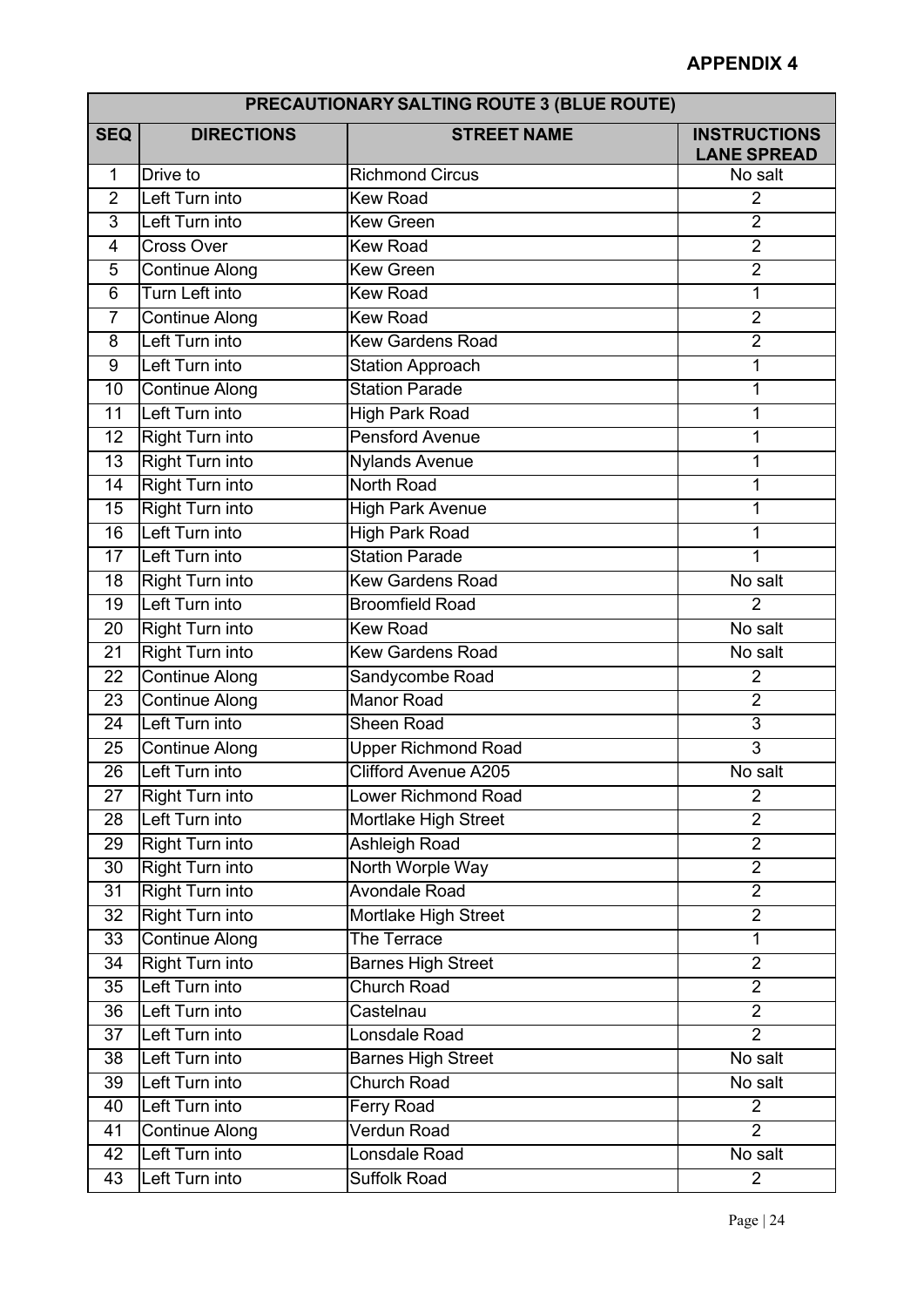| 44 | Left Turn into         | Ferry Road                          | No salt              |
|----|------------------------|-------------------------------------|----------------------|
| 45 | <b>Continue Along</b>  | <b>Verdun Road</b>                  | No salt              |
| 46 | <b>Right Turn into</b> | <b>Howsman Road</b>                 | $\overline{2}$       |
| 47 | Left Turn into         | <b>Kilmington Road</b>              | $\overline{2}$       |
| 48 | <b>Right Turn into</b> | Lonsdale Road                       | No salt              |
| 49 | <b>Right Turn into</b> | Castelnau                           | 1                    |
| 50 | <b>Continue Along</b>  | Rocks Lane to Mill Hill Road        | $\overline{2}$       |
| 51 | <b>Continue Along</b>  | <b>Rocks Lane</b>                   | $\mathbf{1}$         |
| 52 | Left Turn into         | Queens Ride                         | $\overline{2}$       |
| 53 | Left Turn into         | Mill Hill Road                      | $\overline{2}$       |
| 54 | Left Turn into         | <b>Common Road</b>                  | $\overline{2}$       |
| 55 | Right Turn into        | Queens Ride                         | $\overline{2}$       |
| 56 | Left Turn into         | <b>Gypsy Lane</b>                   | $\overline{2}$       |
| 57 | <b>Right Turn into</b> | <b>Upper Richmond Road West</b>     | No salt              |
| 58 | <b>Right Turn into</b> | <b>Rocks Lane</b>                   | 1                    |
| 59 | Left Turn into         | Mill Hill Road                      | $\overline{2}$       |
| 60 | <b>Continue Along</b>  | <b>Station Road</b>                 | $\overline{2}$       |
| 61 | Left Turn into         | <b>Barnes High Street</b>           | No salt              |
| 62 | <b>Continue Along</b>  | The Terrace                         | 1                    |
| 63 | Left Turn into         | <b>White Hart Lane</b>              | 1                    |
| 64 | Over                   | <b>Level Crossing (DO NOT SALT)</b> | <b>NO SALT</b>       |
| 65 | Continue along         | <b>White Hart Lane</b>              | 1                    |
| 66 | Left Turn into         | Priest's Bridge                     | $\overline{2}$       |
| 67 | <b>Right Turn into</b> | <b>Upper Richmond Road West</b>     | No salt              |
| 68 | <b>Right Turn into</b> | <b>Priest's Bridge</b>              | $\overline{2}$       |
| 69 | Left Turn into         | <b>White Hart Lane</b>              | $\mathbf{1}$         |
| 70 | Over                   | <b>Level Crossing (DO NOT SALT)</b> | <b>NO SALT</b>       |
| 71 | Continue along         | <b>White hart Lane</b>              | 1                    |
| 72 | Left Turn into         | Mortlake High Street                | 1                    |
| 73 | Left Turn into         | Sheen Lane                          | $\overline{2}$       |
| 74 | Over                   | <b>Level Crossing (DO NOT SALT)</b> | <b>NO SALT</b>       |
| 75 | Continue along         | Sheen Lane                          | $\overline{2}$       |
| 76 | <b>Straight Over</b>   | Sheen Lane to Upper Richmond Road   | $\overline{2}$       |
| 77 | <b>Straight Over</b>   | Sheen Lane                          | $\mathbf{1}$         |
| 78 | <b>Right Turn into</b> | <b>Fife Road</b>                    | $\overline{2}$       |
| 79 | <b>Right Turn into</b> | <b>Christ Church Road</b>           | $\overline{2}$       |
| 80 | Left Turn into         | Sheen Lane to Upper Richmond Rd     | No salt              |
| 81 | Left Turn into         | <b>Upper Richmond Road West</b>     | No salt              |
| 82 | <b>Right Turn into</b> | <b>Manor Road</b>                   | No salt              |
| 83 | Left Turn into         | <b>Lower Mortlake Road</b>          | No salt              |
| 84 | Left Turn into         | <b>Victoria Villas</b>              | $\overline{2}$       |
| 85 | <b>Right Turn into</b> | Dee Road                            | $\overline{2}$       |
| 86 | <b>Right Turn into</b> | <b>Sheendale Road</b>               | $\overline{2}$       |
| 87 | Left Turn into         | <b>Lower Richmond Road</b>          | No salt              |
| 88 | Return to              | Depot                               | $\overline{No}$ salt |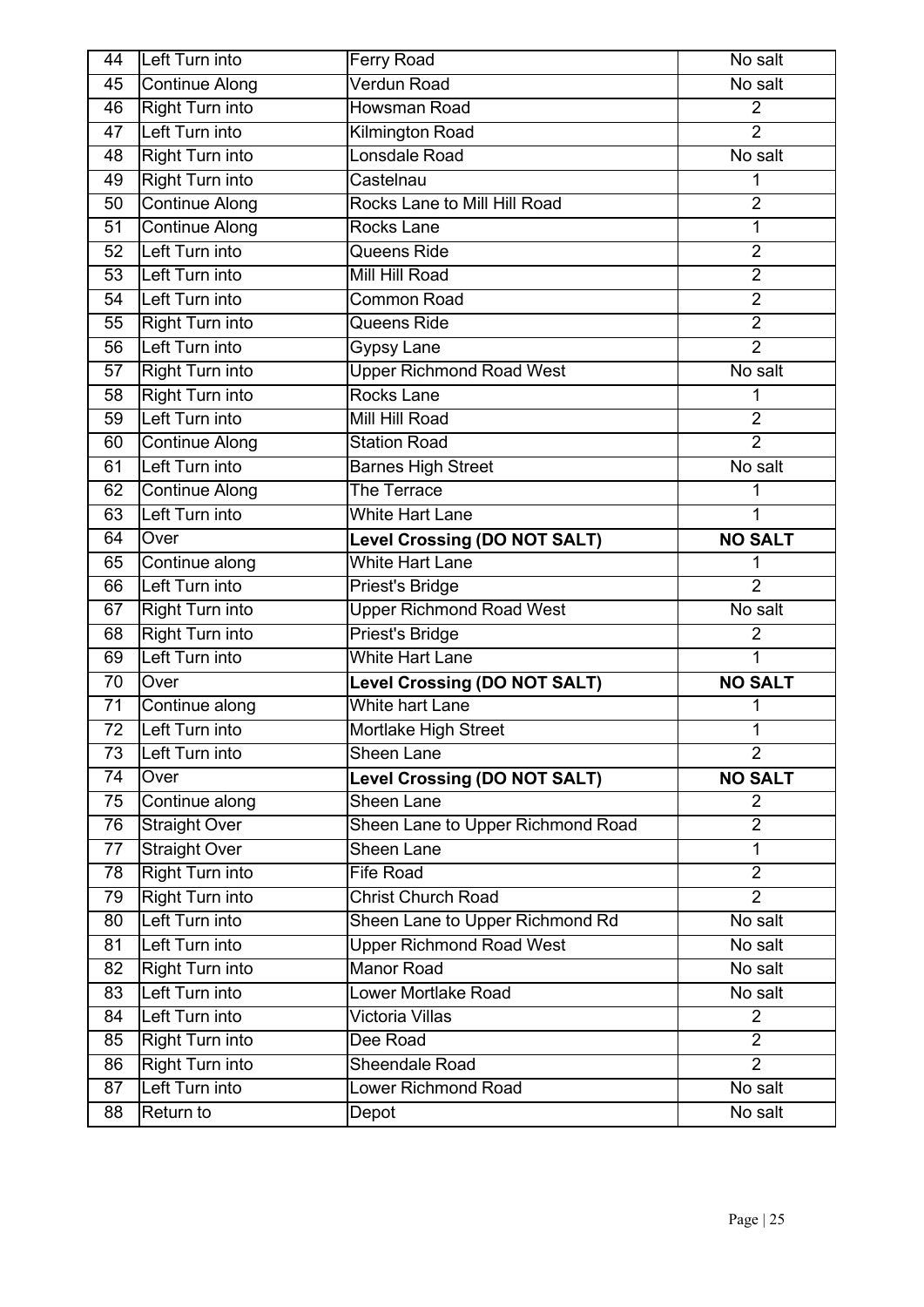| <b>PRECAUTIONARY SALTING ROUTE 4 (GREEN ROUTE)</b> |                        |                                         |                                           |
|----------------------------------------------------|------------------------|-----------------------------------------|-------------------------------------------|
|                                                    | <b>SEQ DIRECTIONS</b>  | <b>STREET NAME</b>                      | <b>INSTRUCTIONS</b><br><b>LANE SPREAD</b> |
| 1                                                  |                        | Langhorn Drive                          | No salt                                   |
| $\overline{2}$                                     | Left Turn into         | <b>A316 Chertsey Road</b>               | No salt                                   |
| 3                                                  | Left Turn into         | Meadway                                 | No salt                                   |
| $\overline{4}$                                     | Left Turn into         | <b>Staines Road</b>                     | $\overline{2}$                            |
| 5                                                  | <b>Continue Along</b>  | The Green                               | $\overline{2}$                            |
| $\overline{6}$                                     | <b>Continue Along</b>  | <b>Heath Road</b>                       | $\overline{2}$                            |
| $\overline{7}$                                     | <b>Right Turn into</b> | <b>Cross Deep</b>                       | $\overline{2}$                            |
| 8                                                  | <b>Continue Along</b>  | <b>Strawberry Vale</b>                  | $\overline{2}$                            |
| $\overline{9}$                                     | <b>Continue Along</b>  | Twickenham Road                         | $\overline{2}$                            |
| 10                                                 | <b>Continue Along</b>  | <b>Manor Road</b>                       | $\overline{2}$                            |
| $\overline{11}$                                    | <b>Continue Along</b>  | <b>Kingston Road</b>                    | $\overline{2}$                            |
| 12                                                 | <b>Continue Along</b>  | <b>Upper Teddington Road</b>            | $\overline{2}$                            |
| 13                                                 | <b>Continue Along</b>  | <b>High Street Hampton Wick</b>         | $\overline{2}$                            |
| 14                                                 | <b>Right Turn into</b> | <b>Hampton Court Road</b>               | $\overline{3}$                            |
| 15                                                 | <b>Straight Over</b>   | <b>Hampton Court Bridge</b>             | $\overline{3}$                            |
| 16                                                 | <b>Turn Around at</b>  | <b>Hampton Court Station</b>            | $\overline{3}$                            |
| 17                                                 | <b>Return Over</b>     | <b>Hampton Court Bridge</b>             | $\overline{3}$                            |
| $\overline{18}$                                    | Left Turn into         | <b>Hampton Court Road</b>               | $\overline{3}$                            |
| 19                                                 | <b>Continue Along</b>  | <b>Thames Street</b>                    | $\overline{2}$                            |
| 20                                                 | <b>Right Turn into</b> | <b>High Street Hampton</b>              | $\overline{2}$                            |
| 21                                                 | <b>Right Turn into</b> | <b>Church Street</b>                    | $\overline{2}$                            |
| 22                                                 | <b>Right Turn into</b> | <b>Thames Street</b>                    | No salt                                   |
| 23                                                 | <b>Continue Along</b>  | <b>Upper Sunbury Road (to Boundary)</b> | $\overline{2}$                            |
| 24                                                 | <b>Continue Along</b>  | <b>Upper Sunbury Road</b>               | No salt                                   |
| $\overline{25}$                                    | Left Turn into         | <b>Harfield Road</b>                    | No salt                                   |
| 26                                                 | Left Turn into         | Lower Hampton Road                      | No salt                                   |
| $\overline{27}$                                    | Continue Along         | Lower Sunbury Road (to Boundary)        | No salt                                   |
| 28                                                 | Left Turn into         | Lower Sunbury Road                      | $\overline{2}$                            |
| 29                                                 | Left Turn into         | <b>Upper Sunbury Road</b>               | No salt                                   |
| 30                                                 | <b>Right Turn into</b> | <b>Percy Road</b>                       | $\overline{2}$                            |
| 31                                                 | Over                   | Level Crossing (DO NOT SALT)            | No salt                                   |
| $\overline{32}$                                    | <b>Right Turn into</b> | <b>Ashley Road</b>                      | $\overline{2}$                            |
| 33                                                 | <b>Right Turn into</b> | <b>Station Approach</b>                 | $\overline{2}$                            |
| $\overline{34}$                                    | <b>Right Turn into</b> | Tudor Road (over Bridge)                | $\overline{2}$                            |
| 35                                                 | Left Turn into         | <b>Station Road</b>                     | $\overline{2}$                            |
| 36                                                 | Left Turn into         | <b>High Street Hampton</b>              | $\overline{2}$                            |
| 37                                                 | <b>Continue Along</b>  | <b>High Street Hampton Hill</b>         | No salt                                   |
| 38                                                 | <b>Right Turn into</b> | <b>Hampton Road</b>                     | $\overline{2}$                            |
| $\overline{39}$                                    | <b>Right Turn into</b> | Queens Road                             | $\overline{2}$                            |
| 40                                                 | Continue Along         | Park Road, Teddington                   | $\overline{2}$                            |
| 41                                                 | <b>Continue Along</b>  | Sandy Lane                              | $\overline{2}$                            |
| 42                                                 | <b>Continue Along</b>  | Park Road, Hampton Wick                 | $\overline{2}$                            |
| 43                                                 | <b>Continue Along</b>  | <b>Church Grove</b>                     | $\overline{2}$                            |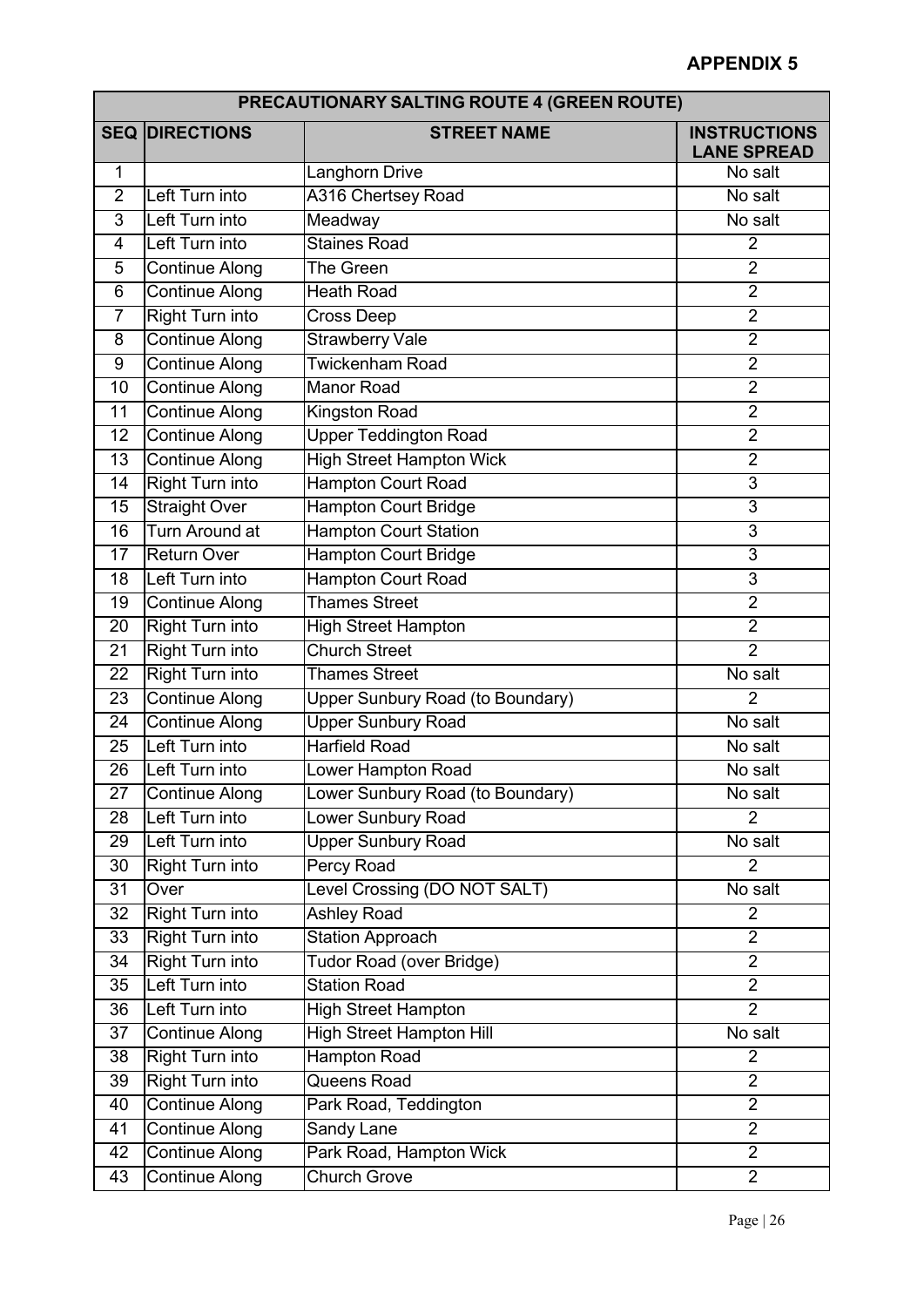| 44              | Left Turn into         | <b>High Street, Hampton Wick</b>      | $\overline{2}$        |
|-----------------|------------------------|---------------------------------------|-----------------------|
| 45              | <b>Right Turn into</b> | Lower Teddington Road                 | $\overline{2}$        |
| 46              | <b>Continue Along</b>  | <b>Broom Road</b>                     | $\overline{2}$        |
| 47              | Left Turn into         | <b>Ferry Road</b>                     | $\overline{2}$        |
| 48              | <b>Continue Along</b>  | <b>High Street Teddington</b>         | $\overline{2}$        |
| 49              | <b>Continue Along</b>  | <b>Broad Street</b>                   | $\overline{2}$        |
| $\overline{50}$ | Left Turn into         | Queens Road                           | No salt               |
| $\overline{51}$ | Left Turn into         | Park Road                             | $\overline{2}$        |
| 52              | <b>Right Turn into</b> | <b>Station Road</b>                   | $\overline{2}$        |
| $\overline{53}$ | <b>Continue Along</b>  | <b>Cromwell Road</b>                  | $\overline{2}$        |
| 54              | <b>Continue Along</b>  | <b>Fairfax Road</b>                   | $\overline{2}$        |
| $\overline{55}$ | Left Turn into         | <b>Kingston Road</b>                  | No salt               |
| 56              | Left Turn into         | <b>Ferry Road</b>                     | $\overline{N}$ o salt |
| 57              | <b>Continue Along</b>  | <b>High Street Teddington</b>         | No salt               |
| 58              | <b>Right Turn into</b> | <b>Waldegrave Road</b>                | $\overline{2}$        |
| 59              | Left Turn into         | Cross Deep                            | $\overline{1}$        |
| 60              | Left Turn into         | <b>Heath Road</b>                     | $\overline{2}$        |
| 61              | Left Turn into         | The Green                             | $\overline{2}$        |
| 62              | <b>Continue Along</b>  | <b>Hampton Road</b>                   | $\overline{2}$        |
| 63              | Left Turn into         | <b>South Road</b>                     | $\overline{2}$        |
| 64              | <b>Continue Along</b>  | <b>Stanley Road</b>                   | $\overline{2}$        |
| 65              | <b>Straight Over</b>   | Queens Road                           | No salt               |
| 66              | Left Turn into         | <b>Park Lane</b>                      | $\overline{2}$        |
| 67              | Left Turn into         | Park Road                             | No salt               |
| 68              | Left Turn into         | The Causeway                          |                       |
| 69              | <b>Right Turn into</b> | <b>Broad Street</b>                   | No salt               |
| $\overline{70}$ | Left Turn into         | Waldegrave Road (to Shacklegate Lane) | No salt               |
| $\overline{71}$ | Left Turn into         | Shacklegate Lane                      | $\overline{2}$        |
| $\overline{72}$ | <b>Right Turn into</b> | <b>Stanley Road / South Road</b>      | $\overline{2}$        |
| $\overline{73}$ | Return to              | Depot                                 | No salt               |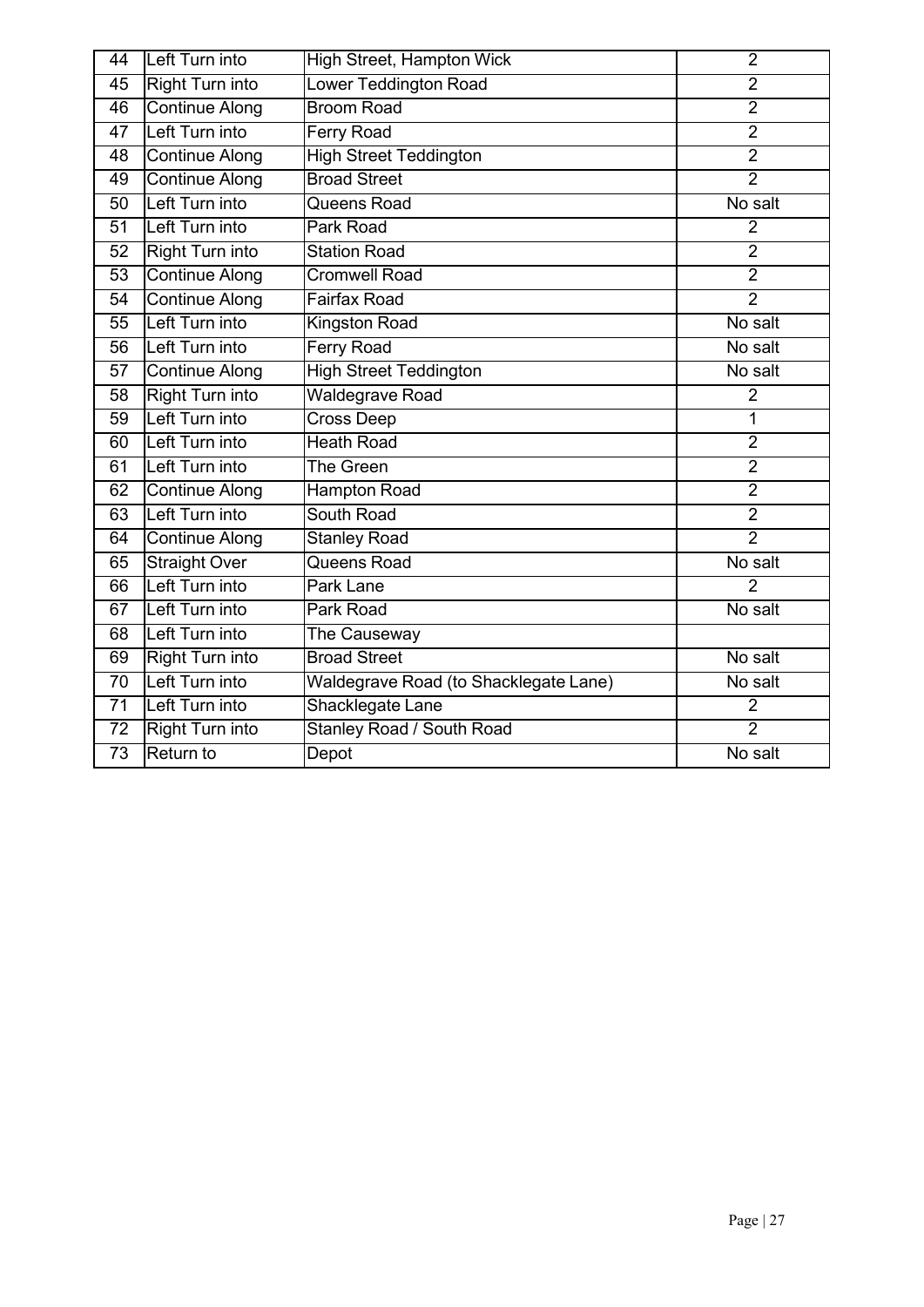#### **SECONDARY CARRIAGEWAY ROUTES - POST SALTING**

| <b>No</b> | <b>STREET NAME</b>                 | <b>AREA</b> |  |
|-----------|------------------------------------|-------------|--|
|           | <b>RED ROUTE 1</b>                 |             |  |
|           | <b>Chestnut Ave</b>                | Hampton     |  |
|           | <b>Constance Road</b>              | Whitton     |  |
|           | <b>Clifden Road</b>                | Twickeham   |  |
|           | <b>Cobbertt Road</b>               | Whitton     |  |
|           | <b>Colne Road</b>                  | Twickeham   |  |
|           | <b>Copthall Gardens</b>            | Twickeham   |  |
|           | Court Way                          | Twickeham   |  |
|           | <b>Cranford Way</b>                | Twickeham   |  |
|           | Dean Road                          | Hampton     |  |
|           | <b>Egerton Road</b>                | Twickeham   |  |
|           | <b>Ellerman Avenue</b>             | Whitton     |  |
|           | <b>Elmsleigh Road</b>              | Twickenham  |  |
|           | <b>Fourth Cross Road</b>           | Twickeham   |  |
|           | <b>Fifth Cross Road</b>            | Twickeham   |  |
|           | <b>First Cross Road</b>            | Twickeham   |  |
|           | <b>Gostling Road</b>               | Whitton     |  |
|           | <b>Gothic Road</b>                 | Twickeham   |  |
|           | <b>Grove Avenue</b>                | Twickeham   |  |
|           | <b>Hatherop Road</b>               | Twickeham   |  |
|           | <b>Heathfield North</b>            | Twickeham   |  |
|           | <b>Heathfield South</b>            | Twickeham   |  |
|           | Holly Bush Lane                    | Hampton     |  |
|           | <b>Holly Road</b>                  | Twickeham   |  |
|           | Laurel Avenue                      | Twickeham   |  |
|           | Lion Avenue                        | Twickeham   |  |
|           | Longford Road                      | Twickeham   |  |
|           | Lyndhurst Avenue                   | Twickeham   |  |
|           | Mallard Close - bottom of the hill | Whitton     |  |
|           | Mereway Road                       | Twickeham   |  |
|           | Montrose Avenue                    | Whitton     |  |
|           | Popes Grove                        | Twickeham   |  |
|           | PrioryRoad                         | Whitton     |  |
|           | Queens Road                        | Twickeham   |  |
|           | <b>Rectory Grove</b>               | Hampton     |  |
|           | <b>Rycroft Avenue</b>              | Whitton     |  |
|           | <b>Ripley Road</b>                 | Hampton     |  |
|           | <b>Second Cross</b>                | Twickenham  |  |
|           | <b>Sherland Road</b>               | Twickenham  |  |
|           | Springfield Road                   | Whitton     |  |
|           | <b>Station Road</b>                | Twickenham  |  |
|           | <b>Station Yard</b>                | Twickenham  |  |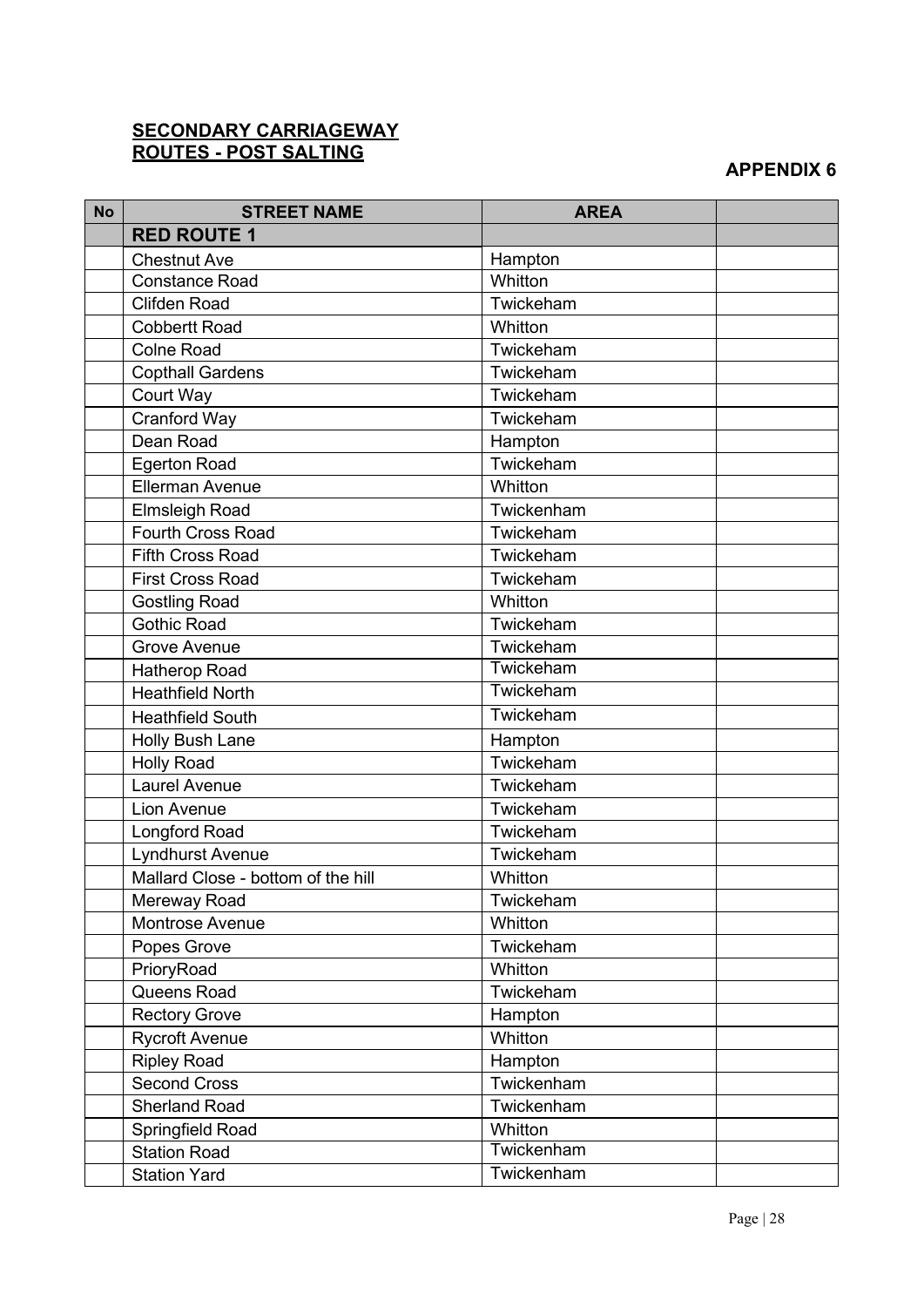| <b>Third Cross Road</b>   | Twickenham              |  |
|---------------------------|-------------------------|--|
| <b>Tower Road</b>         | Twickenham              |  |
| <b>Trafalgar Road</b>     | Twickenham              |  |
| <b>Tranmere Road</b>      | Whitton                 |  |
| <b>Tudor Road</b>         | Hampton                 |  |
| <b>Warburton Road</b>     | Whitton                 |  |
| <b>Waverley Avenue</b>    | Twickenham              |  |
| <b>Wellesley Road</b>     | Twickenham              |  |
| <b>PINK ROUTE 2</b>       |                         |  |
| Amyand Park Road          | Twickenham              |  |
| Ashburnham Road           | Ham                     |  |
| <b>Back Lane</b>          | Ham                     |  |
| <b>Beaconsfield Road</b>  | <b>St Margarets</b>     |  |
| <b>Bridge Road</b>        | <b>St Margarets</b>     |  |
| Broadway                  | <b>St Margarets</b>     |  |
| <b>Brook Street</b>       | <b>St Margarets</b>     |  |
| <b>Church Road</b>        | Ham                     |  |
| <b>Clifford Road</b>      | Petersham               |  |
| <b>Cole Park Road</b>     | Twickenham              |  |
| <b>Ellerker Gardens</b>   | Richmond                |  |
| Ferrymoor Way             | Ham                     |  |
| <b>Friars Lane</b>        | Richmond                |  |
| <b>Green Side</b>         | Richmond                |  |
| <b>Grena Road</b>         | Richmond                |  |
| Ham Close                 | Ham                     |  |
| Ham Common                | $\overline{\text{Ham}}$ |  |
| Ham Gate Avenue           | $\overline{H}$ am       |  |
| <b>Hartington Road</b>    | <b>St Margarets</b>     |  |
| <b>Hill View Road</b>     | <b>St Margarets</b>     |  |
| <b>Grove Road</b>         | Richmond                |  |
| Kenley Road               | <b>St Margarets</b>     |  |
| <b>Kings Street</b>       | Richmond                |  |
| Kingsmead                 | Richmond                |  |
| <b>Manor Gardens</b>      | Richmond                |  |
| <b>Manor Park</b>         | Richmond                |  |
| <b>Meadlands Drive</b>    | Petersham               |  |
| Murray Road               | Ham                     |  |
| Oak Lane                  | Twickeham               |  |
| Old Palace Lane           | Richmond                |  |
| <b>Orleans Road</b>       | Twickenham              |  |
| Park Hill                 | Richmond                |  |
| Parkshot                  | Richmond                |  |
| Riverside                 | Richmond                |  |
| Sandycombe Road           | <b>St Margarets</b>     |  |
| <b>Sidney Road</b>        | <b>St Margarets</b>     |  |
| <b>St Margarets Grove</b> | <b>St Margarets</b>     |  |
| St Mary's Gardens         | St Margarets            |  |
| <b>Strafford Road</b>     | Ham                     |  |
| <b>Stretton Road</b>      | Ham                     |  |
| <b>Stuart Road</b>        | Ham                     |  |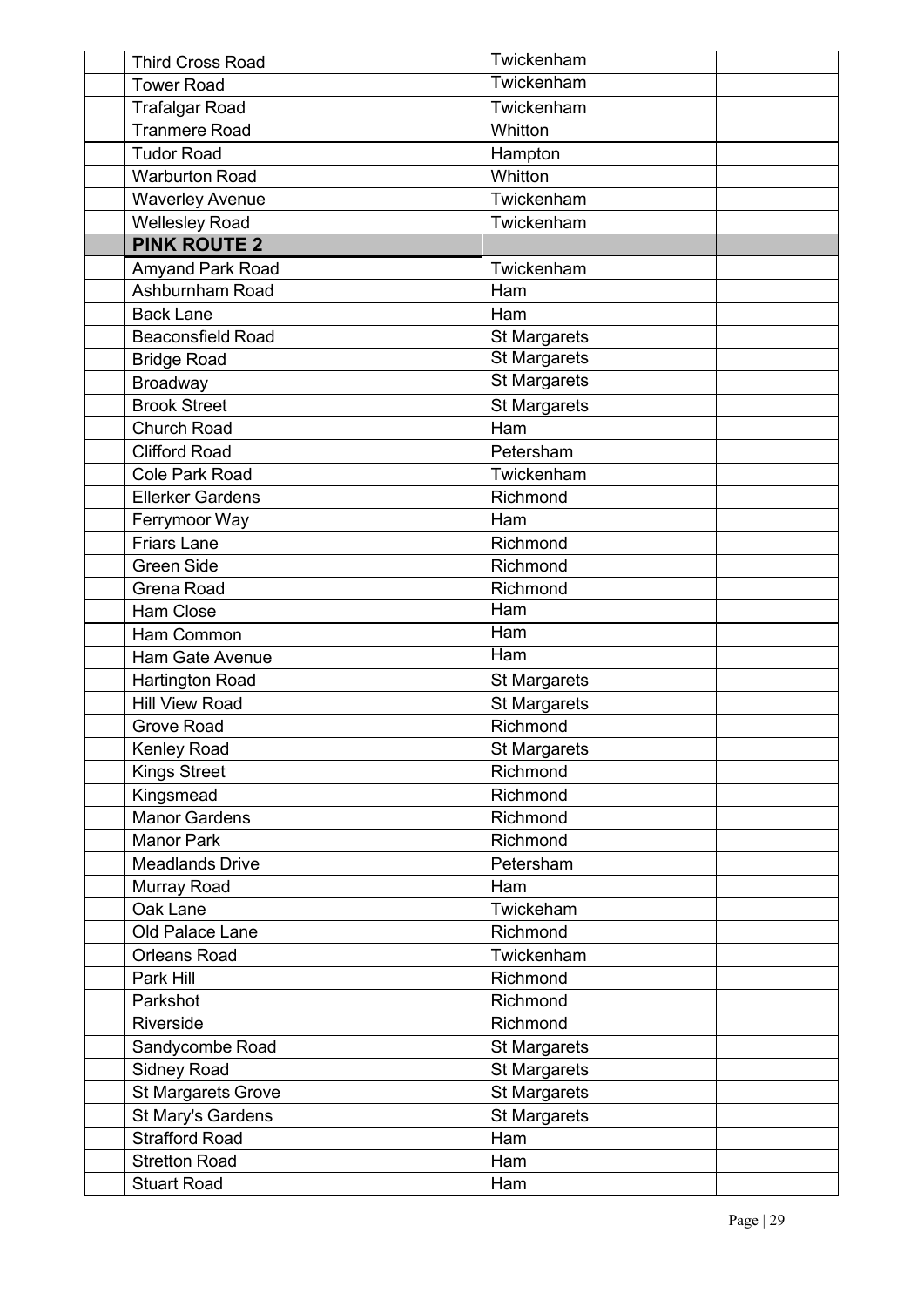| The Embankment            | Twickenham          |
|---------------------------|---------------------|
| The Green                 | Richmond            |
| <b>Townsend Terrace</b>   | Richmond            |
| Vineyard                  | Richmond            |
| <b>Water Lane</b>         | Richmond            |
| <b>Wharf Lane</b>         | Twickenham          |
| <b>Wiggins Lane</b>       | Ham                 |
| Willowbank                | Ham                 |
| <b>Winchester Road</b>    | <b>St Margarets</b> |
| <b>Woodville Road</b>     | Ham                 |
| <b>BLUE ROUTE 3</b>       |                     |
| <b>Alderbury Road</b>     | <b>Barnes</b>       |
| Alexandra Road            | Sheen               |
| <b>Atwood Avenue</b>      | Kew                 |
| <b>Barnes Avenue</b>      | <b>Barnes</b>       |
| <b>Beachwood Avenue</b>   | Kew                 |
| <b>Beaumont Avenue</b>    | <b>Kew</b>          |
| <b>Boileau Road</b>       | <b>Barnes</b>       |
| <b>Burlington Avenue</b>  | Kew                 |
| <b>Bushwood Road</b>      | Kew                 |
| Carrington road           | Richmond            |
| <b>Charles Street</b>     | <b>Barnes</b>       |
| <b>Church Avenue</b>      | Sheen               |
| <b>Cowley Road</b>        | Mortlake            |
| <b>Cross Street</b>       | <b>Barnes</b>       |
| <b>Cumberland Road</b>    | Kew                 |
| Dancer Road               | Kew                 |
| <b>Darell Road</b>        | Kew                 |
| <b>Elm Bank Gardens</b>   | <b>Barnes</b>       |
| Elm Grove Road            | <b>Barnes</b>       |
| Ennerdale Road            | Kew                 |
| <b>Evelyn Road</b>        | Kew                 |
| <b>First Avenue</b>       | Mortlake            |
| <b>Fitzwilliam Avenue</b> | Kew                 |
| <b>Forest Road</b>        | Kew                 |
| Gainsborough Road         | <b>Kew</b>          |
| Glebe Road                | <b>Barnes</b>       |
| <b>Glendower Road</b>     | <b>Barnes</b>       |
| Jocelyn Road              | Kew                 |
| <b>Kew Foot Road</b>      | Kew                 |
| Kilmington Road           | <b>Barnes</b>       |
| <b>Kings Road</b>         | Sheen               |
| Leybourne Park            | Twickenham          |
| <b>Lichfield Road</b>     | Kew                 |
| <b>Lillian Road</b>       | <b>Barnes</b>       |
| <b>Madrid Road</b>        | <b>Barnes</b>       |
| Marksbury Avenue          | Richmond            |
| Maze Road                 | Kew                 |
| North Road                | Kew                 |
| North Worple Way          | Sheen               |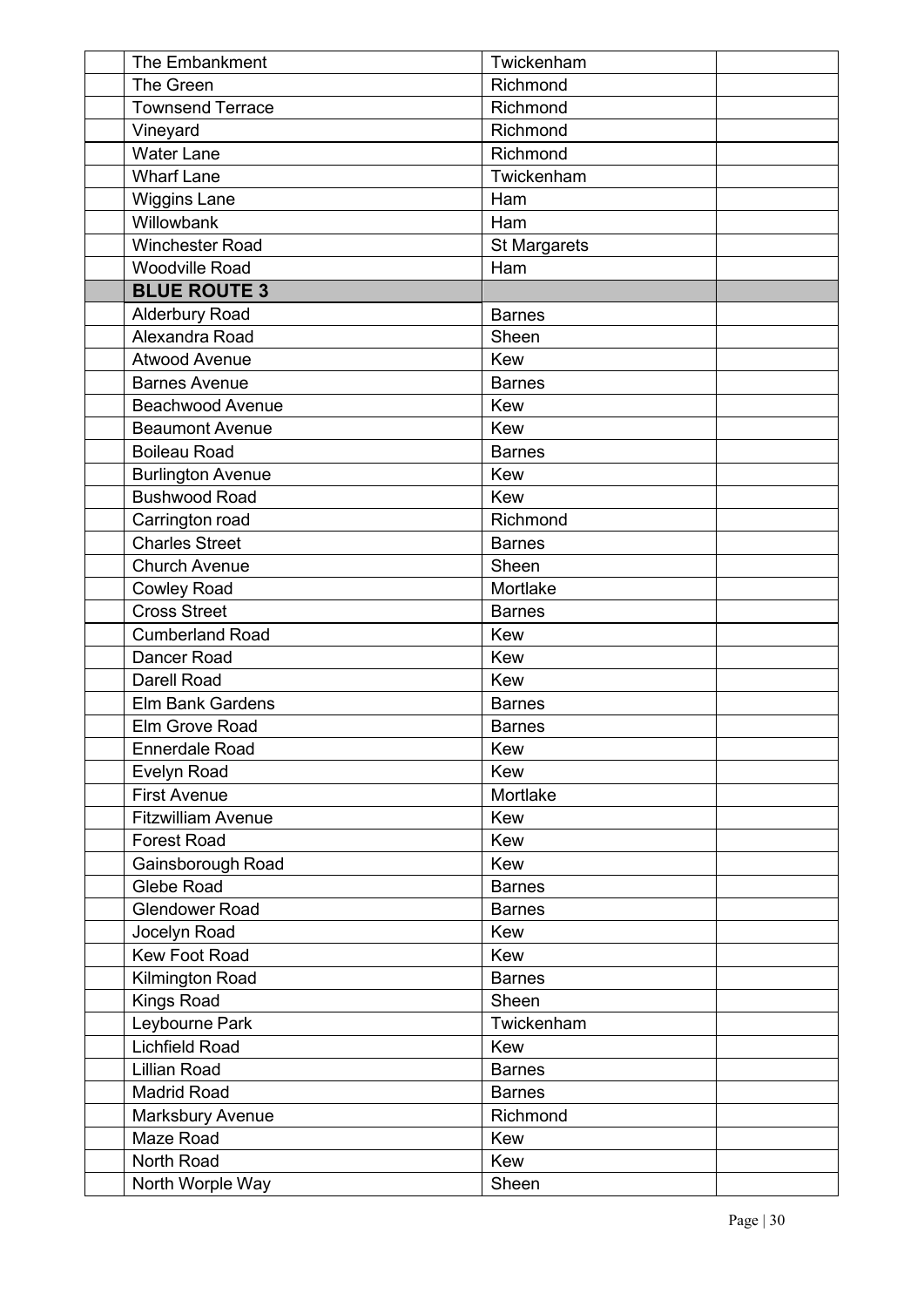| <b>Nowell Road</b>                  | <b>Barnes</b>            |  |
|-------------------------------------|--------------------------|--|
| Pagoda Avenue                       | <b>Kew</b>               |  |
| Park Avenue                         | Sheen                    |  |
| Paynesfield Avenue                  | Sheen                    |  |
| <b>Priory Road</b>                  | <b>Barnes</b>            |  |
| Queen Elizabeth Walk                | <b>Barnes</b>            |  |
| Queens Road                         | Sheen                    |  |
| Ranelagh Avenue                     | <b>Kew</b>               |  |
| <b>Second Avenue</b>                | Mortlake                 |  |
| Selwyn Avenue                       | Kew                      |  |
| South Worple Way                    | Sheen                    |  |
| St Hilda's Road                     | <b>Barnes</b>            |  |
| <b>St Johns Grove</b>               | Richmond                 |  |
| <b>Stanmore Road</b>                | Kew                      |  |
| <b>Stillingfleet Road</b>           | <b>Barnes</b>            |  |
| <b>Taylor Avenue</b>                | Richmond                 |  |
| The Avenue                          | <b>Kew</b>               |  |
| <b>Townmead Road</b>                | <b>Kew</b>               |  |
| <b>Vernon Road</b>                  | <b>Barnes</b>            |  |
| <b>Vine Road</b>                    | <b>Barnes</b>            |  |
| <b>Washington Road</b>              | <b>Barnes</b>            |  |
| <b>West Park Road</b>               | <b>Kew</b>               |  |
| West Temple Sheen                   | Sheen                    |  |
| <b>Westfields Avenue</b>            | <b>Barnes</b>            |  |
| Windham Road                        | <b>Barnes</b>            |  |
|                                     |                          |  |
| <b>Worple Street</b>                | <b>Barnes</b>            |  |
| <b>GREEN ROUTE 4</b>                |                          |  |
| <b>Adelaide Road</b>                | Teddington               |  |
| Atbara Road                         | Teddington               |  |
| <b>Bonser Road</b>                  | Twickenham               |  |
| <b>Bushy Park Road</b>              | <b>Hampton Wick</b>      |  |
| Cambridge Road                      | Teddington               |  |
| <b>Church Road</b>                  | Teddington               |  |
| <b>Claremont Road</b>               | Teddington               |  |
| <b>Clarence Road</b>                | Teddington               |  |
| <b>Clifford Road</b>                | Twickenham               |  |
| <b>Clonmel Road</b>                 | Teddington               |  |
| Connaught Road                      | Teddington               |  |
| <b>Cromwell Road</b>                | Teddington               |  |
| Dean Road                           | Hampton                  |  |
| <b>Elmfield Avenue</b>              | Teddington               |  |
| Elmtree road                        | Teddington               |  |
| <b>Fulwell Road</b>                 | Teddington               |  |
| <b>Grotto Road</b>                  | Twickenham               |  |
| <b>Heath Gardens</b>                | Twickenham               |  |
| <b>Holmesdale Road</b>              | Teddington               |  |
| <b>King Edwards Grove</b>           | Teddington               |  |
| Kingston Lane                       | Teddington               |  |
| Langham road<br><b>Munster Road</b> | Teddington<br>Teddington |  |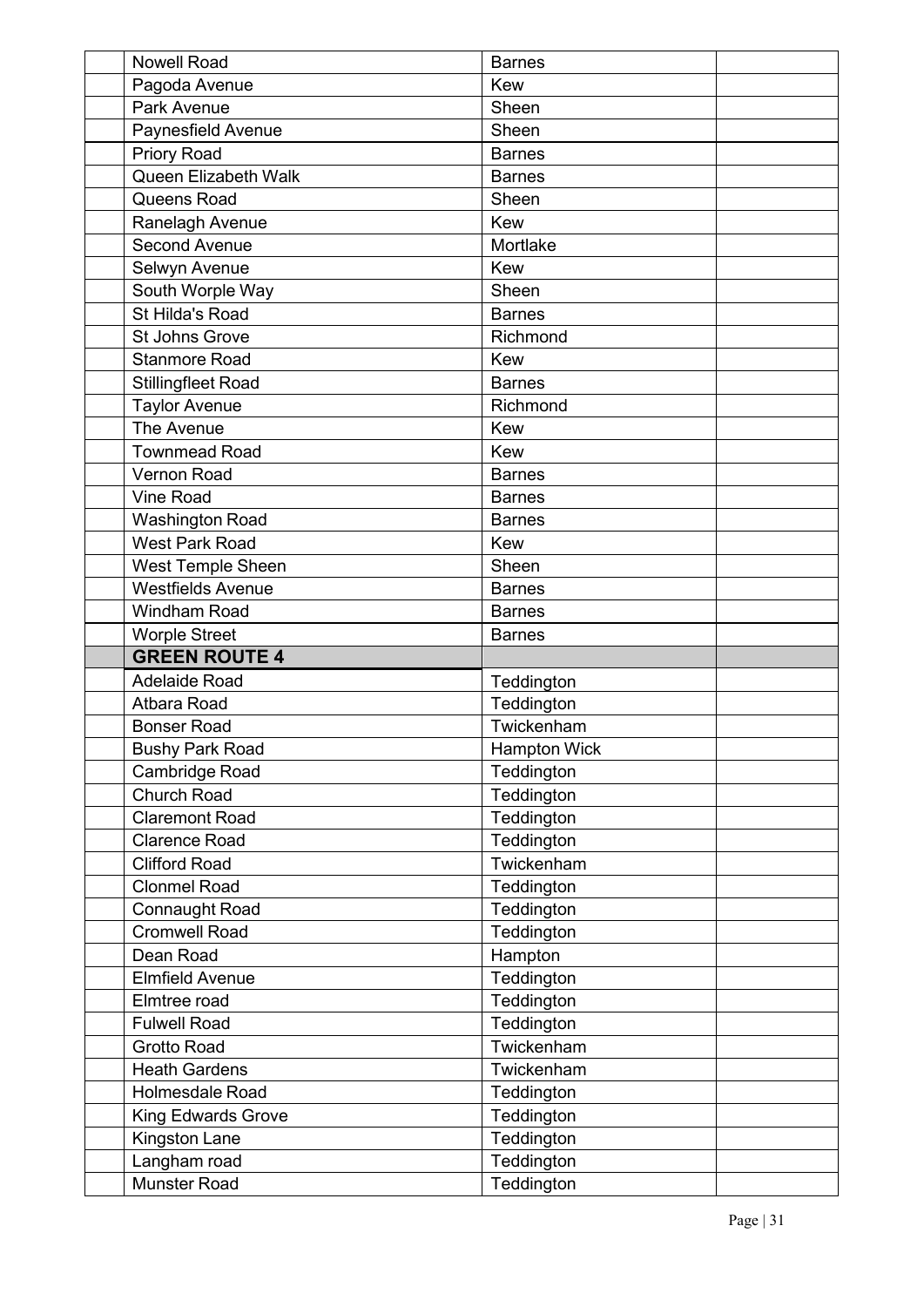| Normansfield Avenue                   | Teddington          |  |
|---------------------------------------|---------------------|--|
| Oldfield Road - Percy Rd to Priory Rd | Hampton             |  |
| <b>Orford Gardens</b>                 | Twickenham          |  |
| Ormond Drive                          | Hampton             |  |
| <b>Ormond Avenue</b>                  | Hampton             |  |
| <b>Ormond Crescent</b>                | Hampton             |  |
| Popes Avenue                          | Twickeham           |  |
| <b>Princes Road</b>                   | Teddington          |  |
| Priory Rd - Tudor Rd to Oldfield Rd   | Hampton             |  |
| <b>Radnor Gardens</b>                 | Twickenham          |  |
| <b>Radnor Road</b>                    | Twickeham           |  |
| <b>Ripley Road</b>                    | Hampton             |  |
| Somerset Road                         | Teddington          |  |
| <b>Spencer Road</b>                   | Teddington          |  |
| <b>St James's Avenue</b>              | Hampton             |  |
| St Mark's Road                        | Teddington          |  |
| <b>St Winifreds Road</b>              | Teddington          |  |
| <b>Station Road</b>                   | Teddington          |  |
| <b>Strathmore Road</b>                | Hampton             |  |
| <b>Teddington Park</b>                | Teddington          |  |
| <b>Teddington Park Road</b>           | Teddington          |  |
| <b>Tennyson Avenue</b>                | Twickenham          |  |
| <b>Udney Park Road</b>                | Twickenham          |  |
| <b>Upper Grotto Road</b>              | Twickenham          |  |
| Vicarage Road                         | <b>Hampton Wick</b> |  |
| Waldegrave Road                       | Teddington          |  |
| <b>Walpole Gardens</b>                | Teddington          |  |
| <b>Walpole Road</b>                   | Teddington          |  |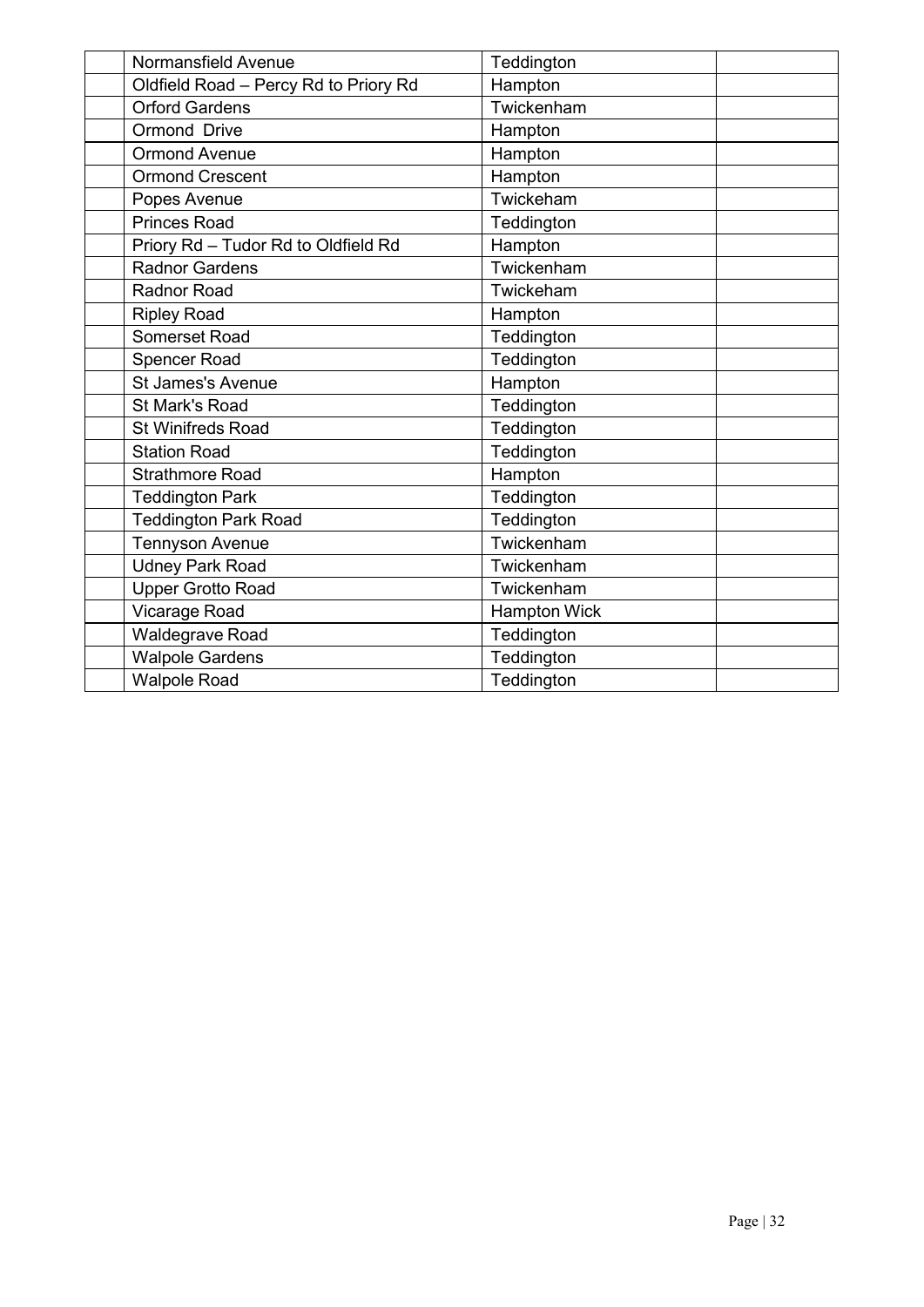## **POST SALTING - PRIMARY FOOTWAY CLEARANCE AND SALTING**

| Brewers Lane - Footpath - George Street To Richmond Green                        | Ham, Petersham & Richmond   |
|----------------------------------------------------------------------------------|-----------------------------|
| Cholmondeley Walk - Richmond Riverside Path                                      | Ham, Petersham & Richmond   |
| Church Court - Footpath - George Street To Church Walk /<br><b>Paradise Road</b> | Richmond                    |
| Church Lane - Church St To Thames River - The Embankment                         | <b>Twickenham Riverside</b> |
| High Street - A311 Wellington Road To Uxbridge Road                              | Fulwell & Hampton Hill      |
| Church Walk - Footpath - George Street / Church Court To<br><b>Paradise Road</b> | Ham, Petersham & Richmond   |
| <b>Clarence Street - Kew Road To Parkshot</b>                                    | Ham, Petersham & Richmond   |
| Compass Hill - Richmond Hill To Petersham Road                                   | Ham, Petersham & Richmond   |
| Duke Street - The Green To George Street                                         | Ham, Petersham & Richmond   |
| Eton Street - Old George Street To Paradise Road                                 | Ham, Petersham & Richmond   |
| Friars Lane - The Green To Cholmondeley Walk - River Thames                      | Ham, Petersham & Richmond   |
| Garrick Close - Richmond Green - Westwards                                       | Ham, Petersham & Richmond   |
| George Street - The Quadrant To Hill Street                                      | Ham, Petersham & Richmond   |
| Golden Court - George Street To The Green                                        | Ham, Petersham & Richmond   |
| Halford Road - A305 Paradise Road To The Vineyard                                | Ham, Petersham & Richmond   |
| Hill Rise - Richmond Bridge St To Richmond Hill                                  | Ham, Petersham & Richmond   |
| Hill Street - George Street To Bridge Street                                     | Ham, Petersham & Richmond   |
| Kew Road - A316 Twickenham Road To The Quadrant /<br><b>Richmond Railway Stn</b> | Ham, Petersham & Richmond   |
| King Street - Friars Lane To A307 George Street                                  | Ham, Petersham & Richmond   |
| Lewis Road - A307 Red Lion St To Wakefield Road                                  | Ham, Petersham & Richmond   |
| Little Green - Parkshot To The Green                                             | Ham, Petersham & Richmond   |
| Lower George Street - George Street To Eton Street                               | Ham, Petersham & Richmond   |
| Old Palace Lane - The Green To Thames River                                      | Ham, Petersham & Richmond   |
| Paradise Road - Sheen Road To Red Lion Street                                    | Ham, Petersham & Richmond   |
| Parkshot - A316 Twickenham Road To Greenside                                     | Ham, Petersham & Richmond   |
| Patten Alley - Footpath - Ormond Road To The Vineyard                            | Ham, Petersham & Richmond   |
| Paved Court - King Street To The Green                                           | Ham, Petersham & Richmond   |
| Quadrant Road - A307 The Quadrant To Duke Street                                 | Ham, Petersham & Richmond   |
| Retreat Road - Part Private Street At Friars Lane - Southwards                   | Ham, Petersham & Richmond   |
| The Green - Friars Lane To King Street                                           | Ham, Petersham & Richmond   |
| The Passage - A307 The Quadrant To The Square                                    | Ham, Petersham & Richmond   |
| The Quadrant - A307 Kew Road To A307 George Street                               | Ham, Petersham & Richmond   |
| The Square - A307 George Street To A307 Sheen Lane                               | Ham, Petersham & Richmond   |
| Victoria Place - A307 George Street To Red Lion Street                           | Ham, Petersham & Richmond   |
| Vineyard Passage - Footpath - A305 Paradise Road To The<br>Vineyard              | Ham, Petersham & Richmond   |
| Water Lane - A307 Hill Street To Thames River                                    | Ham, Petersham & Richmond   |
| Old Palace Terrace - The Green To King Street                                    | South Richmond              |
| Richmond Bridge - A307 Hill Street To A305 Richmond Road                         | South Richmond              |
| Richmond Riverside Park - Richmond Riverside Whittaker Avenue                    | South Richmond              |
| Wakefield Road - Paradise Road / Church Terrace To Castle                        | South Richmond              |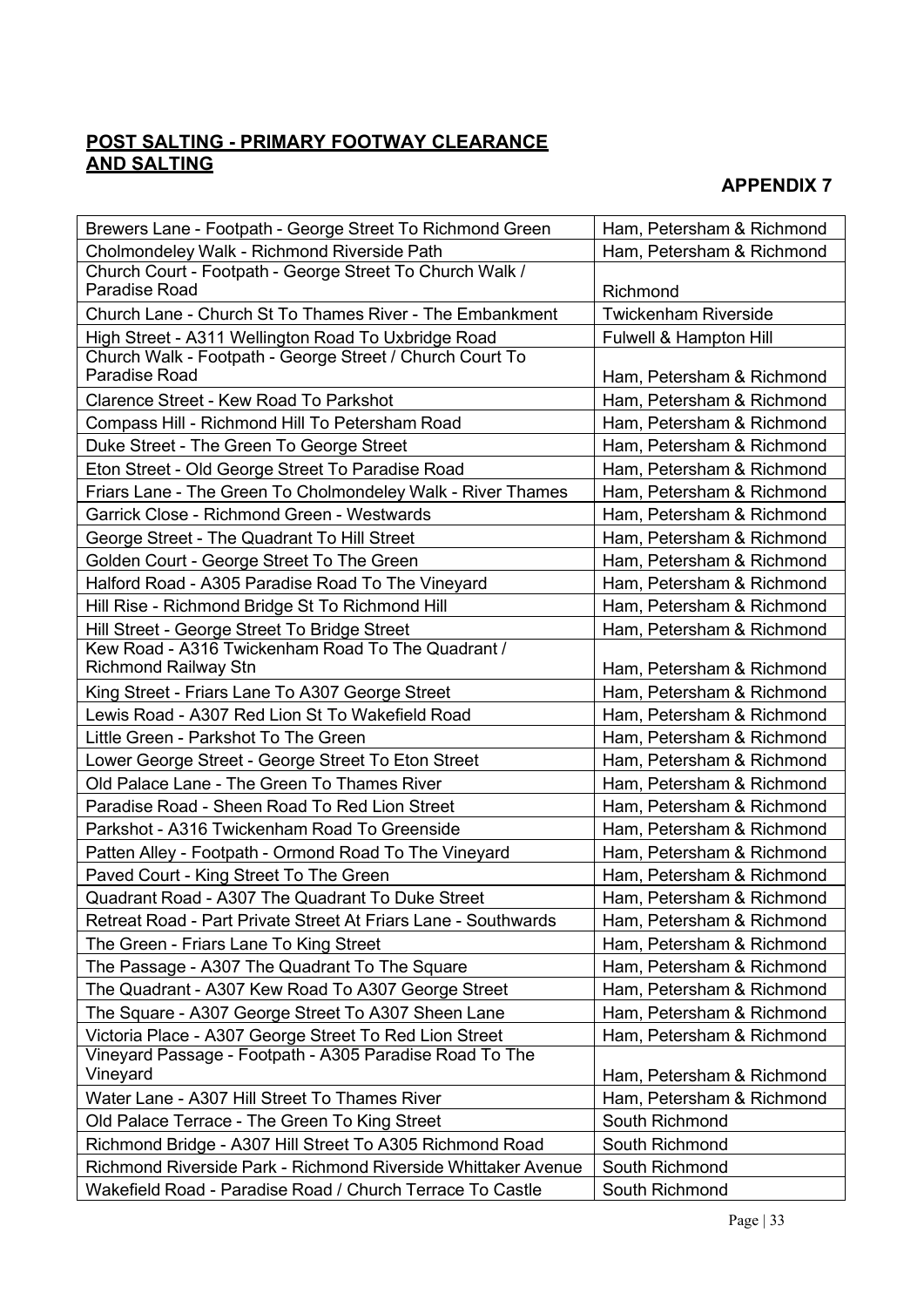| Yard                                                               |                                    |
|--------------------------------------------------------------------|------------------------------------|
| Whittaker Avenue - A307 Hill Street - Eastwards - To Thames        |                                    |
| River                                                              | South Richmond                     |
| The Causeway - A313 Broad St To Middle Lane                        | Teddington                         |
| Church Street - York Street To Water Lane                          | <b>Twickenham Riverside</b>        |
| Katharine Road - A310 London Road - Eastwards                      | <b>Twickenham Riverside</b>        |
| King Street - London Road To A305 Heath Road                       | <b>Twickenham Riverside</b>        |
| London Road - A305 York St / King St To Arragon Road               | <b>Twickenham Riverside</b>        |
| London Road - Arragon Road To Whitton Road                         | <b>Twickenham Riverside</b>        |
| Richmond Road - A305 York Street To Sion Road                      | <b>Twickenham Riverside</b>        |
| The Embankment - Church Lane To Wharf Lane                         | <b>Twickenham Riverside</b>        |
| Water Lane - A305 King Street To Thames River                      | <b>Twickenham Riverside</b>        |
| York Street - A305 King Street To Richmond Road                    | <b>Twickenham Riverside</b>        |
| Adelaide Road - Park Road To Teddington Station                    | Teddington                         |
| Alderbury Road - Nowell Road To Stillingfleet Road                 | <b>Barnes</b>                      |
| Amyand Park Road - Amyand Lane To Oak Lane                         | <b>Twickenham Riverside</b>        |
| Amyand Park Road - Oak Lane To Arragon Road                        | <b>Twickenham Riverside</b>        |
| Arragon Road - Amyand Park Road To Church Street                   | <b>Twickenham Riverside</b>        |
| Arragon Road - London Road To Amyand Park Road                     | <b>Twickenham Riverside</b>        |
| Ashburnham Road - Croft Way To Ferrymoor                           | Ham, Petersham & Richmond          |
| Ashburnham Road - Ham Street To Ham Close                          | Ham, Petersham & Richmond          |
| Ashley Road - Milton Road To Percy Road                            | Hampton                            |
| Barnes High Street - Church Road To The Terrace / Lonsdale<br>Road | <b>Barnes</b>                      |
| Bell Lane - Church St To The Embankment                            | <b>Twickenham Riverside</b>        |
| Beverley Path - Footpath - Archway Street To Willow Avenue         | <b>Barnes</b>                      |
| Blue Anchor Alley - Footpath - Kew Road To Lower Mortlake<br>Road  | Ham, Petersham & Richmond          |
| Branstone Road - Ennerdale Road To Kew Road                        | <b>Kew</b>                         |
| Bridge Way - High Street To Cypress Avenue                         | Whitton                            |
| Bridge Street - Hill Street To Richmond Bridge                     | Ham, Petersham & Richmond          |
| Broad Street - High Street To Hampton Road                         | Teddington                         |
| Carrington Road - Manor Road - Eastwards                           | Ham, Petersham & Richmond          |
| Castelnau - Clavering Avenue To Trinity Church Road                | <b>Barnes</b>                      |
| Castelnau - Ferry Road To Rocks Lane                               | <b>Barnes</b>                      |
| Castelnau - Hammersmith Bridge To Clavering Avenue                 | <b>Barnes</b>                      |
| Castle Yard - Lewis Road To Hill Street                            | Ham, Petersham & Richmond          |
| Church Passage - Church Street / Church Lane To Riverside          | <b>Twickenham Riverside</b>        |
| Church Road - A307 Kew Road To Mt Ararat Road                      | Ham, Petersham & Richmond          |
| Church Road - A313 Broad St To Walpole Road                        | Teddington                         |
| Church Road - Barnes High Street To Castlenau                      | <b>Barnes</b>                      |
| Church Road - Walpole Road To Shacklegate Lane                     | Teddington                         |
| Church Terrace - Paradise Road To The Hermitage                    | Ham, Petersham & Richmond          |
| Church Walk - Grange Road To Church Road                           | <b>Barnes</b>                      |
| Cobbett Road - Springfield Road To Warburton Road                  | Heathfield                         |
| Court Way - Whitton Road To Egerton Road                           | St Margarets & North<br>Twickenham |
| Courtlands Avenue - Mortlake Road - Northwards                     | Kew                                |
| Crown Road - St Margarets Road To Hartington Road                  | St Margarets & North<br>Twickenham |
| Drummonds Place - A307 The Quadrant - Eastwards                    | Ham, Petersham & Richmond          |
| Elm Grove Road - Church Road / Rocks Lane To Rear Access           | <b>Barnes</b>                      |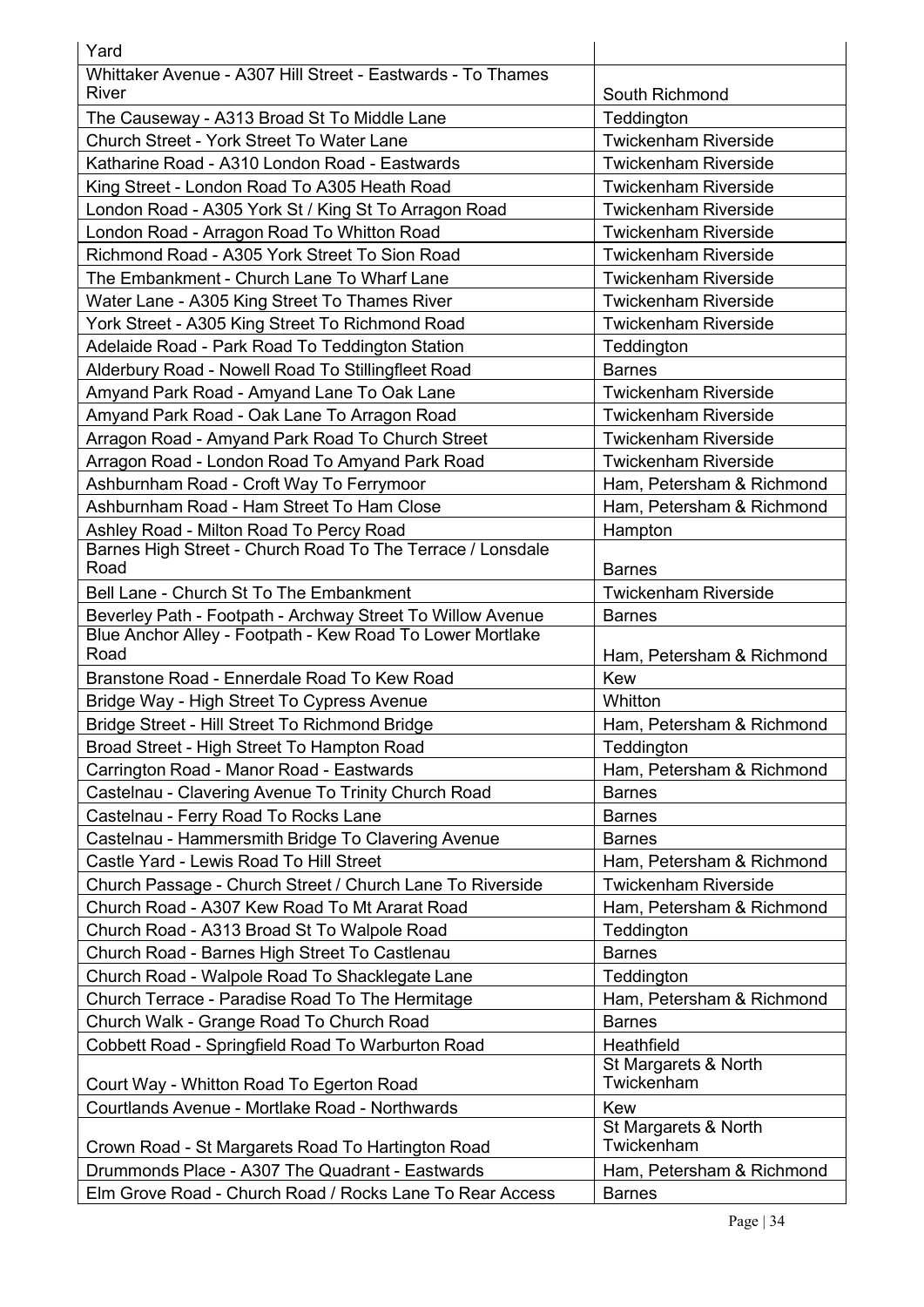| Evelyn Gardens - Kew Road - Eastwards                                                     | Ham, Petersham & Richmond          |
|-------------------------------------------------------------------------------------------|------------------------------------|
| Ferry Road - Castlenau To Byfeld Gardens                                                  | <b>Barnes</b>                      |
| First Cross Road - A305 The Green To A311 The Green                                       | Twickenham                         |
| Flood Lane - Church Lane To Fp From Bell Lane To Church Lane                              | <b>Twickenham Riverside</b>        |
| Friars Stile Road - Richmond Hill To Onslow Road                                          | Ham, Petersham & Richmond          |
| Garfield Road - A305 York St - Northwards To Cul De Sac End                               | <b>Twickenham Riverside</b>        |
| Garfield Road - Cul De Sac End To Katherine Road - Garden                                 |                                    |
| Area                                                                                      | <b>Twickenham Riverside</b>        |
| Ham Street - Ashburnham Road To Back Lane                                                 | Ham, Petersham & Richmond          |
| Hampton Court Bridge - A308 Hampton Court Way To Thames                                   |                                    |
| <b>River</b>                                                                              | Hampton                            |
| Hampton Court Road - A308 High Street To Church Street                                    | Hampton                            |
| Hampton Court Road - Cdnl Wolsey PH To Greyhound PH (Car                                  |                                    |
| Park)                                                                                     | Hampton                            |
| Hampton Court Road - Church Grove Hw To High Street                                       | <b>Hampton Wick</b>                |
| Hampton Court Way - A308 Hampton Court Road To Hptn Court<br><b>Bridge / Thames River</b> | Hampton                            |
| Hampton Road - Fifth Cross Road To Sixth Cross Road                                       | Twickenham                         |
| Hampton Road - Wellington Road / High Street To Blandford                                 |                                    |
| Road                                                                                      | Fulwell & Hampton Hill             |
| Hanworth Road - Powder Mill Lane To Conway Road                                           | Heathfield                         |
| Heath Road - A311 The Green To A310 Cross Deep                                            | South Twickenham                   |
| Heron Square - A205 Bridge Street And A307 Hill Street                                    | Ham, Petersham & Richmond          |
| High Street - A313 Broad St To Ferry Road                                                 | Teddington                         |
| High Street - Hampton Court Road To Vicarage Road                                         | <b>Hampton Wick</b>                |
| High Street - Nelson Road To Percy Road                                                   | Whitton                            |
| High Street - Under Rail Bridge Lower Tedd Road To High Street                            | <b>Hampton Wick</b>                |
| Horse Fair High St to Kingston Bridge                                                     | <b>Hampton Wick</b>                |
| Kew Bridge - Kew Road To Mid Thames River                                                 | Kew                                |
| Kew Green - Priory Road To Kew Road                                                       | Kew                                |
| Kew Road - A205 Kew Bridge To Mortlake Road                                               | Kew                                |
| Kew Road - Jocelyn Road To A316 Twickenham Road                                           | <b>Twickenham Riverside</b>        |
| Kingston Road - St Marks Road To Conifers Close                                           | <b>Hampton Wick</b>                |
| Library Way - Nelson Road Southwards To Library Toilets Car                               |                                    |
| Park                                                                                      | Whitton                            |
| Lonsdale Road - A306 Castlenau To St Hildas Road                                          | <b>Barnes</b>                      |
| Lower Mortlake Road - A316 Lower Richmond Road To A316                                    |                                    |
| <b>Twickenham Road</b>                                                                    | North Richmond                     |
| Merthyr Terrace - A306 Castlenau To Trinity Church Passage                                | <b>Barnes</b>                      |
| Mortlake High Street - 150M West Of Avondale Road To White<br>Hart Lane                   |                                    |
|                                                                                           | Mortlake & Barnes Common           |
| Mortlake Road - Kew Road To Cambridge Rd - Mortlake Terrace                               | Kew                                |
| Mortlake Station Passage - Sheen Lane To Little St Leonards                               | East Sheen                         |
| North Lane - A313 Broad St To North Place / Middle Lane                                   | Teddington                         |
| North Place - A313 Broad St / North Lane - Westwards                                      | Teddington                         |
| North Road - Kew Station To High Park Avenue                                              | Kew                                |
| Palmerston Road - A316 Chertsey Road / Whitton Road To<br><b>Chudleigh Road</b>           | St Margarets & North<br>Twickenham |
| Park Lane - Parkshot - Westwards                                                          | Ham, Petersham & Richmond          |
| Park Road - A313 Broad Street To The Causeway                                             | Teddington                         |
| Park Road - High Street To School Road                                                    | <b>Hampton Wick</b>                |
| Penrhyn Crescent - Upper Richmond Road West To Sheen Lane                                 | <b>East Sheen</b>                  |
| Petersham Road - A307 Hill Street To Compass Hill                                         | Ham, Petersham & Richmond          |
|                                                                                           |                                    |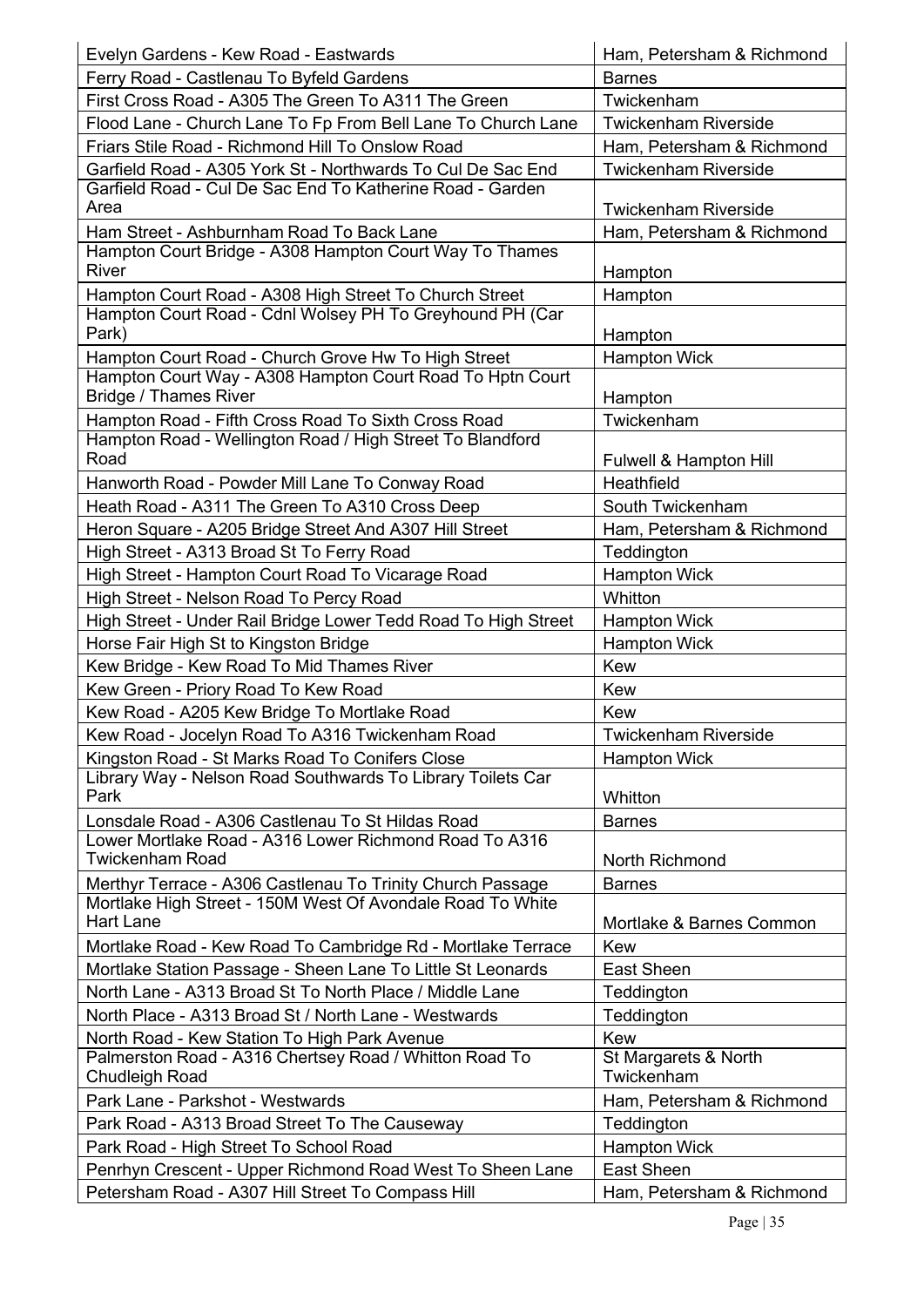| Poplar Court Parade - Richmond Road / St Margarets Road                                               | <b>Twickenham Riverside</b>                            |
|-------------------------------------------------------------------------------------------------------|--------------------------------------------------------|
| Powder Mill Lane - A 314 Hanworth Road To Chester Avenue                                              | Heathfield                                             |
| Priests Bridge - Upper Richmond Road West To Upper Richmond                                           |                                                        |
| <b>Road West</b>                                                                                      | Mortlake & Barnes Common                               |
| Princes Street - A307 Sheen Lane - Northwards                                                         | Ham, Petersham & Richmond                              |
| Railway Side - White Hart Lane To Railwayside Footpath                                                | <b>Barnes</b>                                          |
| Railwayside - Footpath - 18 Railwayside To Beverley Path Fp                                           | <b>Barnes</b>                                          |
| Red Lion Street - A305 Paradise Road To A307 Hill Street                                              | Ham, Petersham & Richmond                              |
| Richmond Hill - B321 Hill Rise To Friars Stile Road                                                   | Ham, Petersham & Richmond                              |
| Richmond Road - St Margarets Road To Willoughby Road                                                  | <b>Twickenham Riverside</b>                            |
| Rocks Lane A306 Castlenau to Ranelagh Ave                                                             | <b>Barnes</b>                                          |
| Sandycombe Road - Broomfield Road To Dudley Road                                                      | Ham, Petersham & Richmond                              |
| Sheen Lane - Level Crossing To Colston Road                                                           | <b>East Sheen</b>                                      |
| Sheen Road - The Square - Richmond To Kings Road                                                      | Ham, Petersham & Richmond                              |
| St James Cottages - A305 Paradise Road - Northwards                                                   | Ham, Petersham & Richmond                              |
| Staines Road - A305 The Green / First Cross Road To Meadway                                           | Twickenham                                             |
| Stanley Road - Winchendon Road To Gloucester Road                                                     | Fulwell & Hampton Hill                                 |
| Stanton Road - A3003 Barnes High Street To Cleveland Road                                             | <b>Barnes</b>                                          |
| Station Approach - B353 Sandycombe Road To Railway                                                    | Kew                                                    |
| Station Approach - Tudor Road To Ashley Road                                                          | Hampton                                                |
| Station Parade - Sandycombe Road To Kew Station                                                       | Kew                                                    |
| Station Road - A3003 Church Road To Essex Court Barnes                                                |                                                        |
| <b>Station</b>                                                                                        | <b>Barnes</b>                                          |
| Station Road - A311 High Street To Percy Road                                                         | Hampton                                                |
| Sun Alley - Footpath - A307 Kew Road To Parkshot                                                      | Ham, Petersham & Richmond                              |
| Terrace Gardens - A3003 Barnes High Street To Grove Road                                              | <b>Barnes</b>                                          |
|                                                                                                       |                                                        |
| The Green - A305 Heath Road To Staines Road & A311 Hampton                                            |                                                        |
| Road                                                                                                  | South Twickenham                                       |
| The Green - Surrounding Richmond Green                                                                | Ham, Petersham & Richmond                              |
| The Towpath - Cholmondeley Walk - Thames Side - Northwds &<br>Southwds                                |                                                        |
| Towers Place - A305 Paradise Road / A307 Eton Street                                                  | Ham, Petersham & Richmond<br>Ham, Petersham & Richmond |
| Tower Road – Orford gardens to level crossing                                                         | South Twickenham                                       |
| Twickenham Road - Parkshot To Kew Road - South Side Of A316                                           | South Richmond                                         |
|                                                                                                       | South Richmond                                         |
| Union Court - The Square To Towers Place<br>Unnamed Accom Road - Hampton Court - A308 Hampton Court   |                                                        |
| Way                                                                                                   | Hampton                                                |
| Unnamed Accom Road - Wharf Lane - A305 King Street / Wharf                                            |                                                        |
| Lane - Eastwards                                                                                      | <b>Twickenham Riverside</b>                            |
| Unnamed Fp - Bell Lane - The Embankment / Bell Lane To<br><b>Church Lane</b>                          | <b>Twickenham Riverside</b>                            |
| Unnamed Fp - Clarence St Kew Road - Kew Road To Clarence                                              |                                                        |
| <b>Street</b>                                                                                         | South Richmond                                         |
| Unnamed Fp - Lower George Street - Lower George Street -<br>Southwards                                | South Richmond                                         |
| Unnamed Fp - Paradise Road - A307 Sheen Road To A305                                                  |                                                        |
| <b>Paradise Road</b>                                                                                  | Ham, Petersham & Richmond                              |
| Unnamed Fp - Station Parade - Station Parade To North Road                                            | Ham, Petersham & Richmond                              |
| Unnamed Fp - The Quadrant / Parkshot - The Quadrant To<br>Parkshot                                    | South Richmond                                         |
| Unnamed Fp - The Square - The Square / The Passage To<br><b>Princes Street</b>                        |                                                        |
|                                                                                                       | South Richmond                                         |
| Unnamed Fp - Worple Way - Sheen Road To Worple Way<br>Upper Ham Road - Parkleys To A307 Richmond Road | South Richmond<br>Ham, Petersham & Richmond            |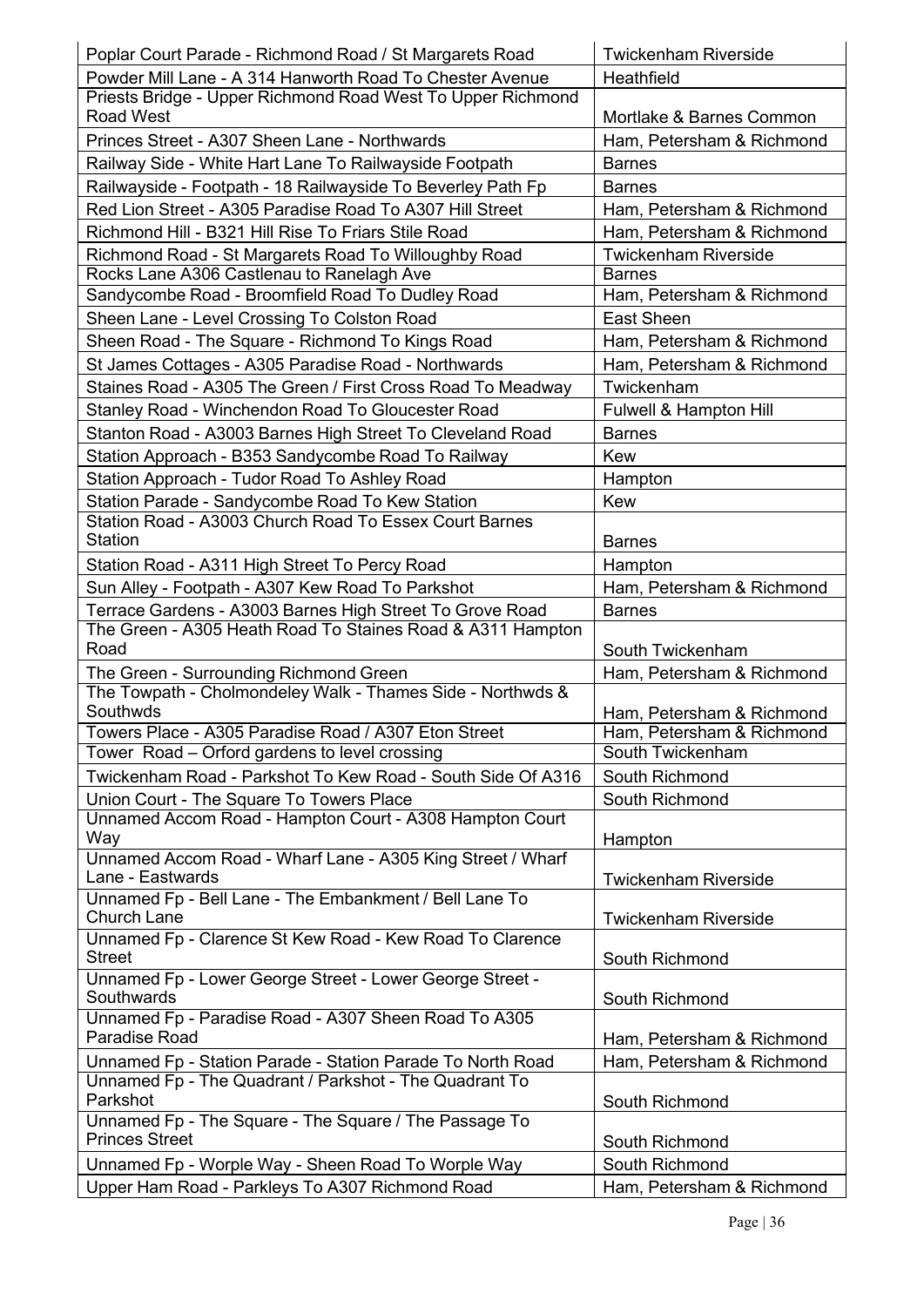| Upper Richmond Road West - A205 Clifford Avenue To Priests                                                           |                                    |
|----------------------------------------------------------------------------------------------------------------------|------------------------------------|
| <b>Bridge</b>                                                                                                        | East Sheen                         |
| Victoria Road - Park Road / Adelaide Road To Clarence Road                                                           | Teddington                         |
| Waldegrave Road - Shacklegate Road To Property 189 Inclusive<br>Warrington Road - A305 Paradise Road / Church Terr - | <b>Barnes</b>                      |
| Eastwards                                                                                                            | Ham, Petersham & Richmond          |
| Waterloo Place - Footpath - Princes Street / The Quadrant                                                            | South Richmond                     |
| Waterloo Place - Kew Green E Towards Kew Bridge                                                                      | Kew                                |
| Wellesley Road - Popes Ave To level crossing                                                                         | South Twickenham                   |
| Wellington Place - Footpath - Paradise Road / Church Walk Fp To<br><b>Victoria Place</b>                             | Ham, Petersham & Richmond          |
| Wensleydale Road - Shops - Station Approach To No 13 Fronting<br>Shops                                               | Hampton                            |
| Westfields - White Hart Lane / Railwayside Fp - Southwards                                                           | <b>Barnes</b>                      |
| Westfields Avenue - White Hart Lane To Long Walk Fp                                                                  | <b>Barnes</b>                      |
| Wharf Lane - A305 King Street To Thames River                                                                        | <b>Twickenham Riverside</b>        |
| White Hart Lane - A3003 Mortlake High Street To Level Crossing                                                       | <b>Barnes</b>                      |
| White Hart Lane - Level Crossing To Priests Bridge                                                                   | Mortlake & Barnes Common           |
| Whitton Road - A310 London Road To Latham Road                                                                       | St Margarets & North<br>Twickenham |
| Whitton Road - Chudleigh Road To A316 Chertsey Road                                                                  | St Margarets & North<br>Twickenham |
| Whitton Road - Latham Road To Chudleigh Road                                                                         | St Margarets & North<br>Twickenham |
| Whitton Road - Shopfronts - Shopfronts 95 To 97 & 94 To 98 Plud<br>30M Chudleigh Road                                | St Margarets & North<br>Twickenham |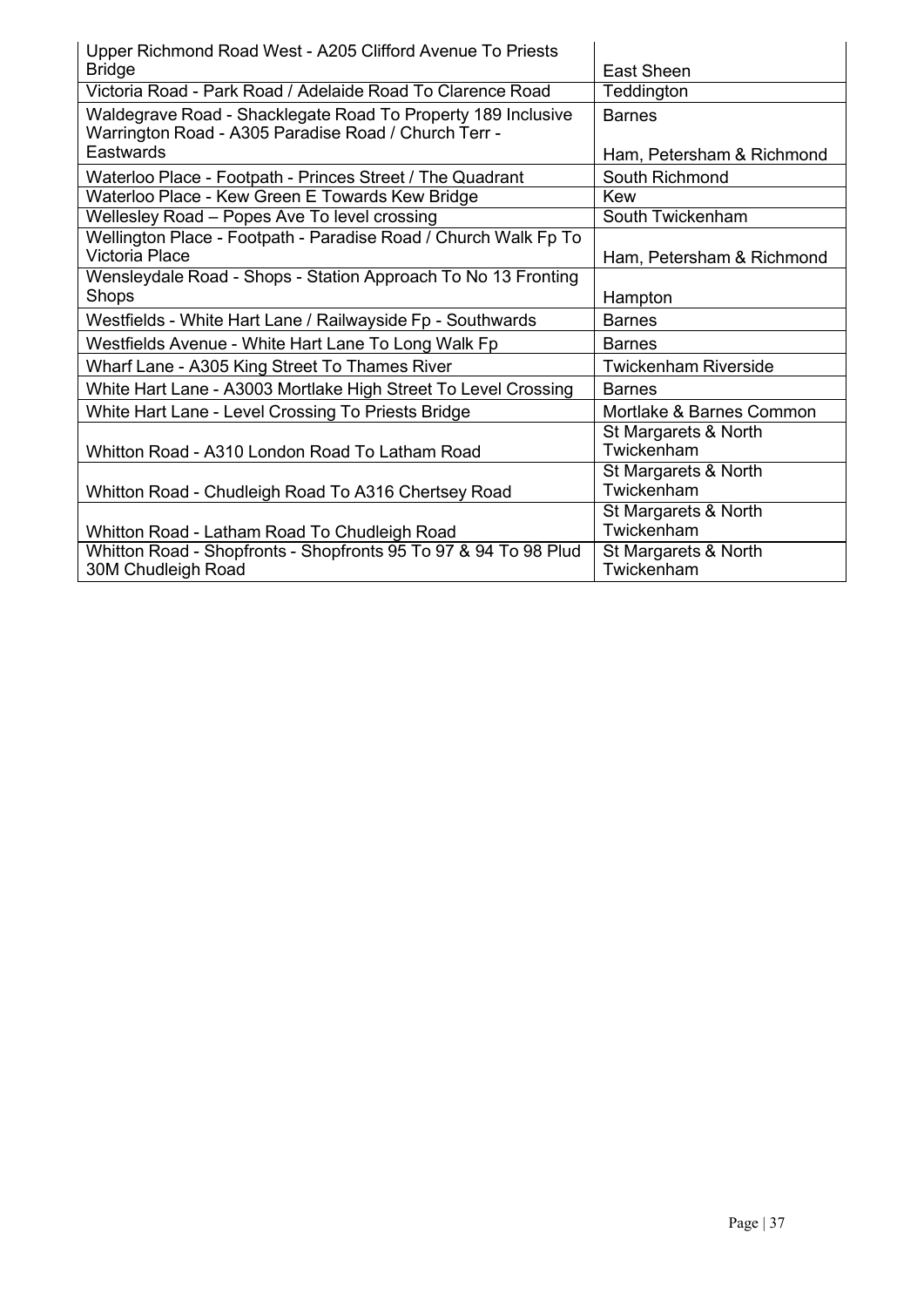# **Secondary Route for Post Salting Footpaths**

| No:                     | <b>Street Name</b>                       | Area                     | <b>Date</b> |
|-------------------------|------------------------------------------|--------------------------|-------------|
|                         |                                          |                          |             |
| 1                       | <b>Adelaide Rd</b>                       | Teddington, Hampton      |             |
| $\overline{\mathbf{2}}$ | Amyand Park Rd                           | <b>Twick and St Mags</b> |             |
| 3                       | <b>Beaumont Ave</b>                      | Ham and Kew              |             |
| 4                       | Albany Passage (Including Side Passages) | Richmond                 |             |
| 5                       | <b>Burlington Ave</b>                    | Ham and Kew              |             |
| 6                       | <b>Carrington Rd</b>                     | Richmond                 |             |
| 7                       | <b>Clifden Rd</b>                        | <b>Twick and St Mags</b> |             |
| 8                       | <b>Clonmel Rd</b>                        | Teddington, Hampton      |             |
| 9                       | <b>Cobbett Rd</b>                        | <b>Twick and Whitton</b> |             |
| 10                      | Colne Rd                                 | <b>Twick and Whitton</b> |             |
| 11                      | <b>Constance Rd</b>                      | <b>Twick and Whitton</b> |             |
| 12                      | Court Way                                | <b>Twick and Whitton</b> |             |
| 13                      | <b>Cromwell Rd</b>                       | Teddington, Hampton      |             |
| 14                      | Cross Street,                            | <b>Barnes</b>            |             |
| 15                      | <b>Cumberland Rd</b>                     | Ham and Kew              |             |
| 16                      | Dean Rd                                  | Hampton                  |             |
| 17                      | <b>Egerton Rd</b>                        | <b>Twick and Whitton</b> |             |
| 18                      | <b>Elerker Gardens</b>                   | <b>Richmond Area</b>     |             |
| 19                      | Elm Bank Gardens,                        | <b>Barnes</b>            |             |
| 20                      | <b>Ennerdale Rd</b>                      | Ham and Kew              |             |
| 21                      | Evelyn Rd                                | Ham and Kew              |             |
| 22                      | Ferry Rd,                                | <b>Barnes</b>            |             |
| 23                      | <b>Fifth Cross Rd</b>                    | <b>Twick and Whitton</b> |             |
| 24                      | Forest Rd,                               | Kew                      |             |
| 25                      | <b>FRIARS Stile Road</b>                 | <b>Richmond Area</b>     |             |
| 26                      | Glebe Rd.                                | <b>Barnes</b>            |             |
| 27                      | <b>Gothic Road</b>                       | <b>Twick and Whitton</b> |             |
| 28                      | Grena Rd                                 | <b>Richmond Area</b>     |             |
| 29                      | Ham Close                                | Ham and Kew              |             |
| 30                      | Hartington Rd                            | <b>Twick and St Mags</b> |             |
| 31                      | Kent Road.                               | Kew                      |             |
| 32                      | <b>Kew Rd</b>                            | Ham and Kew              |             |
| 33                      | Kilmington Rd,                           | <b>Barnes</b>            |             |
| 34                      | Kingston Lane                            | Teddington, Hampton      |             |
| 35                      | Lillian Road,                            | <b>Barnes</b>            |             |
| 36                      | Lion Rd                                  | <b>Twick and Whitton</b> |             |
| 37                      | Little Green                             | <b>Richmond Area</b>     |             |
| 38                      | <b>Little Green</b>                      | <b>Richmond Area</b>     |             |
| 39                      | Longford Rd                              | <b>Twick and Whitton</b> |             |
| 40                      | Mallard Close - bottom of the hill       | <b>Twick and Whitton</b> |             |
| 41                      | <b>Manor Park</b>                        | <b>Richmond Area</b>     |             |
| 42                      | <b>Manor Gardens</b>                     | <b>Richmond Area</b>     |             |
| 43                      | Mereway Rd                               | <b>Twick and Whitton</b> |             |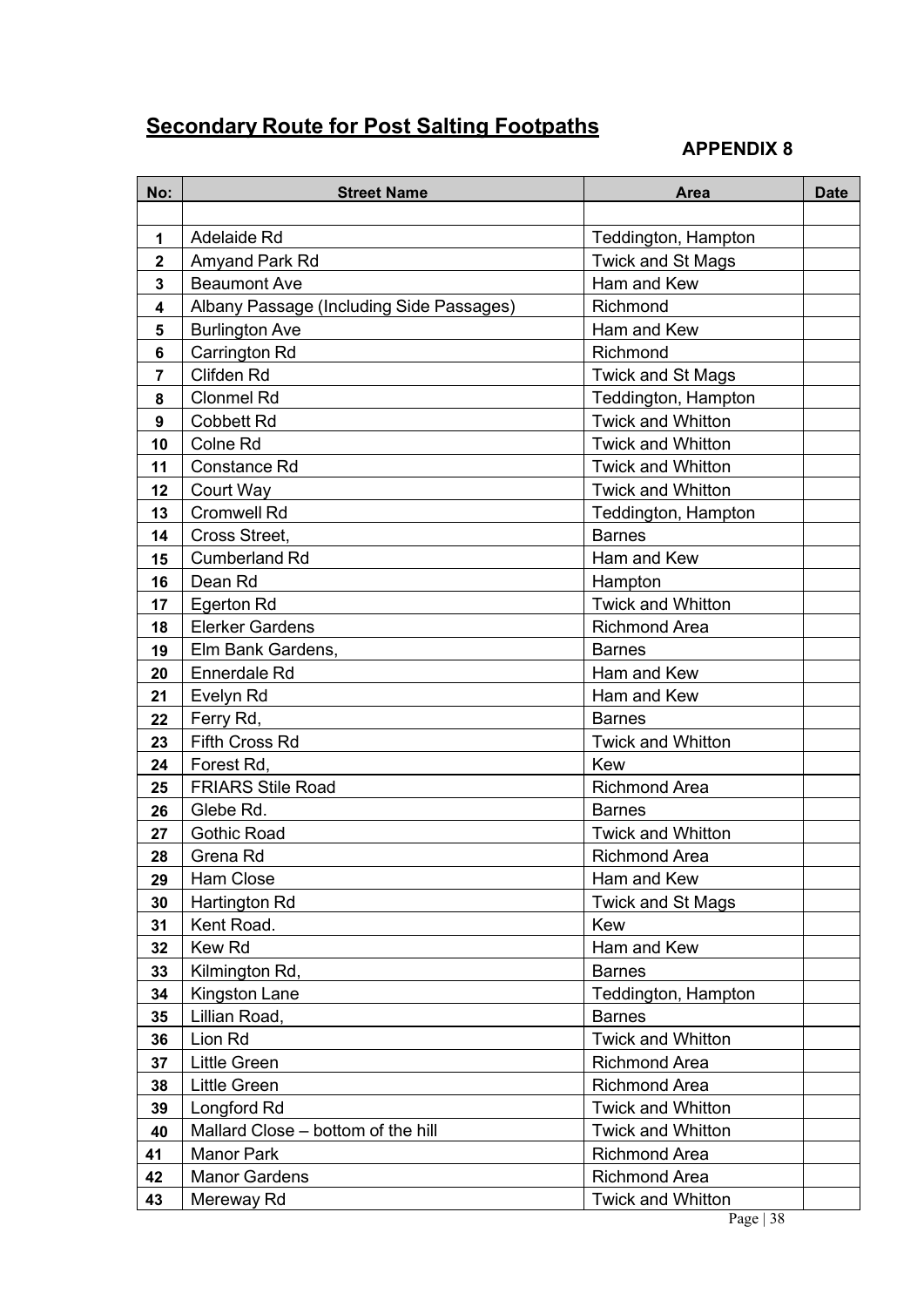| 44 | Normansfield Ave                       | Teddington, Hampton      |  |
|----|----------------------------------------|--------------------------|--|
| 45 | North Rd                               | Ham and Kew              |  |
| 46 | North Worple Way,                      | Sheen                    |  |
| 47 | Oak Lane                               | <b>Twick and St Mags</b> |  |
| 48 | Orleans Rd                             | <b>Twick and St Mags</b> |  |
| 49 | Park Ave                               | Sheen Area               |  |
| 50 | Parkshot                               | <b>Richmond Area</b>     |  |
| 51 | Popes Ave                              | <b>Twick and St Mags</b> |  |
| 52 | Popes Grove                            | <b>Twick and St Mags</b> |  |
| 53 | Priory Rd,                             | Kew                      |  |
| 54 | Queen Elizabeth Walk,                  | <b>Barnes</b>            |  |
| 55 | <b>Richmond Hill</b>                   | <b>Richmond Area</b>     |  |
| 56 | <b>Ripley Road</b>                     | Hampton                  |  |
| 57 | Shaftsbury Rd                          | Ham and Kew              |  |
| 58 | Sheen Road                             | <b>Richmond Area</b>     |  |
| 59 | Somerset Rd                            | Teddington, Hampton      |  |
| 60 | South Worple way                       | Sheen Area               |  |
| 61 | St James Avenue (Windmill to end only) | Hampton                  |  |
| 62 | <b>St Marks Rd</b>                     | Teddington, Hampton      |  |
| 63 | <b>St Marys Grove</b>                  | <b>Richmond Area</b>     |  |
| 64 | Stanley Rd (South Rd to Hampton Rd)    | Teddington, Hampton      |  |
| 65 | <b>Station Rd</b>                      | <b>Twick and Whitton</b> |  |
| 66 | <b>Station Rd</b>                      | <b>Twick and Whitton</b> |  |
| 67 | Stillingfleet Rd.                      | <b>Barnes</b>            |  |
| 68 | <b>Strafford Rd</b>                    | <b>Twick and St Mags</b> |  |
| 69 | <b>Strathmore Rd</b>                   | Teddington, Hampton      |  |
| 70 | The Green                              | <b>Richmond Area</b>     |  |
| 71 | The Vineyard                           | <b>Richmond Area</b>     |  |
| 72 | <b>Tower Rd</b>                        | <b>Twick and St Mags</b> |  |
| 73 | Townmead Road,                         | Kew                      |  |
| 74 | Trafalgar Road                         | Twick and Whitton        |  |
| 75 | <b>Townshend Road</b>                  | <b>Richmond Area</b>     |  |
| 76 | <b>Townshend Terrace</b>               | <b>Richmond Area</b>     |  |
| 77 | Victoria Rd                            | Teddington, Hampton      |  |
| 78 | <b>Waldergrave Park</b>                | Teddington, Hampton      |  |
| 79 | <b>Wellesley Rd</b>                    | <b>Twick and St Mags</b> |  |
| 80 | West Park Rd                           | Ham and Kew              |  |
| 81 | <b>West Temple Sheen</b>               | Sheen Area               |  |
| 82 | <b>Westfields Ave</b>                  | <b>Barnes</b>            |  |
| 83 | <b>Winchester Rd</b>                   | <b>Twick and St Mags</b> |  |
| 84 | Windham Rd                             | Ham and Kew              |  |
| 85 | Woodville Rd                           | Ham and Kew              |  |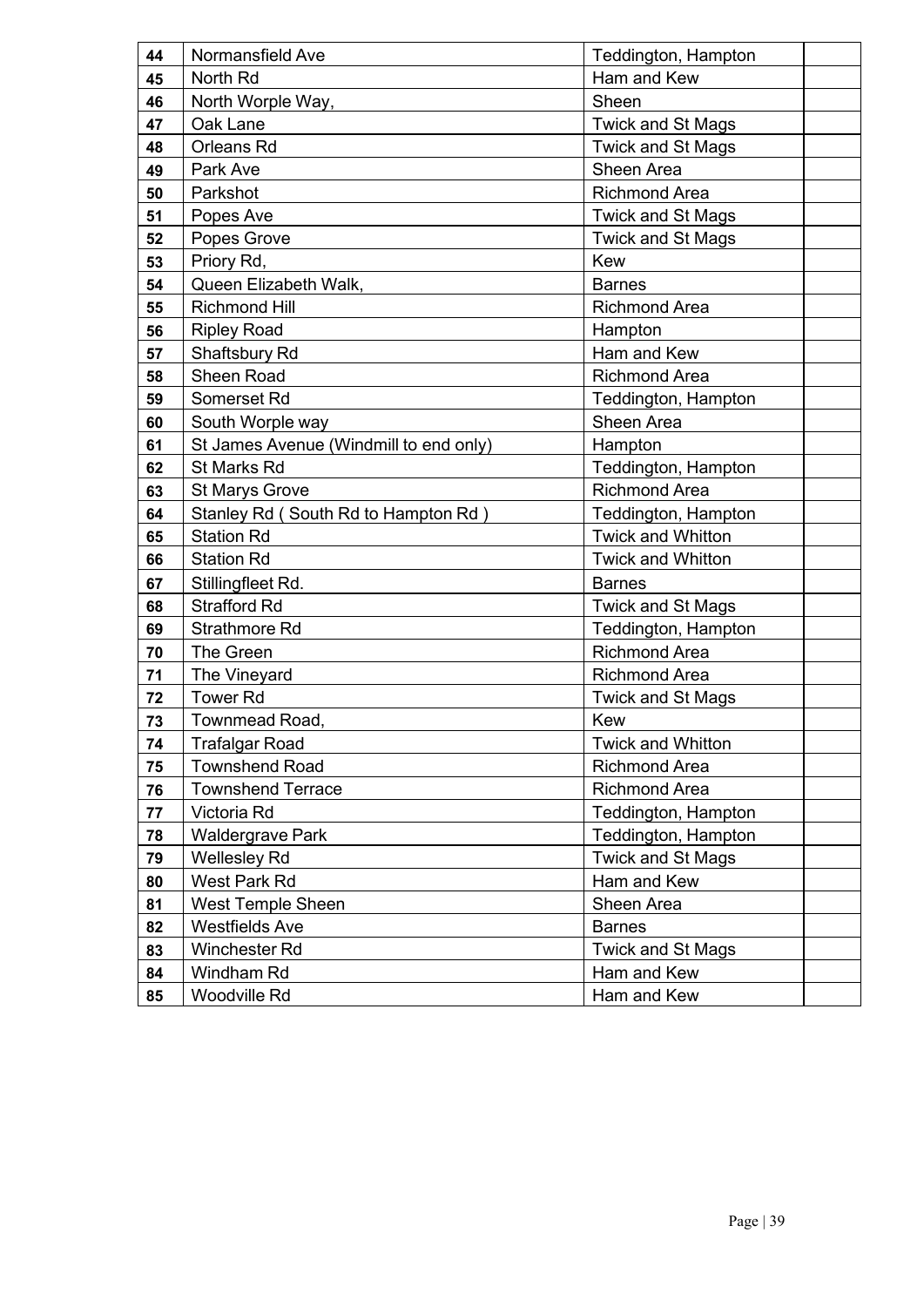## **CARRIAGEWAY AND FOOTWAY - POST SALTING STEEP GRADIENTS**

| ID | <b>STREET NAME</b>           | <b>Area</b> | ID | <b>STREET NAME</b>         | <b>Area</b> |
|----|------------------------------|-------------|----|----------------------------|-------------|
|    |                              |             |    |                            |             |
|    |                              |             |    |                            |             |
|    | Bertwyn Road                 | Sheen       |    | <b>Audley Road</b>         | Richmond    |
|    | <b>Christ Church Road</b>    | Sheen       |    | <b>Broadhurst</b><br>Close | Richmond    |
|    | <b>Coval Road</b>            | Sheen       |    | <b>Cambrian Road</b>       | Richmond    |
|    | <b>Deanhill Road</b>         | Sheen       |    | Cardigan Road              | Richmond    |
|    | Derby Road                   | Sheen       |    | Chisholm Road              | Richmond    |
|    | <b>East Sheen Avenue</b>     | Sheen       |    | <b>Elleker Gardens</b>     | Richmond    |
|    | <b>Gilpin Avenue</b>         | Sheen       |    | George Square              | Richmond    |
|    | <b>Observatory Road</b>      | Sheen       |    | <b>Greville Road</b>       | Richmond    |
|    | <b>Orchard Rise</b>          | Sheen       |    | <b>Grove Road</b>          | Richmond    |
|    | <b>Palewell Common Drive</b> | Sheen       |    | <b>Halford Road</b>        | Richmond    |
|    | <b>Palewell Park</b>         | Sheen       |    | <b>Hobart Place</b>        | Richmond    |
|    | <b>Palmerston Road</b>       |             |    | <b>Houblon Road</b>        | Richmond    |
|    | <b>Park Drive</b>            | Sheen       |    | Kingsmead                  | Richmond    |
|    | <b>Richmond Park Road</b>    | Sheen       |    | <b>Lancaster Park</b>      | Richmond    |
|    | <b>Sheen Common Drive</b>    | Sheen       |    | <b>Lower Grove</b><br>Road | Richmond    |
|    | <b>Sheen Gate Gardens</b>    | Sheen       |    | Marlborough<br>Road        | Richmond    |
|    | <b>Stanley Road</b>          | Sheen       |    | Montague Road              | Richmond    |
|    | <b>Sunbury Avenue</b>        | Sheen       |    | <b>Mount Ararat</b>        | Richmond    |
|    | <b>Temple Sheen</b>          | Sheen       |    | <b>Onslow Avenue</b>       | Richmond    |
|    |                              |             |    | <b>Onslow Road</b>         | Richmond    |
|    |                              |             |    | Park Hill                  | Richmond    |
|    |                              |             |    | <b>Princes Road</b>        | Richmond    |
|    |                              |             |    | <b>Pyrland Road</b>        | Richmond    |
|    |                              |             |    | Queens<br>Crescent         | Richmond    |
|    |                              |             |    | Queen's Road               | Richmond    |
|    |                              |             |    | Worple Way                 | Richmond    |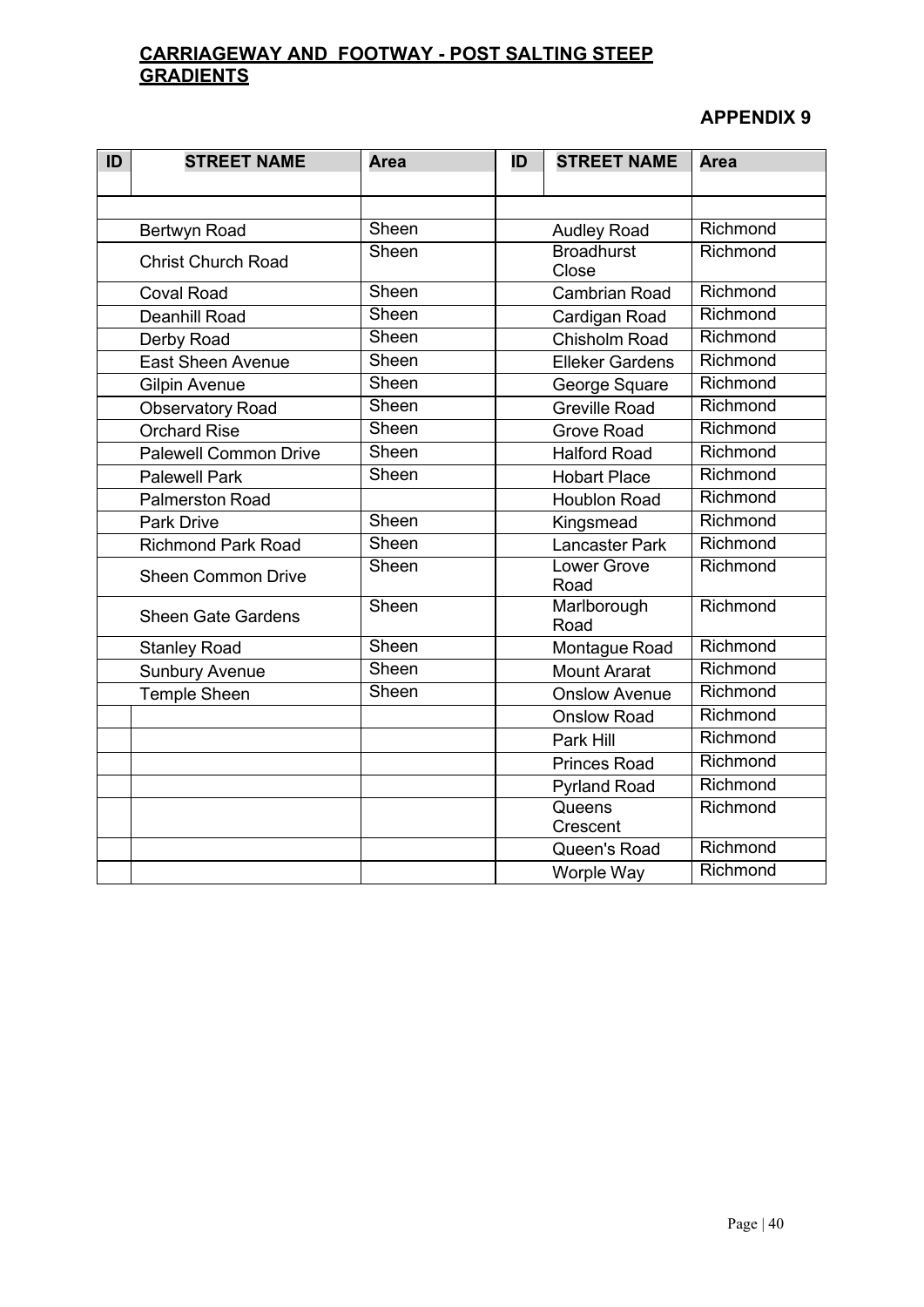#### **LOCATIONS FOR 'RISK OF ICE' WARNING SIGNS (Dia 554.2)**

Hampton Court Road – Hampton Court Bridge Roundabout to Church Street

Petersham Road by Nightingale Lane

Star & Garter Hill

#### **LOCATIONS FOR SALT BINS**

Hampton Court Road opposite Taggs Island Petersham Road outside The Rose of York PH Teddington Footbridge for operation purposes